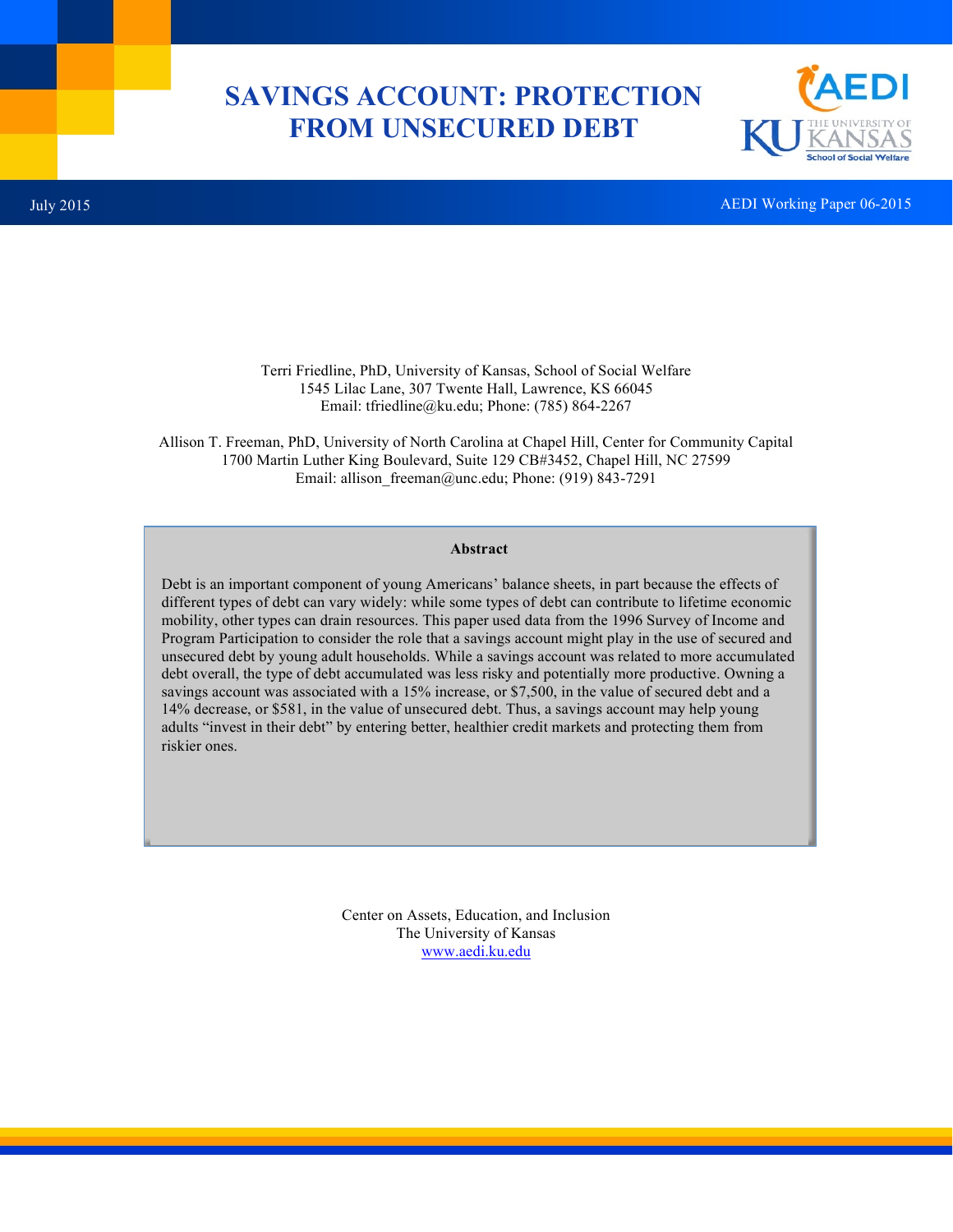#### **Introduction**

Following the Great Recession, public discussion has been increasingly focused on the financial well-being of young adult households and, in particular, on the effect that indebtedness might have on their financial health and their life transitions (Mazumder, 2012; Pew Charitable Trusts, 2013). The average overall debt — including mortgage, vehicle, credit card, and student loan debt — of households headed by those in their mid-20s is approximately \$60,000 (Hodson & Dwyer, 2014), and young adults are delaying marriage, parenthood, and homeownership, in part due to their accumulated debt (Hodson & Dwyer, 2014). Beyond the impact debt has on young adults' immediate life choices, mounting debt can limit young people's chances for economic mobility over the life course.

From this perspective, debt can be considered a "double-edged sword" (Hodson & Dwyer, 2014, p. 1). In some cases, debt can be used in productive ways that might promote economic mobility: mortgage debt undertaken on a home that might generate equity is one example of this (Houle & Berger, 2014). In other cases, however, debt can act as a drain on resources rather than an investment in future gain, and it is therefore unproductive: paying down high interest on credit through long repayment plans is an example of this type of debt (Caskey, 2001, 2005; Houle, 2014). The different types of debt and their widely varying effects are what make debt an important component of young Americans' balance sheets and worthy of exploration.

Of course, reliance on and use of debt is intricately tied to the asset side of the balance sheet. Young adults who hold liquid assets and have positive net worth may have the financial resources to better weather unexpected changes in employment or living situations or to further invest in their futures (Bell & Blanchflower, 2011; Rank & Hirschl, 2010); they are also going to be less likely to rely on unproductive debt during times of financial strain. Thus, finding strategies that facilitate asset acquisition and accumulation may help steer young adults toward more financially stable balance sheets and improve their chances for economic mobility.

One strategy toward helping young adults decrease their reliance on unproductive debt may be ownership or acquisition of a savings account. Friedline, Johnson, and Hughes (2014) found that young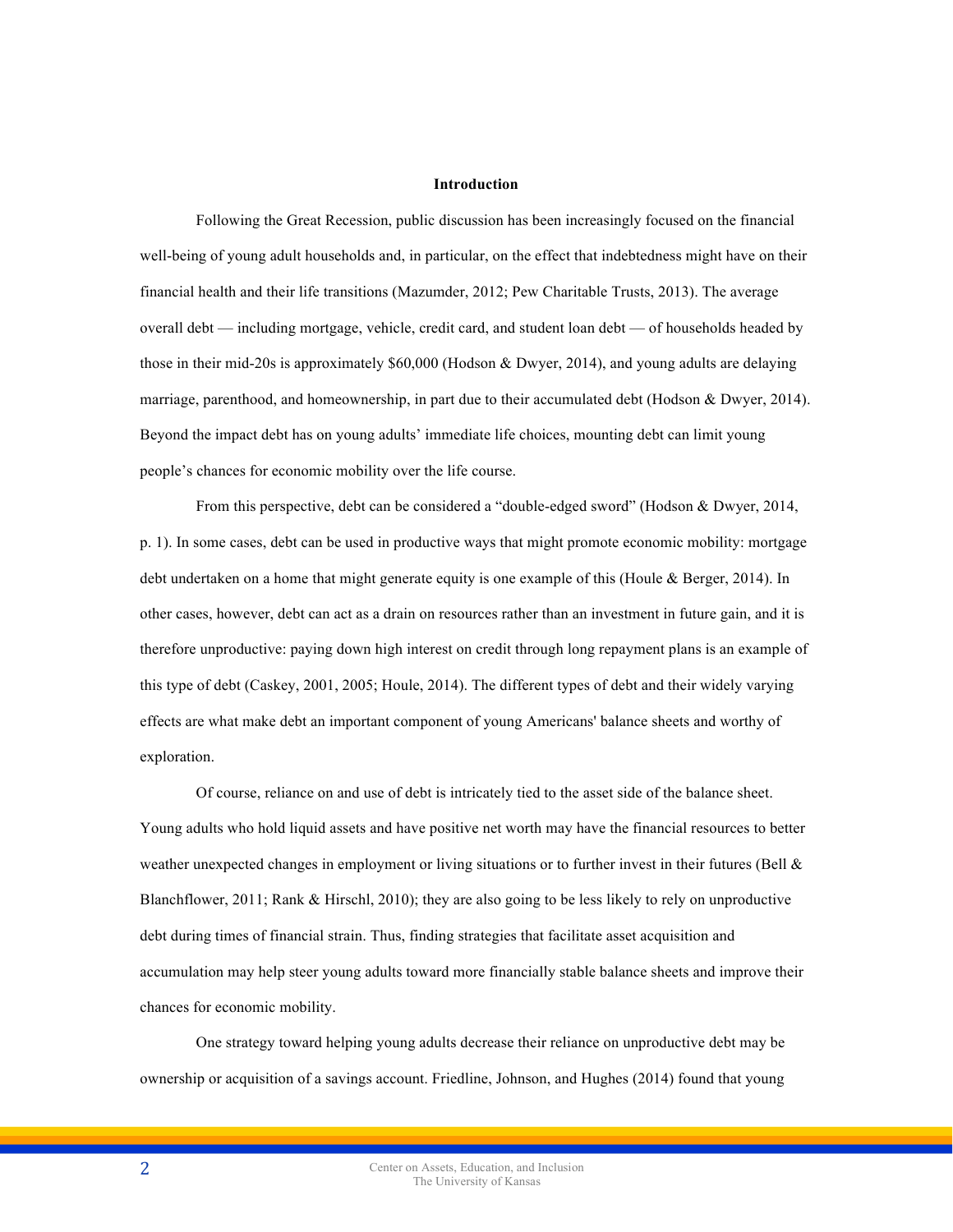adults who owned or acquired a savings account had more diverse asset portfolios, exemplified by their ownership of checking, stock, and retirement accounts. While these researchers found that the acquisition of a savings account contributed \$50 to young adults' accumulated liquid assets, they also discovered that the contribution exceeded \$5,000 when a savings account was combined with a diverse asset portfolio (Friedline, Johnson, & Hughes, 2014). These researchers hypothesized that a savings account served as a gateway to asset diversification and accumulation.

Just as a savings account may serve as a gateway to building the asset side of young Americans' balance sheets, a savings account may also be related to the debt side of their balance sheets. Specifically, a savings account may facilitate young adults' access to and accumulation of secured, productive debt that may be used to achieve upward economic mobility, while also protecting them from access to and accumulation of unsecured, unproductive debt that may relate to potential downward economic mobility.

In this paper, we measure young adult households' use of secured and unsecured debt and test the role that a savings account might play in mitigating reliance on unsecured debt. The paper begins by defining secured, productive debt and unsecured, unproductive debt. This is followed by a review of the literature on young adults' reliance on debt, young adults' use of unsecured debt, and the relationship between savings accounts and debt use more generally. Next we present our research questions and methods. Of note is that we explore young adults' debt using data from 1996. Even though the Great Recession served as a flashpoint of sorts for public discussion about debt, the Great Recession was a unique moment in history, and so we instead use data from a period of macroeconomic prosperity to serve as a benchmark of young adult households' debt. After presenting and discussing the results, the paper concludes by drawing practical implications for research and policy that might support young adults' economic mobility.

#### **Productive and Unproductive Debt**

Secured and unsecured debt are referred to, respectively, as "productive" and "unproductive" throughout this paper. Secured debt is considered productive since it is lower-risk than unsecured debt and may be used for activities that might promote economic well-being, such as obtaining a home or investing in education (Boot, Thakor, & Udell, 1991). Secured debt can help borrowers build credit and improve their financial standing (Dwyer, McCloud, & Hodson, 2011), potentially serving both as an indicator of and catalyst for upward economic mobility. While secured debt may not always assist in promoting economic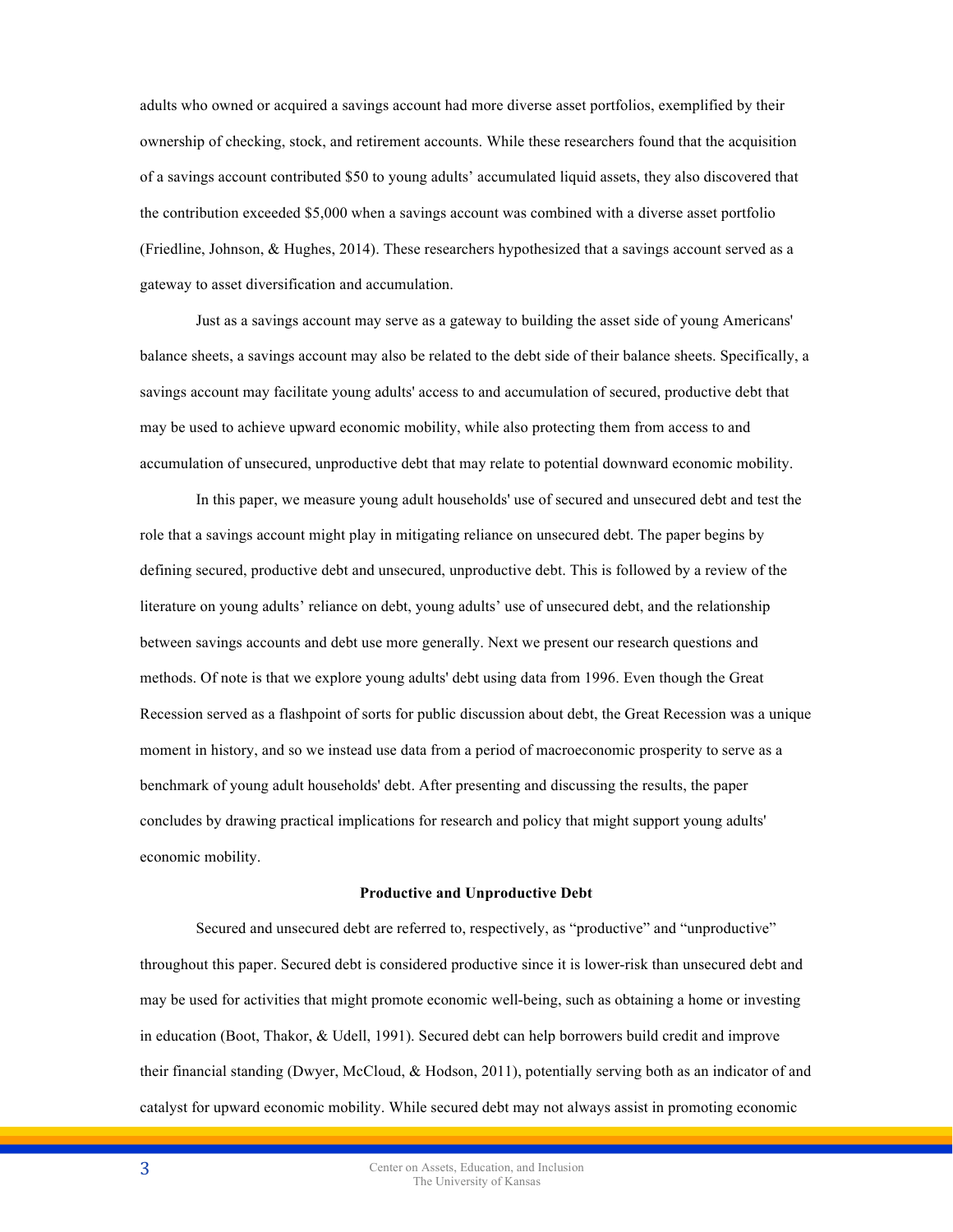mobility — as was the case during the Great Recession when unemployment rose, equity on some home mortgages was negative, and many households found themselves overleveraged (Ferreira, Gyourko,  $\&$ Tracy, 2010) — its collateralized nature allows borrowers to leverage existing assets and often bend credit markets to their advantage (Campbell & Hercowitz, 2005).

In contrast, borrowers of unsecured, uncollateralized debt have not leveraged existing assets, and their use of credit markets is riskier (Chatterjee, Corbae, Nakajima, & Ríos-Rull, 2007); for these reasons, we refer to unsecured debt as unproductive. While there may be times when unsecured debt from credit cards or payday lenders helps young adult households meet short-term financial goals on their path to economic mobility (Morse, 2011), generally speaking unsecured debt costs its borrowers more and places them at greater financial risk than secured debt does. Unfortunately, unsecured debt is the type more widely available to lower-income households (Bolton  $\&$  Rosenthal, 2005), demonstrating a bifurcation within the borrowing system that may steer higher-income, more advantaged households toward secured, productive debt and lower-income, less advantaged households toward unsecured, unproductive debt (Brown & Taylor, 2008; Houle, 2014; Sullivan, 2008). Ultimately, a balance sheet tilted toward unsecured debt may chip away at young adults' already fragile financial well-being rather than serve as a catalyst for their upward economic mobility.

#### **Literature Review**

As we consider the effect that holding a savings account might have on young adults' use of unproductive debt, we are really looking at three interrelated things: young adults' reliance on debt in general, young adults' use of unsecured debt in particular, and the relationship between savings accounts and debt use more generally, whether in the lives of young adults or not. This literature review examines these topics.

Most recent cohorts of young adults have relied on debt (Chiteji, 2007; Hodson & Dwyer, 2014; Houle, 2014). From early Baby Boomers, who entered adulthood in the mid-1970s, to Generation Y, who entered adulthood in the mid-2000s, the vast majority (respectively ranging from 78% to 75%) held some type of debt during their young adult years (Houle, 2014). Yet despite its historically-acceptable position on the balance sheet, debt has captured an increasing share of young adult households' balance sheets over time. For example, young adult households' reported debt burden — the ratio of debt relative to assets increased from about 2% to 23% between early Baby Boomers and Generation Y, and the percentage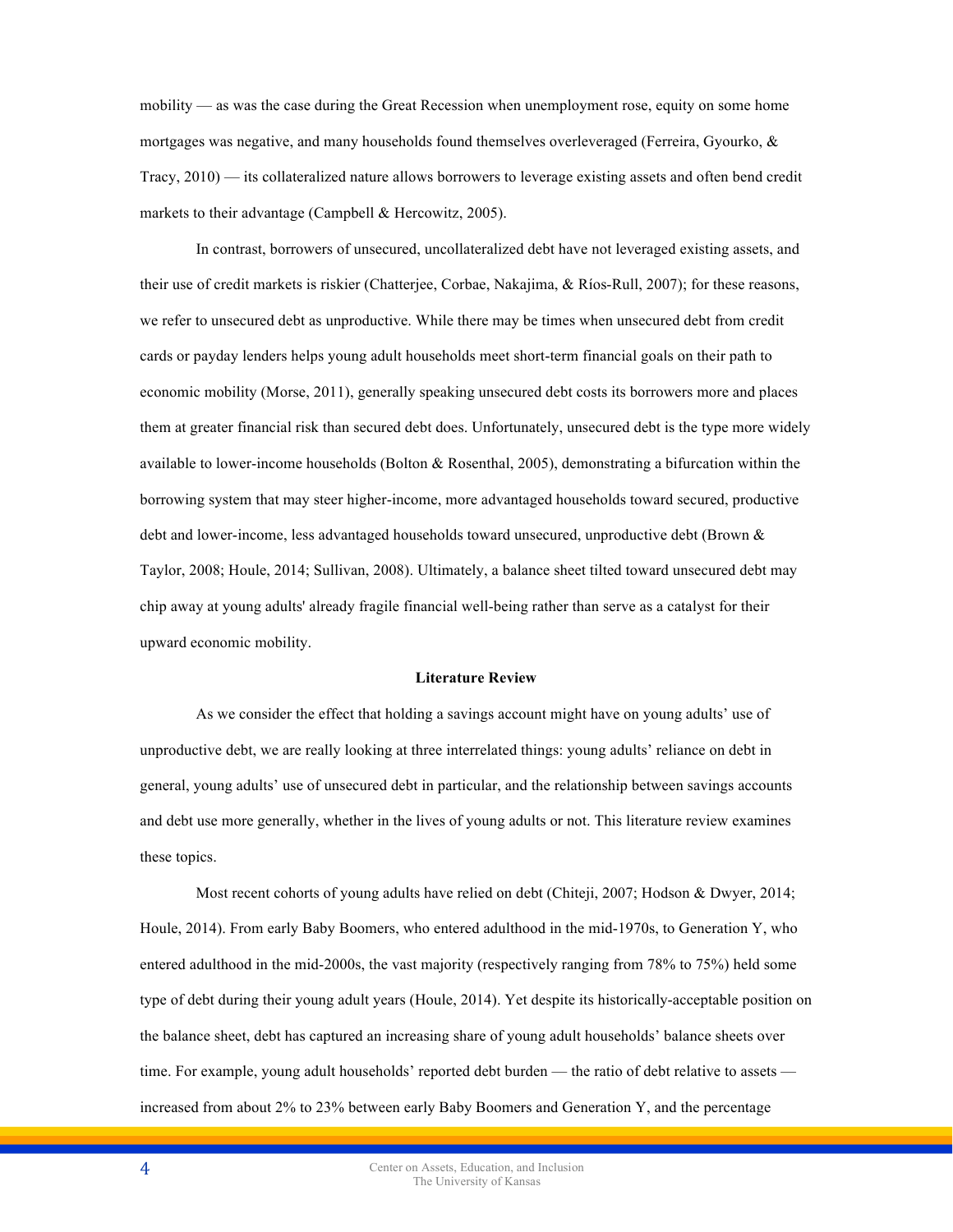reporting negative net worth almost doubled (Houle, 2014). Young adults' debt use appears to be increasing while their assets and net worth appear to be diminishing, and, unfortunately, the rise in debt usage has come at the expense of productive debt, i.e. the share of collateralized, productive debt is decreasing relative to uncollateralized, unproductive debt (Houle, 2014).

Several researchers have looked into the use of unsecured debt by young adults. Autio et al. (2009) examined the use of consumer credit by young adults, and discovered that young adults in all income brackets and employment positions used consumer credit; however, there was a direct link between certain "life-course stages" (young, single parent), financial positions (low income), employment situations (marginal) and the likelihood of taking out instant loans and consumer credit. Narrowing in on just credit card use by the young, lack of financial knowledge, age, number of credit cards, the ability to delay gratification, and attitudes toward credit card use were all related to credit card indebtedness (Norvilitis et al., 2006).

Ultimately, our research concerns the relationship between the presence of savings and reliance on unproductive, unsecured debt. The link between holding a savings account and the use of unsecured debt is not direct: possession of a savings account in and of itself will not stop young adults from carrying a balance on a credit card or taking out a payday loan. However, it is reasonable to assume that if one has a savings account, one is more likely to have the funds to meet unexpected expenses or smooth income fluctuations: in fact, research has shown that holding a savings account is related to access to other financial tools that can potentially reduce the amount of unsecured debt one accumulates (Friedline, Johnson, & Hughes, 2014). In this paper, we assume that young adults with a savings account have some funds that they might draw on in times of financial need, and that their doing so will reduce their use of payday loans, credit cards, and other forms of unsecured debt.

Unfortunately, the literature on the relationship between savings and unsecured debt is thin, which is part of why we are undertaking the current analysis. Sullivan (2008) used SIPP data to look at lowerincome households' reliance on unsecured debt (which he defined as uncollateralized debt, including credit card loans, overdraft fees, etc.) during temporary shortfalls in employment income. He found that households in the second and third deciles of the asset distribution relied on unsecured debt, increasing their unsecured debt by between 11.5 and 13.4 cents for every dollar lost in income, whereas households in higher asset deciles did not rely on unsecured debt. Sullivan's (2008) investigation was not focused on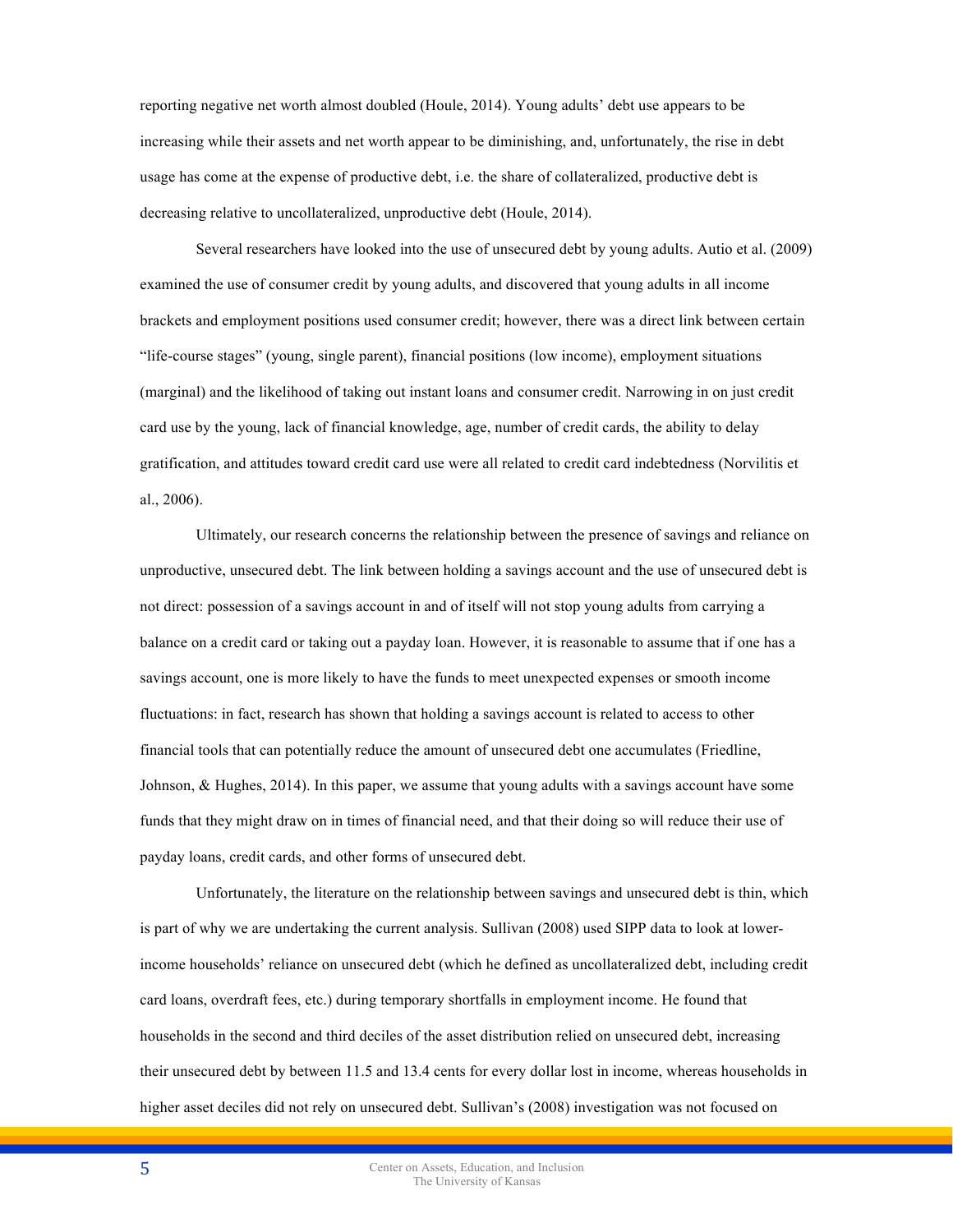whether savings accounts or other assets mitigated the acquisition or accumulation of unsecured debt; however, his findings suggest that households from higher asset deciles — potentially those with a savings account and access to a diversity of financial tools — do not rely on unsecured debt during shortfalls in unemployment income. In other words, their assets may protect them from acquiring and accumulating unproductive, unsecured debt in times of financial need.

#### **Research Questions**

We now move on to explore what predicts young adults' debt-holding and test whether ownership and acquisition of a savings account might provide access to productive debt and mitigate reliance on unproductive debt. Specifically, we ask whether ownership and acquisition of a savings account facilitates the acquisition and accumulation of young adult households' secured debt and protects against the acquisition and accumulation of their unsecured debt. We look at how young adults' age, education level, and earned income interact with a savings account to produce these effects; we examine these things in particular because research has shown that those who are older, achieve higher levels of education, and earn more money are more likely to have savings accounts and related financial products that connect them to credit markets (Federal Deposit Insurance Corporation [FDIC], 2012).

# **Methods**

## **Data**

In order to analyze household debt among young adults over time, we needed a large sample that provided information at multiple and frequent time points. The Panel Study of Income Dynamics (PSID) and Survey of Consumer Finances (SCF) are often used to explore questions about wealth, including assets and debts (Curtin, Juster, & Morgan, 1989; Czajka, Jacobson, & Cody, 2003; Wolff, 1999); however, these surveys have small sample sizes, only measure data every other year at most (potentially missing sensitive changes that occur monthly or quarterly), and only one of them is a panel study. We therefore used data from the 1996 panel of the Survey of Income and Program Participation (SIPP), which was collected on a monthly basis over a period of four years and was made publicly available by the Census Bureau. We relied on data from 1996 because it was gathered during a period of economic prosperity (i.e. a time of wealth gains for many households and for the economy as a whole).<sup>1</sup> Because of this, the 1996 data provide insight

<sup>&</sup>lt;sup>1</sup> While the US as a whole experienced macroeconomic growth evidenced in part by expanded productivity, (Jorgenson, Ho, & Stiroh, 2008), this growth did not necessarily translate into healthy balance sheets for all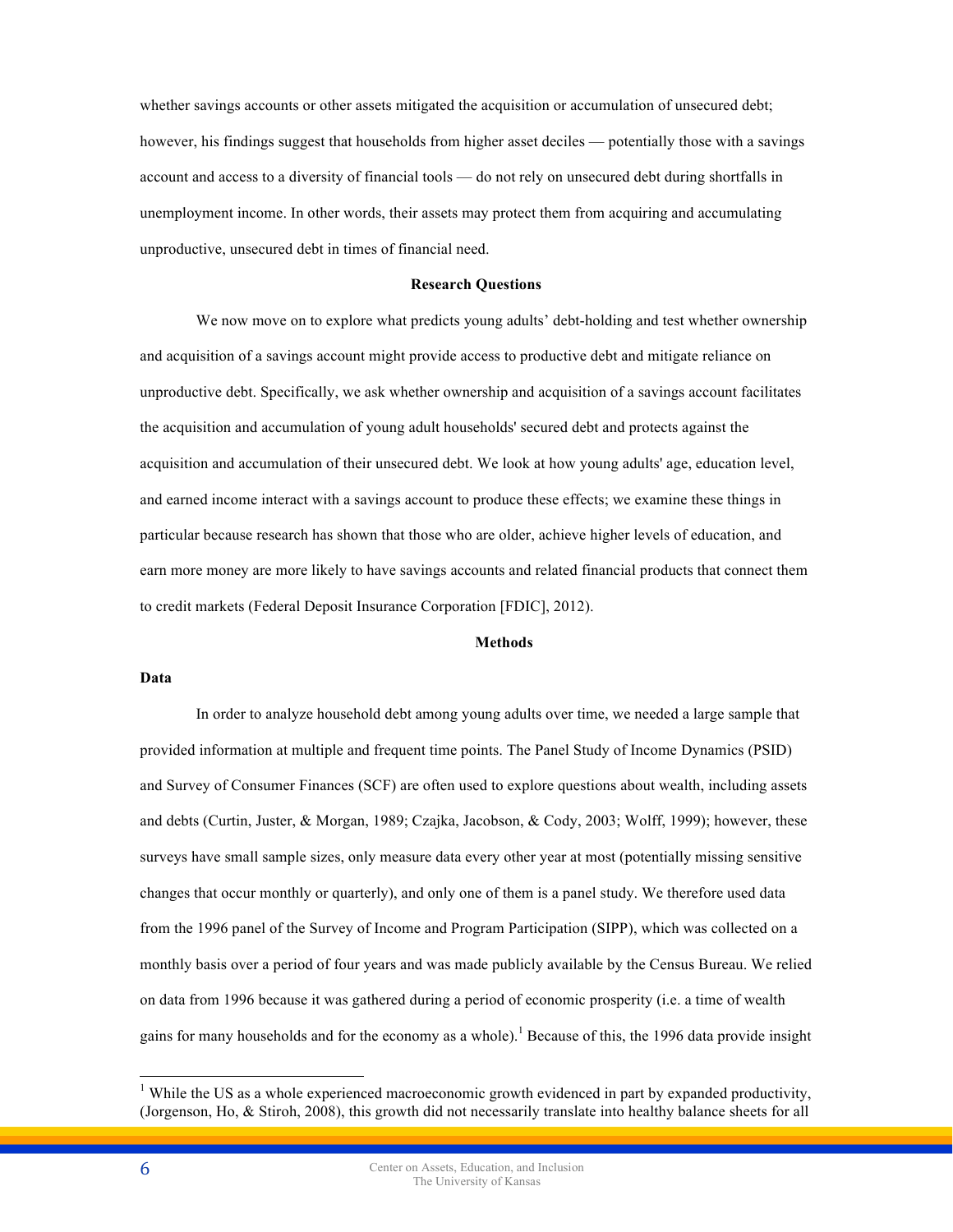into young adults' balance sheets during a period of macroeconomic stability when young adults' balance sheets might have appeared the most optimistic (Jorgenson, Ho, & Stiroh, 2008), as opposed to during a period of economic volatility.

Between December 1995 and February 2000, the 1996 SIPP drew a random sample of households grouped within geographic regions based on population counts from the most recent census (US Census Bureau, 2012) and over-sampling those with lower incomes (*N* = 380,609 individual respondents from 40,188 eligible households; *n* = 1,634,357 number of rows). Each household member over age 15 participated in data collection, which occurred once during every four-month period. During each interview, respondents recalled their previous four months' experiences, thus resulting in 12 observations per year for a 48-month time span on many variables. This allowed for the construction of monthly and quarterly histories of young adults' savings account acquisition for up to 48 months, which was ideal for addressing the research questions. Information was taken from the fourth month in the reference period when respondents were interviewed in person and their recall was likely the most accurate. The 1996 SIPP also collected annual information in topical modules, including topics such as health, education, child care, and assets and debts. Annual information on household debt was collected in topical modules during waves 3, 6, 9, and 12 during the four-year panel.

For the current research, sample selection criteria included young adults between ages 18 to 40 who provided reference month and topical module information. Young adult respondents were included when they were within the age range of 18 to 40 and participated in at least two years' worth of data collection. This meant that a young adult who entered the sample at age 16 was included when they provided at least two years' worth of information, making them age 18 at some time during the sampling frame. Likewise, two years' worth of information was retained for a young adult who entered the sample at age 40, making them age 42 at some time during the sampling frame. Restricting the sample in this way minimized the inclusion of young adults who cycled in or out of the 1996 SIPP within a shorter time, ensured more equal sample sizes across age groups, and reduced the number of available rows in the data to 100,998. Our final sample was 43,455 young adults.

Americans. For instance, in the late 1990s, younger households headed by someone age 42 or less had about 29% of the median net worth held by older households, female-headed households had about 9% of the median net worth of male-headed households, black households had about 14% of the median net worth held by white households, and high school-educated households had about 19% of the median net worth held by college-educated households (Friedline, Nam, & Loke, 2014).

 $\overline{a}$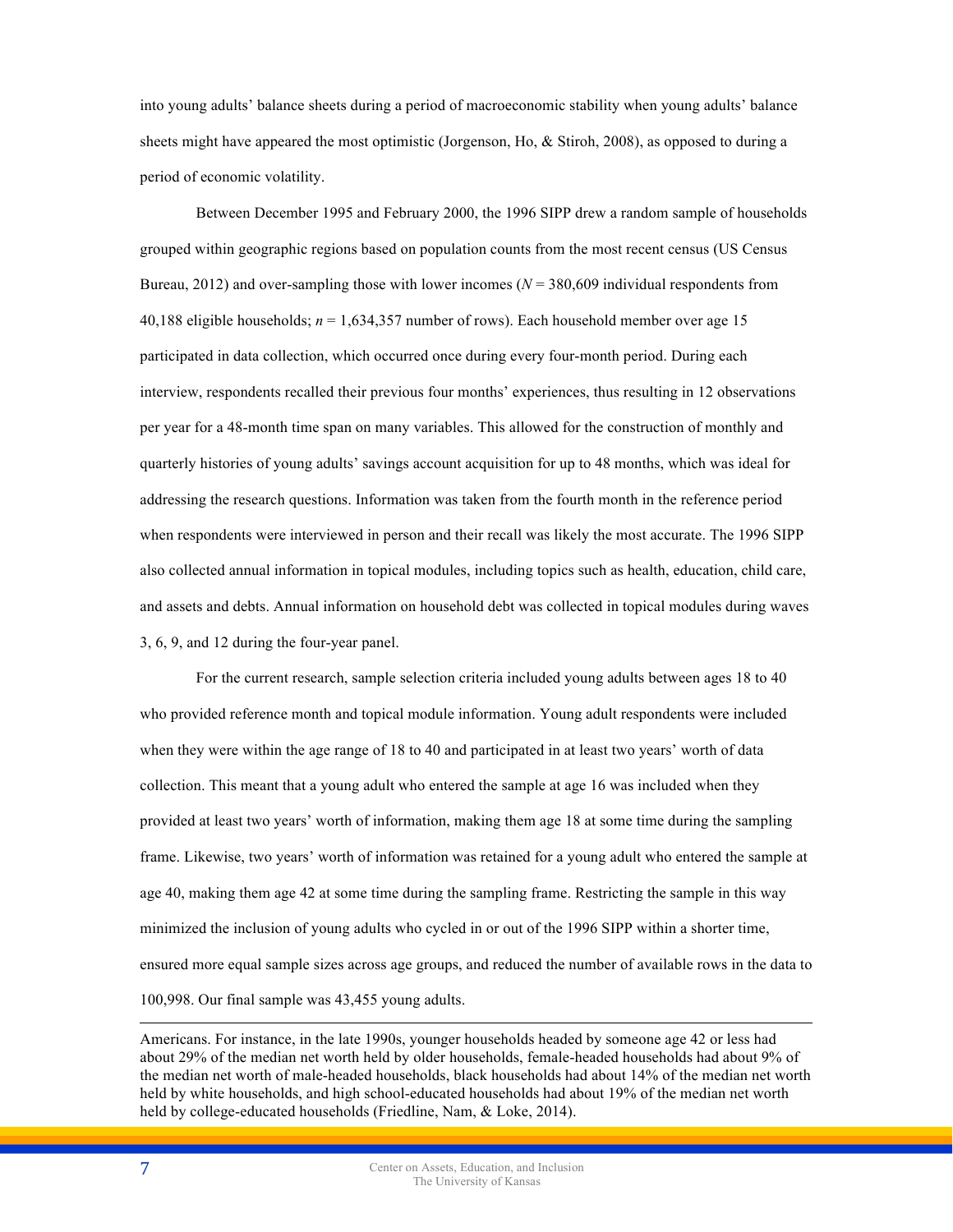Within the final sample, young adults had an average age of approximately 32. Forty-six percent of young adults owned a savings account and 4% acquired one during the course of the panel. Among young adult households that used debt (i.e. the value of their debt was greater than \$0), their median total debt value was \$33,000  $(SD = $66,957)$ .<sup>2</sup> Households that used debt held a median of \$50,000  $(SD =$ \$66,245) in secured debt and  $$4,150$  ( $SD = $12,240$ ) in unsecured debt. See Tables 1 and 2 for additional sample characteristics.

[Insert Table 1 here]

[Insert Table 2 here]

# **Measures**

Our analysis examined young adult households' total debt and secured and unsecured debt as outcome variables, with savings account acquisition as the variable of interest.

*Savings account acquisition.* In order to model the acquisition of a savings account during the course of the panel, young adults' account ownership was tracked to determine whether or not, and when, they acquired a savings account (EAST2B). This tracking used quarterly histories and occurred retrospectively over one previous calendar year. For instance, a young adult who originally said they did not own a savings account during one quarter and then said yes during the next quarter was considered to have acquired a savings account. Thus, this dependent variable measured young adults' "no-to-yes" change in account, compared to those who consistently reported owning a savings account, closed their account, or did not acquire a savings account (savings account ownership "yes-yes" = 3; savings account acquisition "no-to-yes" = 2; savings account closure "yes-to-no" = 1; no savings account ownership "no-no" = 0).

*Total household debt*. Young adults were asked a series of questions about their debts, including debt from mortgages, businesses, real estate, vehicles, credit cards, unsecured loans, and outstanding bills. These amounts were available from topical modules in waves 3, 6, 9, and 12 of the 1996 SIPP and were summed together by the 1996 SIPP in order to create a measure of total household debt (THHDEBT).

*Household secured debt*. Young adults were asked whether or not they held different types of secured debt (mortgages, businesses, real estate, vehicles) and the amounts of those debts. The 1996 SIPP summed or recoded these amounts into a continuous measure of accumulated secured debt (THHSCDBT).

<sup>&</sup>lt;sup>2</sup> The median value presented here for total household debt was provided after the value was winsorized and excluded any households that reported \$0 debt (Cox, 2006).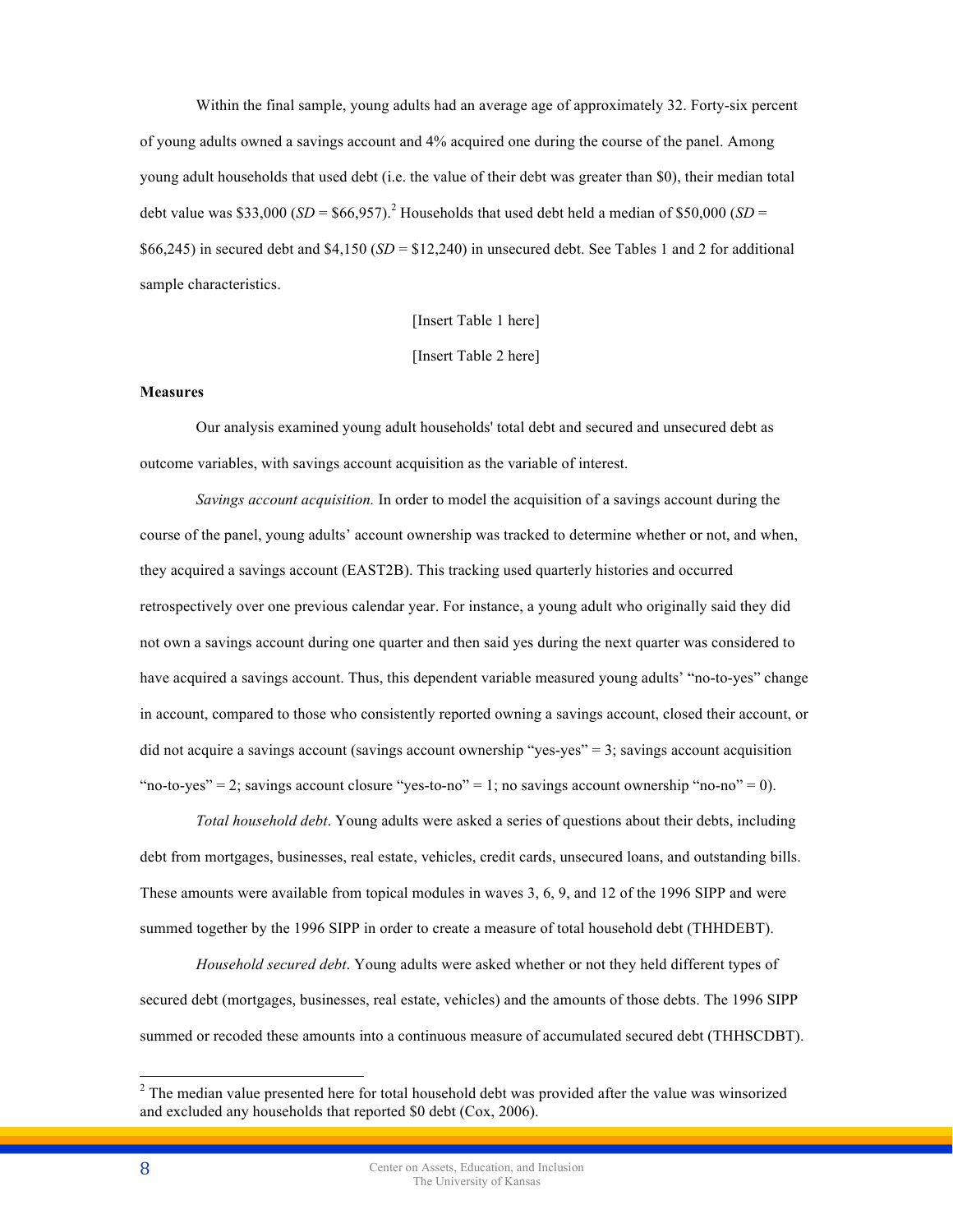*Household unsecured debt*. Young adults were asked whether or not they held different types of unsecured debt (credit cards, unsecured loans, outstanding bills) and the amounts of those debts. The 1996 SIPP summed or recoded these amounts into a continuous measure of accumulated unsecured debt (RHHUSCBT).

All household debt variables were winsorized at the 99th percentile to censor extreme values (Cox, 2006) and transformed using the natural log transformation. The inverse hyperbolic sine (IHS) transformation was also considered for dealing with skewness in the debt variables' distributions (Friedline, Masa, & Chowa, 2015; Pence, 2006); however, the natural log transformation was ultimately chosen because it has been found to perform just as well as the IHS transformation when distributions do not cross zero and its interpretation is less complicated (Pence, 2006). Debt variables' \$0 values — for the purposes of this paper indicated that households did not use debt — were adjusted to \$1 before being log transformed.<sup>3</sup>

Eleven variables were included as controls in the analyses, including age, gender (female; male), race (white; non-white), marital status (married; not married), college enrollment (enrolled full-time; enrolled part-time; not enrolled), education level (college degree or more; some college; high school degree; partial high school; primary school), employment (employed; not employed), quarterly earned income, family household type (family; non-family), new head of household (new head of household; not a new head of household), and geographic region ([metropolitan; rural or suburban] and [south; north central; west; north east]). These variables were controlled in order to portray young adults' life course stages and their relationships to debt.

Given that home ownership was likely a driver of and endogenous to young adult households' debt accumulation, we wanted to measure home ownership in a way that captured whether or not, and when, young adults acquired a home. This tracking used quarterly histories and occurred retrospectively over one previous calendar year. In other words, a young adult who originally said they did not own a home during one quarter and then said yes during the next quarter was considered to have purchased a home. A young adult who originally said they owned a home and then did not was considered to have sold their home (owned a home "yes-yes" = 3; purchased a home "no-yes" = 2; sold a home "yes-no" = 1; and never owned

<sup>&</sup>lt;sup>3</sup> This was because the natural log transformation cannot be applied to zeros; therefore, the amount of debt was adjusted to \$1 in order to calculate the natural log transformation.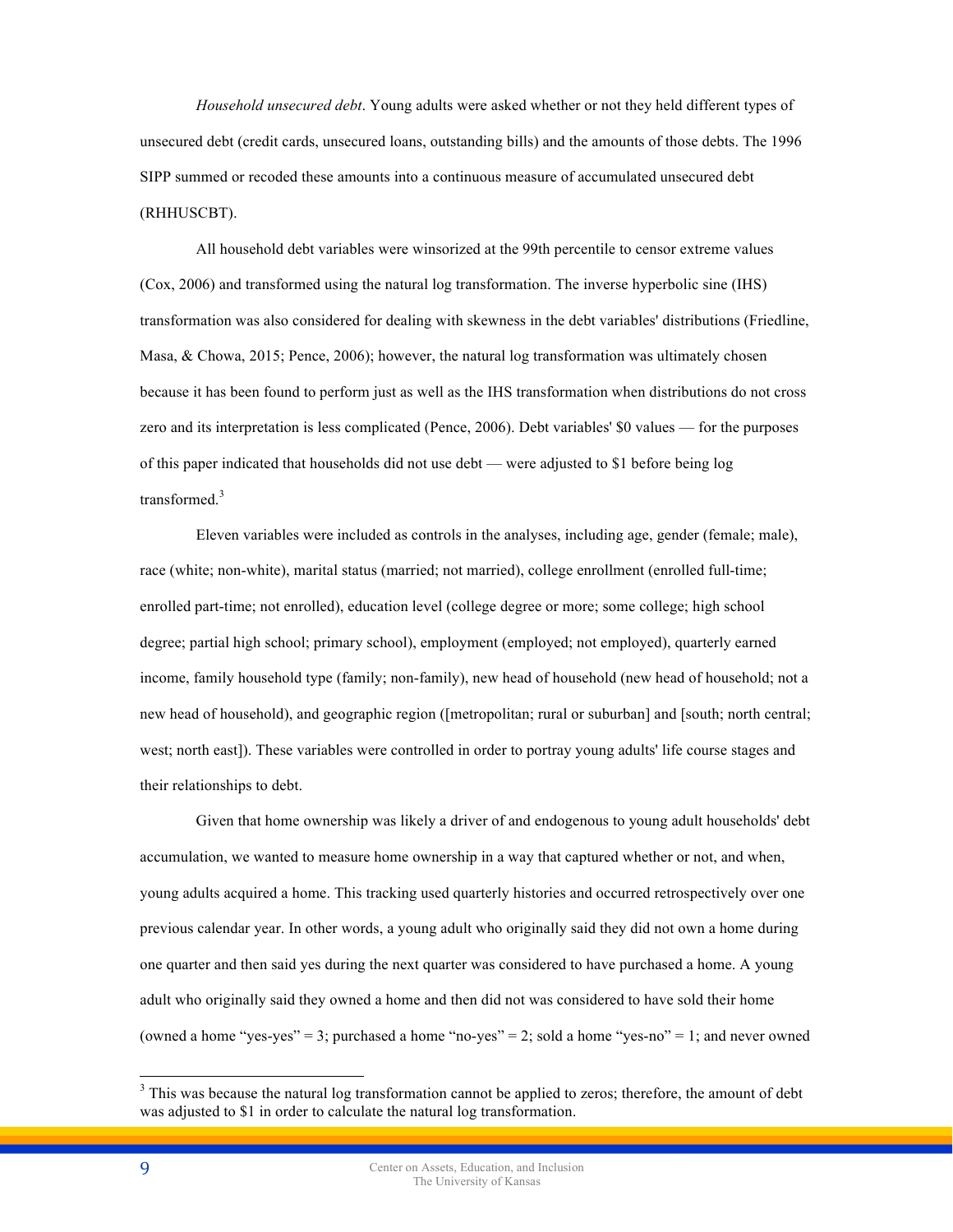a home "no-no"  $= 0$  [reference]). Thus, this measure was able to capture dynamic changes in home ownership and their relationship to young adult households' debt. Descriptions of all control variables are available in Appendix A.

#### **Analytic Plan**

Data was analyzed using Cragg's double-hurdle models<sup>4</sup> with and without interaction effects and average partial effects (APEs) were estimated. Cragg's (1971) double-hurdle models were estimated in Stata (Stata Corp, 2011) to examine acquisition and accumulation of total, secured and unsecured debt. A double-hurdle approach was ideal for analyzing the data because it assumed that a household's debt acquisition was separate from the amount of debt they accumulated (Cragg, 1971; Ricker-Gilbert, Jayne, & Chirwa, 2011; Yen & Jones, 1997). This assumption was similar to a two-step Heckman (1979) selection model; however, Heckman's model was designed to analyze data when zeros were unobserved or missing. In the case of debt, an observed value of \$0 could effectively represent households' choices or preferences to avoid debt. An observed value of \$0 could also represent households' inability to access debt despite their preferences to do so, such as being blocked from securing a loan due to discrimination or past credit history. Unfortunately, the data did not allow us to draw definitive conclusions about why households' debt equaled \$0. However, once households acquired debt, that acquisition may not have affected the amount of debt they accumulated. In other words, the extent to which households were leveraged may have varied even among those that used debt and may have been unrelated to their preference to avoid or their inability to access debt. Therefore, results are reported as the probability of acquiring household debt (hurdle 1; debt  $>$  \$0 compared to debt = \$0) and the value of accumulated household debt (hurdle 2; accumulating debt  $>$ \$0).

The relationship of savings account acquisition to the acquisition and accumulation of debt might vary by young adults' age, education level, and household income. Young adults who demonstrated some indicators of economic mobility — becoming more educated, earning higher incomes — might have been able to leverage their acquisition of a savings account to their advantage. Education level and household income in particular are often used as indicators of economic mobility (Pew Charitable Trusts, 2013), and mobility is increasingly realized as people progress through the life course. In other words, young adults'

<sup>&</sup>lt;sup>4</sup> The authors would like to thank Dr. Paul Johnson for recommending double-hurdle models for our analyses.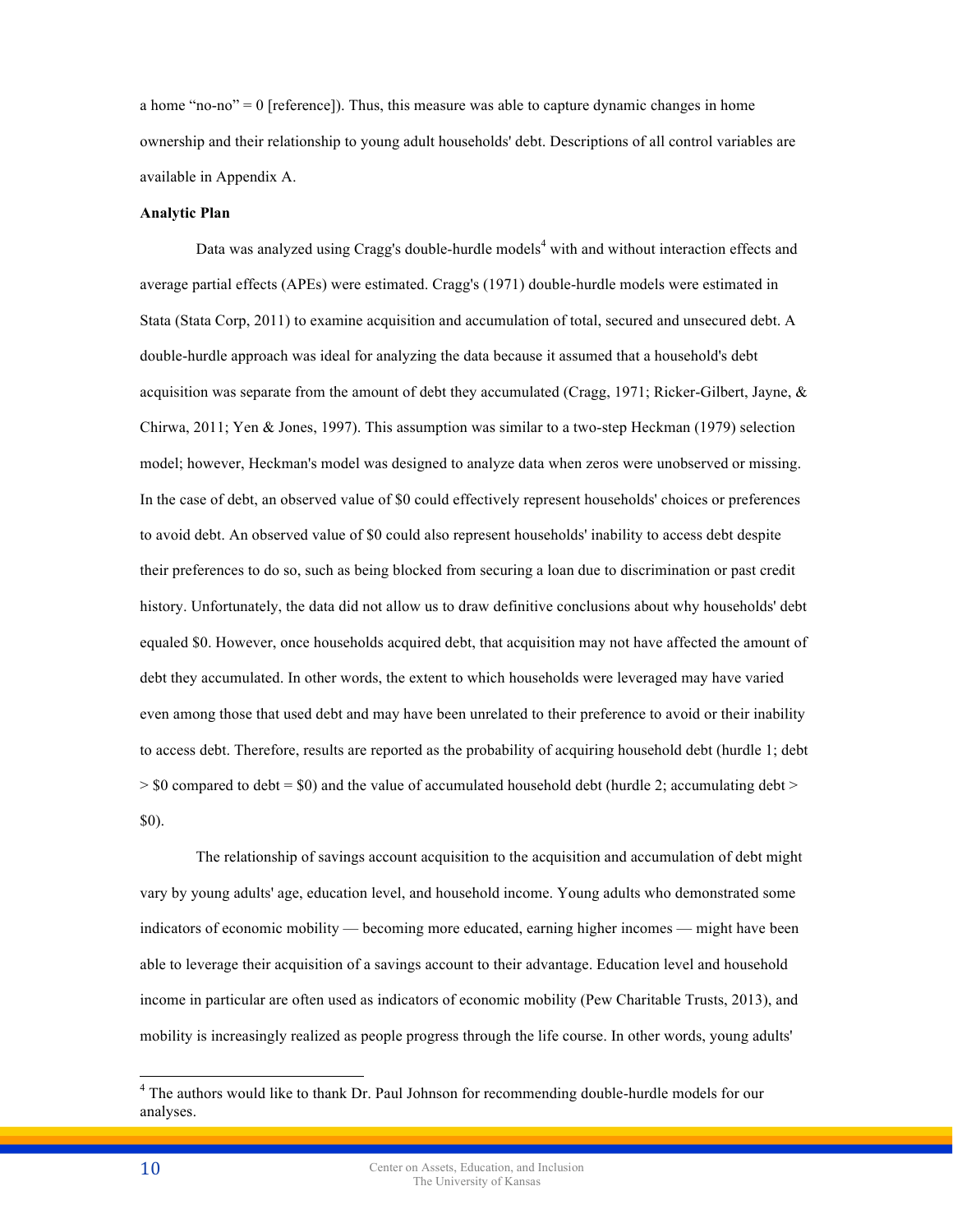age, education level, and their household income might have significantly interacted with their acquisition of a savings account and helped explain the relationship to debt. This is unsurprising, as these variables are likely endogenous to ownership and acquisition of a savings account (Friedline & Rauktis, 2014). As such, the double-hurdle models tested the interactions between savings account acquisition and young adults' age, education level, and household quarterly earned income. Average partial effects (APEs) were estimated to provide assessments of the additional debt accumulated for each year of age, level of education, and \$1,000 in quarterly earned income. Standard errors for APEs were produced by bootstrapping at 250 replications (Burke, 2009; Wooldridge, 2002).

# **Results**

The presentation of the results is ordered by total household debt, household secured debt, and household unsecured debt. Within each type of debt, the descriptive findings, the probability of acquiring debt (hurdle 1; debt  $>$  \$0 compared to debt = \$0), the value of accumulated household debt (hurdle 2; accumulating debt > \$0), and the APEs are reported. The results with regard to the role of a savings account are reported as their own subsection within each type of debt.

#### **Total Household Debt**

Eighty-two percent of young adults accumulated total household debt greater than \$0 (see Table 3). Among those with total household debt greater than \$0, the values were greater for those who were older, achieved higher levels of education, and earned more income. For instance, the median total household debt held by young adults with college degrees was valued at \$74,600 compared to the median debt held by young adults who had completed some college that was valued at \$31,000 — a difference of \$43,600. Other differences in the values of total household debt for young adults with lower levels of education were also sizeable. Young adults with a high school degree had median total household debt that was valued at \$22,501— about double the median value of the debt that was held by young adults who achieved some high school education or less (\$10,675). Young adults who earned incomes at or above the 75th percentile held \$96,400 in median total household debt, compared to those in the third, second, and lowest percentiles who respectively held \$45,000, \$16,260, and \$8,000 in median total household debt.

### [Insert Table 3 here]

Some young adults were more likely to acquire household debt than others (see Table 4, hurdle 1). The probability of acquiring household debt increased when young adults were white, had attended some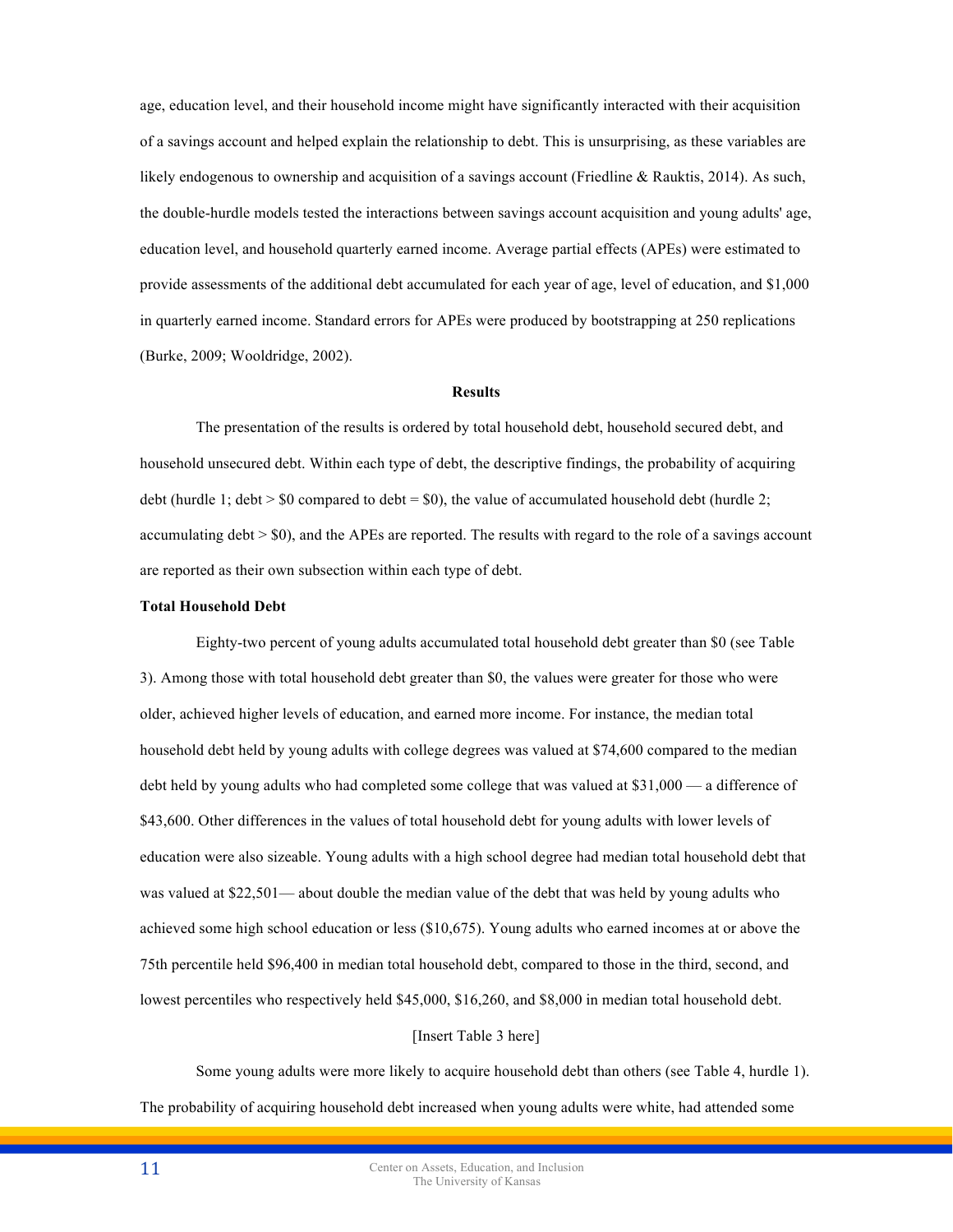college or earned a college degree, were currently enrolled in college, were employed, earned increasingly higher incomes, owned, purchased, or sold a home, and lived in geographic regions outside the northeastern US. The probability of acquiring household debt significantly decreased as young adults were older, were married, and lived in a metropolitan region.

Many of the variables that related to the acquisition of total household debt also related to the value of that debt (see Table 4, hurdle 2).<sup>5</sup> Young adults who were white, attended some college or earned a college degree, were currently enrolled in college, earned increasingly higher incomes, owned, purchased, or sold a home, and lived in the western US accumulated significantly more debt than their counterparts. For instance, compared to having some high school education or less, having a college degree or more was associated with an 86% increase in the value of accumulated total household debt or an increase in the median value of \$29,068. Compared to no home ownership, purchasing a home was associated with a 196% increase in the value of accumulated total household debt, or an increase of \$66,248, while owning a home was associated with a 186% increase or \$62,868 compared to no ownership. Those who were female, were married, and lived in a metropolitan region accumulated significantly less debt. Being married compared to not married was associated with a 32% decrease in household debt, or \$10,816. While there were no differences in the probability of acquiring debt based on gender, family household type, or metropolitan region, significant differences emerged when predicting the value of young adult households' accumulated debt. Females and those living in a metropolitan region accumulated significantly less debt, while those living in a family-related household accumulated significantly more debt.

[Insert Table 4 here]

 $\overline{a}$ 

<sup>5</sup> The changes in total household debt were also interpreted as percent changes for every unit increase in the control variables and compared using median debt values. For example, the median value of accumulated total household debt was \$33,800 (Table 2). A college degree or more was associated with an 86% increase in the value of accumulated total household debt, and \$29,068 is roughly an 86% increase in the medial value of \$33,800. Therefore, the accumulated total household debt rose to \$62,868 for young adults who held a college degree or more compared to those who had some high school education or less. Throughout the paper, the dollar interpretations for total, secured, and unsecured debt are based on the median values reported in Table 2.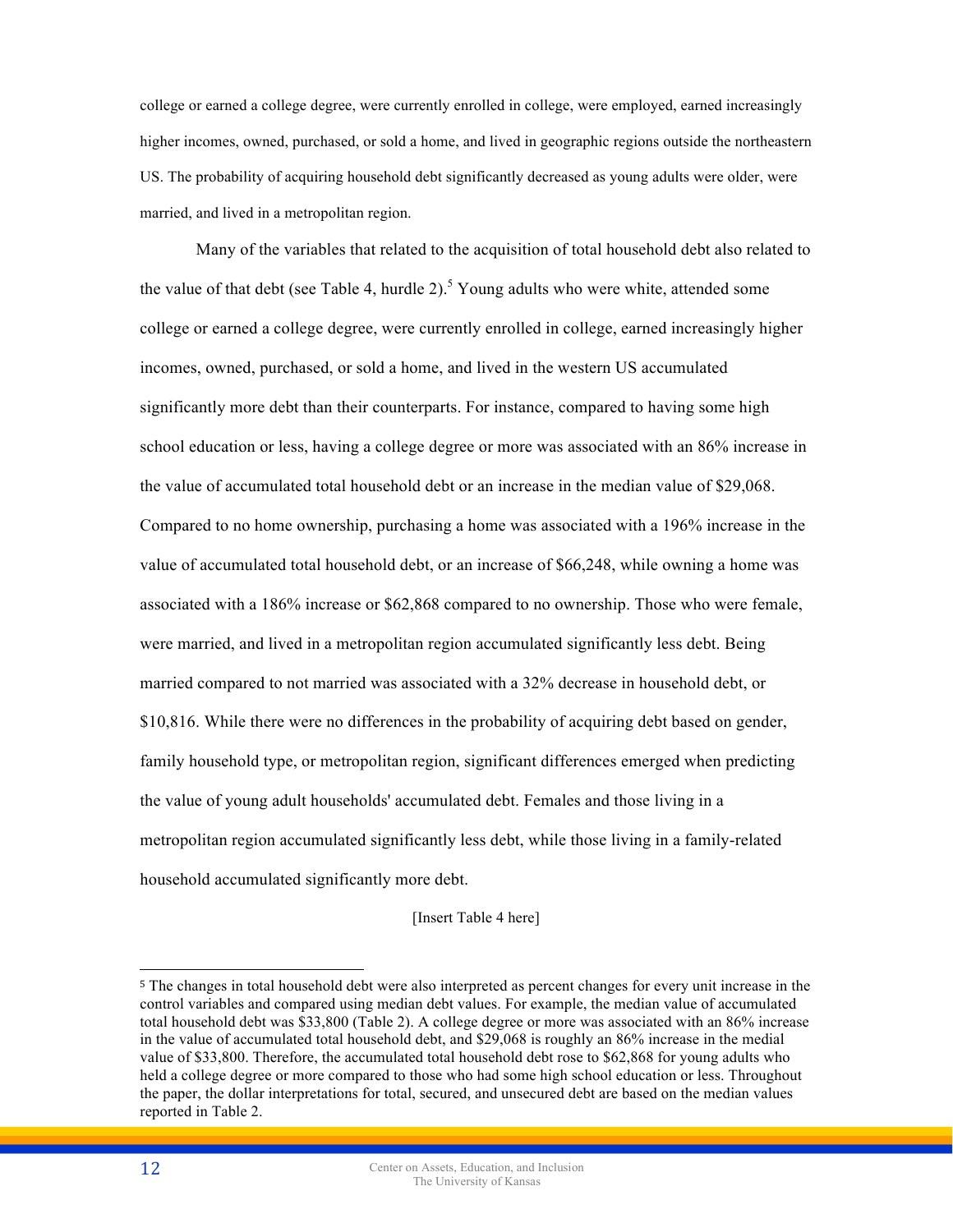Mean APEs for total household debt by age, education level, and household quarterly earned income are reported in Table 5. The mean APE for age across the sample was −.014, suggesting that young adults accumulated almost 1.5% less household debt with each additional year of age. While age was unrelated to accumulated total household debt (see Table 4, hurdle 2), the relationship emerged significant and negative when the APEs explored yearly changes in age. The mean APE for education level across the sample was .559, suggesting that young adults accumulated about 56% more household debt with each additional level of education. The mean APE for income across the sample was .251, suggesting that young adults accumulated about 25% more household debt with each additional \$1,000 in earned income.

# [Insert Table 5 here]

**The Role of a Savings Account**. Young adults who owned a savings account during the course of the panel had median total household debt that was valued at \$59,000, compared to median debt valued at \$24,400 for young adults who acquired a savings account (see Table 3). Those who closed a savings account had median debt valued at \$25,600 and those who did not own an account had median debt valued at \$17,000. Any type of savings account ownership, acquisition, or closure during the course of the panel was related to the increased probability of acquiring household debt (see Table 4, hurdle 1), suggesting that any interface with a savings account provided access to credit. All interactions between young adults' savings account acquisition and their age, education level, and earned income were positively and significantly related to the probability of acquiring household debt (see Table 6, hurdle 1). However, even though the interactions were significant, the coefficients were small and the variables had stronger relationships to debt based on their individually controlled coefficients. This remained the same with all interactions across all models.

These relationships remained mostly the same with regard to the value of accumulated total household debt (see Tables 4 and 6); however, there was an exception with regard to account acquisition. Compared to no account ownership, owning a savings account was associated with a 10% increase in the value of accumulated total household debt, or about \$3,380. The acquisition of a savings account during the course of the panel was unrelated to the value of accumulated household debt (see Table 4, hurdle 2). This was not necessarily surprising given that the time frame of the panel was likely not long enough to observe the positive relationship to accumulation that was found with account ownership. In other words, once acquired, young adults might not have owned the account long enough during the panel to experience the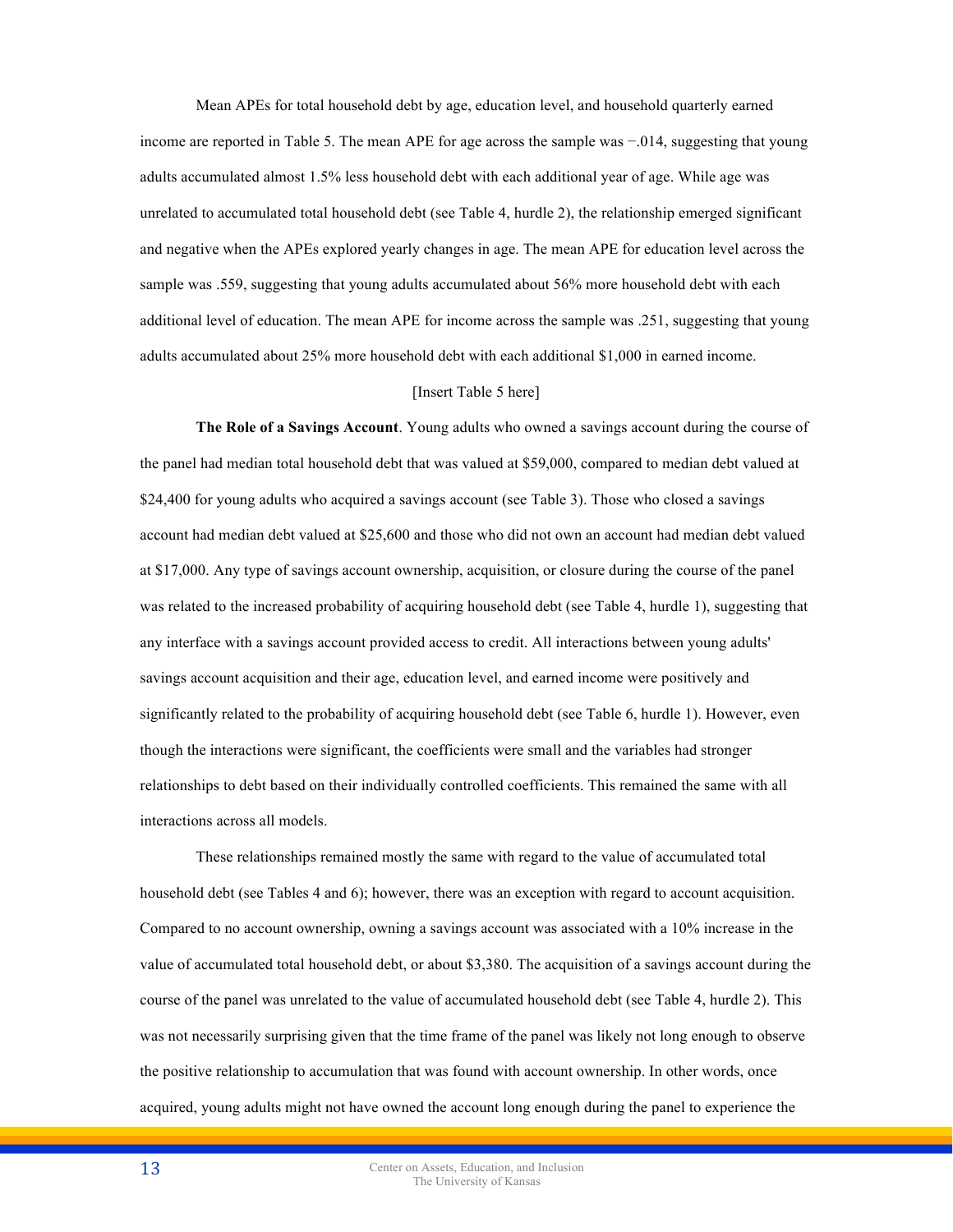related effects on debt accumulation. Interactions between account ownership and age, education level, and earned income were significantly and positively related to the value of accumulated household debt (see Table 6, hurdle 2).

[Insert Table 6 here]

# **Household Secured Debt**

Sixty-five percent of young adults accumulated household secured debt greater than \$0 (see Table 3). Among those with secured debt greater than \$0, the amounts accumulated were greater for those who were older, achieved higher levels of education, and earned more income. For instance, while the median values of household secured debt for young adults ages 28 to 40 ranged from \$50,000 to \$66,050, the median value of this debt for young adults below age 28 was \$13,000. Median household secured debt held by young adults with college degrees was valued at \$85,000 compared to the median secured debt held by young adults who had completed some college, which was valued at \$47,001 — a difference of \$37,999. Other differences in median values of household secured debt for young adults with lower levels of education were also sizeable. Young adults with a high school degree accumulated secured debt whose median value was \$32,000 — almost twice the median value of secured debt accumulated by young adults who achieved some high school education or less (\$18,412). Young adults who earned incomes at or above the 75th percentile held \$97,850 in household secured debt, compared to those at the third, second, and lowest percentiles who respectively held \$53,000, \$19,000, and \$11,000 in household secured debt.

The probability of acquiring household secured debt increased when young adults were white, attended some college or earned a high school or college degree, were employed, earned increasingly higher incomes, owned, purchased, or sold a home, and lived in geographic regions outside the northeastern US (see Table 7, hurdle 1). The probability of acquiring household secured debt decreased when young adults were older, married, lived in non-family related households, were enrolled in college, and lived in metropolitan regions.

Many of the same variables related to the value of accumulated household secured debt (see Table 7, hurdle 2). Young adults who were older, white, lived in non-family related households, attended some college or earned a high school or college degree, earned increasingly higher incomes, owned, purchased, or sold a home, and lived in the western US accumulated significantly more secured debt than their counterparts. Compared to no home ownership, purchasing a home was associated with a 210% increase in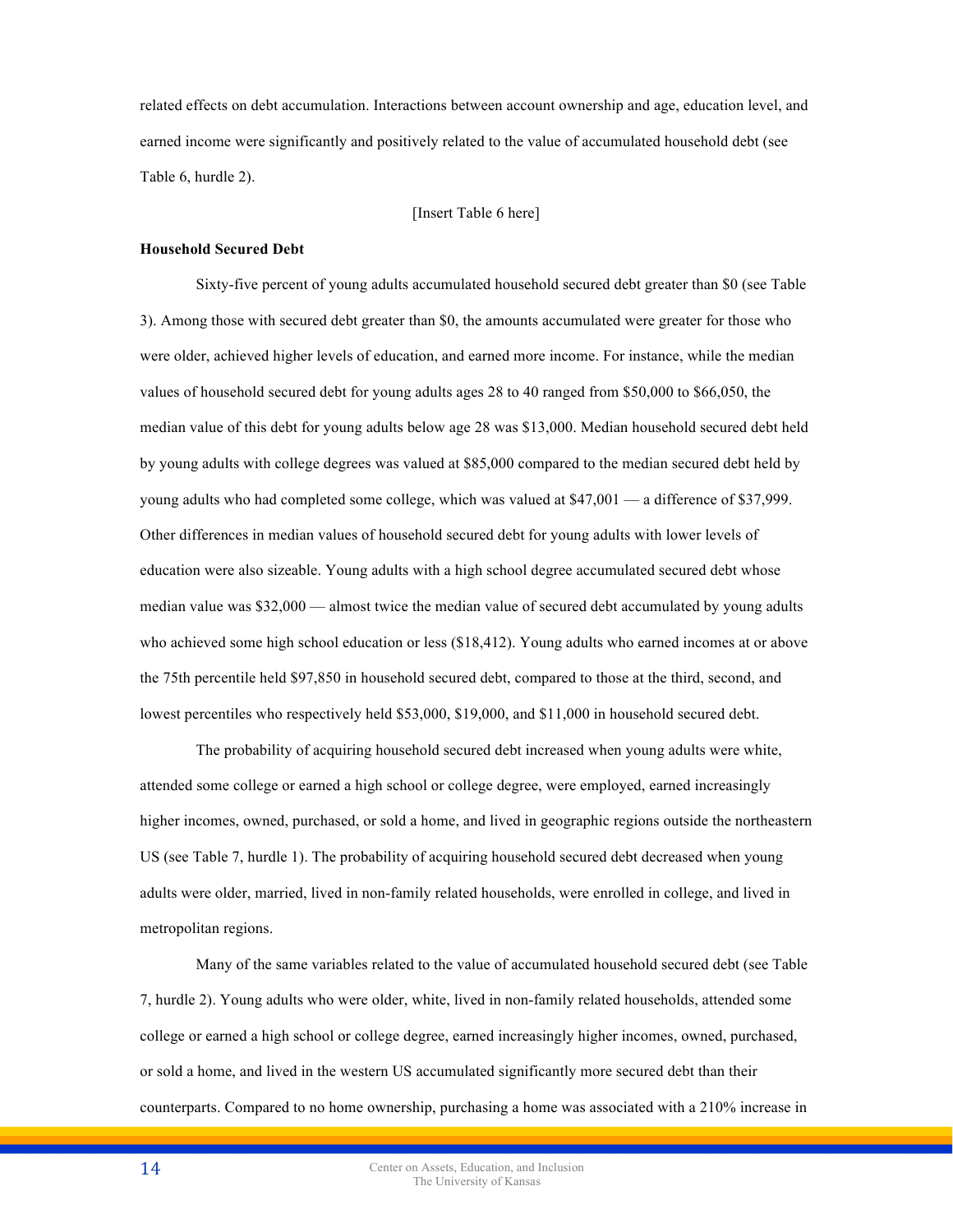the value of accumulated household secured debt. This translated into an increase of roughly  $$105,000\degree$ Owning a home was associated with a 199% increase, or \$99,500. Those who were married, were enrolled in college, lived in metropolitan regions, and lived in the south accumulated significantly less secured debt. Being married compared to not married was associated with a 25% decrease, or \$12,500. While being employed was related to the probability of acquiring secured debt, this relationship disappeared when predicting the value of young adults' accumulated secured household debt: being employed was related to the increased probability of acquiring secured debt, but these young adults accumulated no more secured debt than their unemployed counterparts.

# [Insert Table 7 here]

Mean APEs for household secured debt by age, education level, and household quarterly earned income are reported in Table 8. The mean APE for age across the sample was −.016, suggesting that young adults accumulated about 2% less secured household debt with each additional year of age. While age was unrelated to accumulated total household debt (see Table 6, hurdle 2), the relationship emerged significant and negative when the APEs explored yearly changes in age. The mean APE for education level across the sample was .343, suggesting that young adults accumulated about 34% more secured household debt with each additional level of education. The mean APE for income across the sample was .302, suggesting that young adults accumulated about 30% more secured household debt with each additional \$1,000 in earned income.

# [Insert Table 8 here]

**The Role of a Savings Account**. Young adults who owned a savings account during the course of the panel accumulated median household secured debt that was valued at \$68,200, compared to median secured debt valued at \$33,000 for young adults who acquired a savings account (see Table 3). Those who closed a savings account had median secured debt valued at \$40,000 and those who did not own an account had median secured debt valued at \$22,000. Savings account ownership, acquisition, or closure were all positively related to the probability of acquiring secured household debt (see Table 7, hurdle 1), suggesting that a savings account served as a gateway of sorts to productive debt. Compared to no savings account

 <sup>6</sup> During the remainder of this section, all dollar changes in the value of household secured debt are based on the median value of \$50,000 that is reported in Table 2.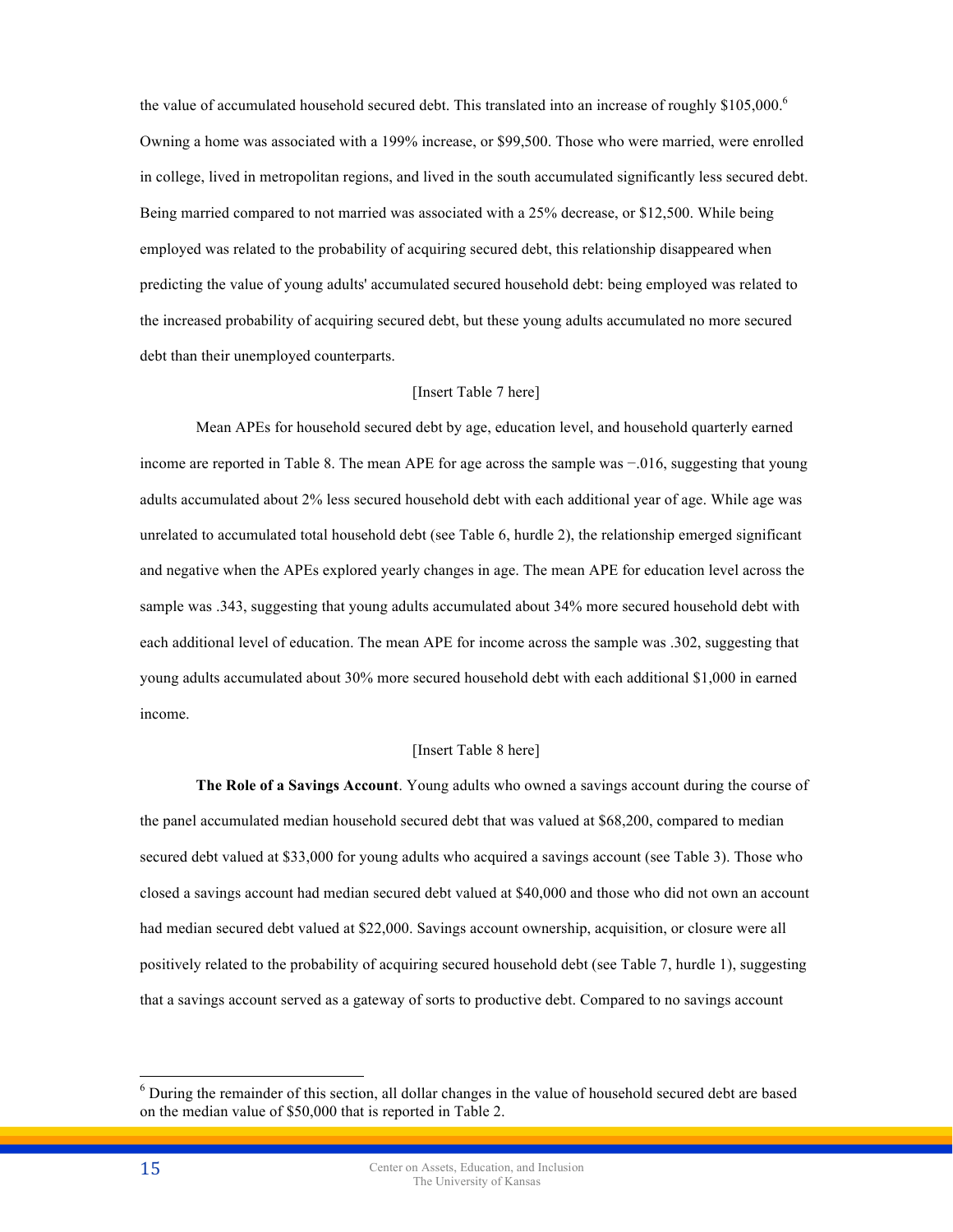ownership, owning a savings account was associated with a 15% increase, or \$7,500.<sup>7</sup> All interactions between young adults' savings account acquisition and their age, education level, and earned income were positively and significantly related to the probability of acquiring secured debt (see Table 9, hurdle 1). These relationships remained mostly the same with regard to the value of accumulated household secured debt (see Table 7, hurdle 2); however, there was again an exception in the relationship between account acquisition and the value of young adults' household secured debt. The acquisition of a savings account during the course of the panel was unrelated to the value of accumulated household secured debt. Interactions between account ownership and age, education level, and earned income were significantly and positively related to the value of accumulated household secured debt (see Table 9, hurdle 2).

# [Insert Table 9 here]

### **Household Unsecured Debt**

Sixty-five percent of young adults accumulated household unsecured debt greater than \$0 (see Table 3). Among those with unsecured debt greater than \$0, the amounts accumulated were greater for those who achieved higher levels of education and earned more income. Median household unsecured debt held by young adults with college degrees was valued at \$6,000 compared to the median unsecured debt held by young adults who had completed some college that was valued at \$4,300. Other differences in median values of household unsecured debt for young adults with lower levels of education were also noticeable. Young adults with a high school degree accumulated unsecured debt with a median value of \$3,500 — almost twice the median value of unsecured debt that was accumulated by young adults who achieved some high school education or less (\$2,100). Young adults who earned incomes at or above the 75th percentile held \$5,500 in median household unsecured debt, compared to those at the third, second, and lowest percentiles who respectively held \$4,801, \$3,500, and \$3,000 in median household unsecured debt.

The probability of acquiring household unsecured debt increased when young adults were female, white, lived in a non-family household, attended some college or earned a high school or college degree, were currently enrolled in college, were employed, earned increasingly higher incomes, and owned or

 $<sup>7</sup>$  Based on the median household secured debt value of \$50,000, this would raise the value of secured debt</sup> for those with a savings account to \$57,500.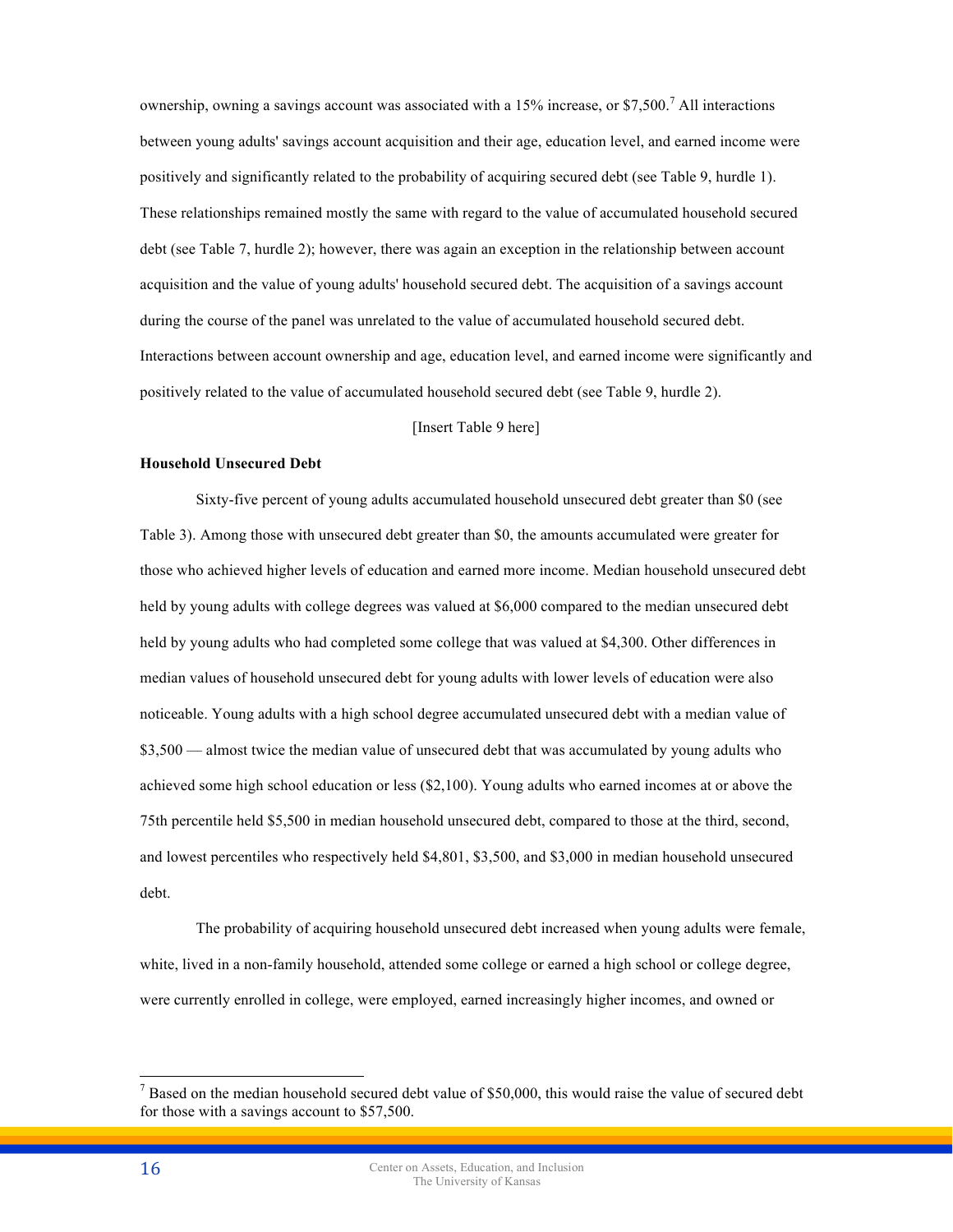purchased a home (see Table 10, hurdle 1). The probability of acquiring household unsecured debt was significantly decreased when young adults were older, married, and new heads of households.

Many of the same variables related to the value of accumulated household unsecured debt (see Table 10, hurdle 2). Young adults who were white, attended some college or earned a high school or college degree, were currently enrolled in college, were employed, and earned increasingly higher incomes accumulated significantly more unsecured debt than their counterparts. Compared to having some high school education or less, having a college degree or more was associated with an 83% increase in the value of accumulated household unsecured debt, or  $$3,445$ <sup>8</sup> For young adults with some college education, the associated increase was 53%, or about \$2,200. Those who were married, owned their homes, and lived in the northern and southern US accumulated significantly less unsecured debt. Compared to not being married, being married was associated with a 20% decrease in the value of accumulated household unsecured debt, or about \$830. Compared to no home ownership, owning a home was associated with an 8% decrease in the value of accumulated household unsecured debt or roughly \$332. While being female related to the probability that young adult households acquired unsecured debt, once debt was acquired, gender was no longer significant and females accumulated no more unsecured debt than males. Similarly, owning or purchasing a home related to an increased probability of acquiring unsecured debt; once the unsecured debt was acquired, however, home owners accumulated significantly less unsecured debt than their counterparts. While young adult households that purchased a home were significantly more likely to have unsecured debt, there was no significant difference in the amount of unsecured debt that they accumulated.

# [Insert Table 10 here]

Mean APEs for household unsecured debt by age, education level, and household quarterly earned income are reported in Table 11. The mean APE for age across the sample was −.027, suggesting that young adults accumulated about 3% less unsecured household debt with each additional year of age. While the negative relationship between age and accumulated unsecured debt was not significant in the original model (see Table 10, hurdle 2), the effect of age emerged as significant when yearly changes were explored with APEs. The mean APE for education level across the sample was .525, suggesting that young adults

 $\overline{a}$ 

<sup>8</sup> During the remainder of this section, all dollar changes in the value of household unsecured debt are based on the median value of \$4,150 that is reported in Table 2.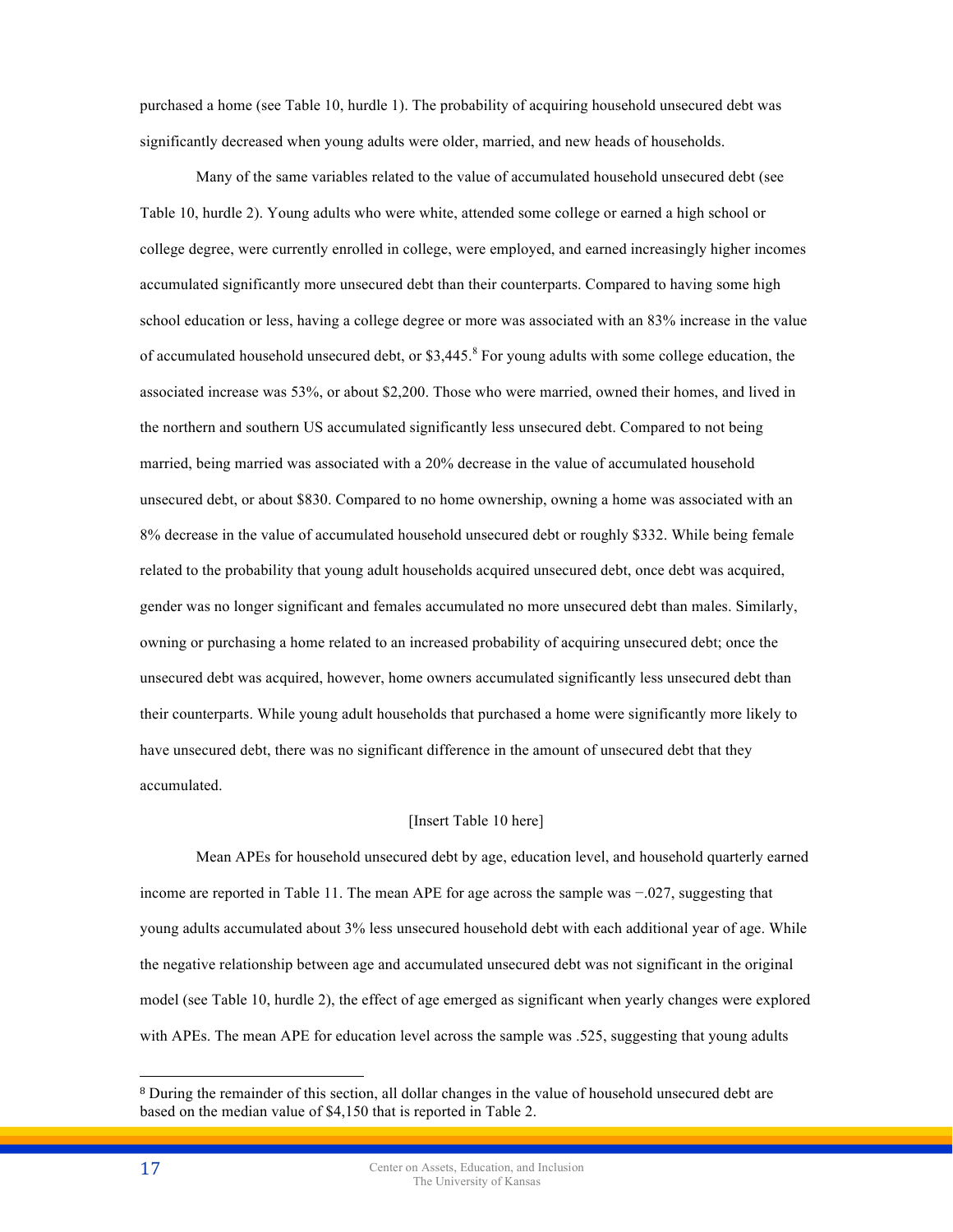accumulated about 53% more unsecured household debt with each additional level of education. The mean APE for income across the sample was .108, suggesting that young adults accumulated about 11% more unsecured household debt with each additional \$1,000 in earned income.

### [Insert Table 11 here]

**The Role of a Savings Account**. Young adults who owned a savings account during the course of the panel accumulated median household unsecured debt that was valued at \$4,400, which was about the same as those who acquired, closed or did not own a savings account at respective values of \$4,775, \$4,200, and \$4,000 (see Table 3). Savings account ownership, acquisition, and closure during the course of the panel were positively related to the probability of acquiring household unsecured debt (see Table 10, hurdle 1). All interactions between young adults' savings account ownership, acquisition, and closure and their age, education level, and earned income were positively and significantly related to the probability of acquiring unsecured debt (see Table 12, hurdle 1). However, some of these relationships changed with regard to the value of accumulated household unsecured debt (see Tables 10 and 12, hurdle 2). Young adults who owned a savings account accumulated significantly less unsecured debt than their counterparts. Compared to no account ownership, owning a savings account was associated with a 14% decrease in the value of accumulated household unsecured debt, or about \$581. Based on results of the interactions, this relationship was strengthened with age. Older young adults who owned a savings account also accumulated significantly less unsecured debt. Young adults who achieved higher levels of education and earned more income accumulated significantly more unsecured debt when they had a savings account.

[Insert Table 12 here]

### **Discussion**

This paper explored the role of a savings account for young adult households' acquisition and accumulation of secured debt and also protection against their acquisition and accumulation of unsecured debt, the latter of which may be more costly to — and thus riskier for — the health of their balance sheets. Moreover, this paper explored whether indicators of economic mobility such as age, education level, and earned income facilitated the ownership and acquisition of a savings account and could help explain the relationship between a savings account and debt.

**A Savings Account: Access to Productive Debt, Protection from Unproductive Debt**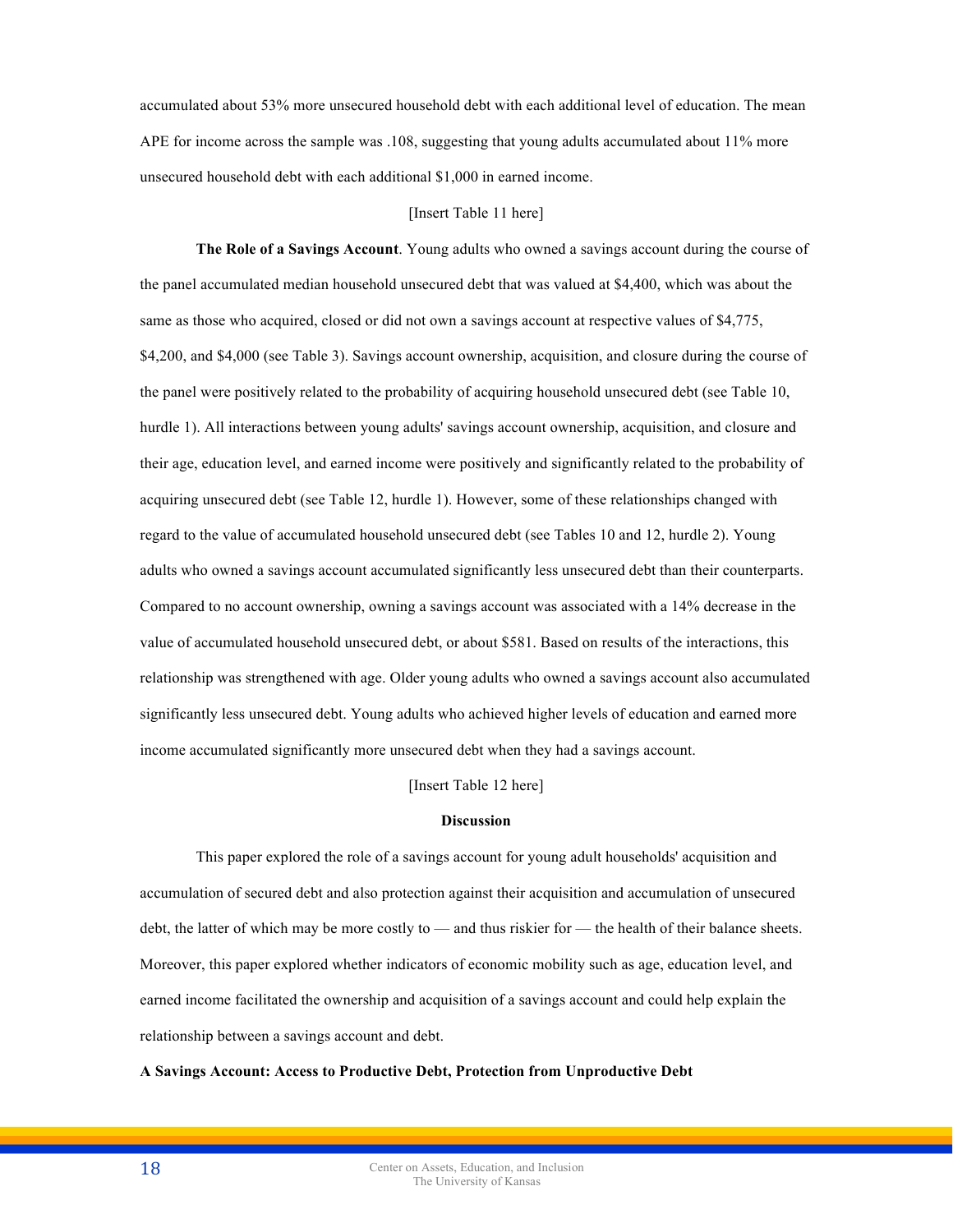We found some evidence that a savings account facilitated young adults' acquisition and accumulation of secured debt and protected them against unsecured debt. Ownership, acquisition, and closure of a savings account were significantly and positively related to both the acquisition and accumulation of households' total debt and secured debt in almost every model: there were stark differences in both accumulated total debt and secured debt between savings account owners and acquirers, compared to young adults who did not own an account. For example, the differences in median values of total and secured debt between young adults who owned a savings account and did not own a savings account were respectively \$42,000 and \$46,000. Thus, a savings account may have helped young adults "invest in their debt" by entering and accumulating debt in better, healthier credit markets.<sup>9</sup>

Ownership, acquisition, and closure of a savings account were also significantly and positively related to the acquisition of unsecured debt; however, owning a savings account was significantly and negatively related to the value of that accumulated debt. Owning a savings account was associated with a 14% decrease in the value of accumulated household unsecured debt, or about \$581. This amount is consistent with the average payday or cash advance loan of \$500 (Consumer Financial Protection Bureau [CFPB], 2014) and while this amount might seem small, it could add up quickly. The average two-week payday loan has an annualized interest rate ranging between 300% and 500% (Center for Responsible Lending, 2013), and that \$581 could end up costing the household without a savings account \$2,905 in interest payments<sup>10</sup> — an amount that the household *with* a saying account would not have to pay. Even though not all the relationships were significant, every variation of account holding (ownership, acquisition, and closure) was negatively related to unsecured debt accumulation. Taken together, these results suggest that a savings account may have provided young adult households with *access* to secured and unsecured debt, while simultaneously protecting them from *accumulating* debt that posed a greater risk to their balance sheets.

## **The Roles of Age, Education Level, and Earned Income**

Age, education level, and earned income helped to explain the relationship between a savings account and debt. Age had a negative relationship with debt acquisition; that is, whether the outcome was total, secured, or unsecured debt, for the most part older young adults were less likely to acquire and

<sup>&</sup>lt;sup>9</sup> The authors thank Dr. Benjamin Friedline for his description of "invest in their debt."<br><sup>10</sup> This assumes a 500% annualized interest rate and rolling over the original loan for a period of 12 months.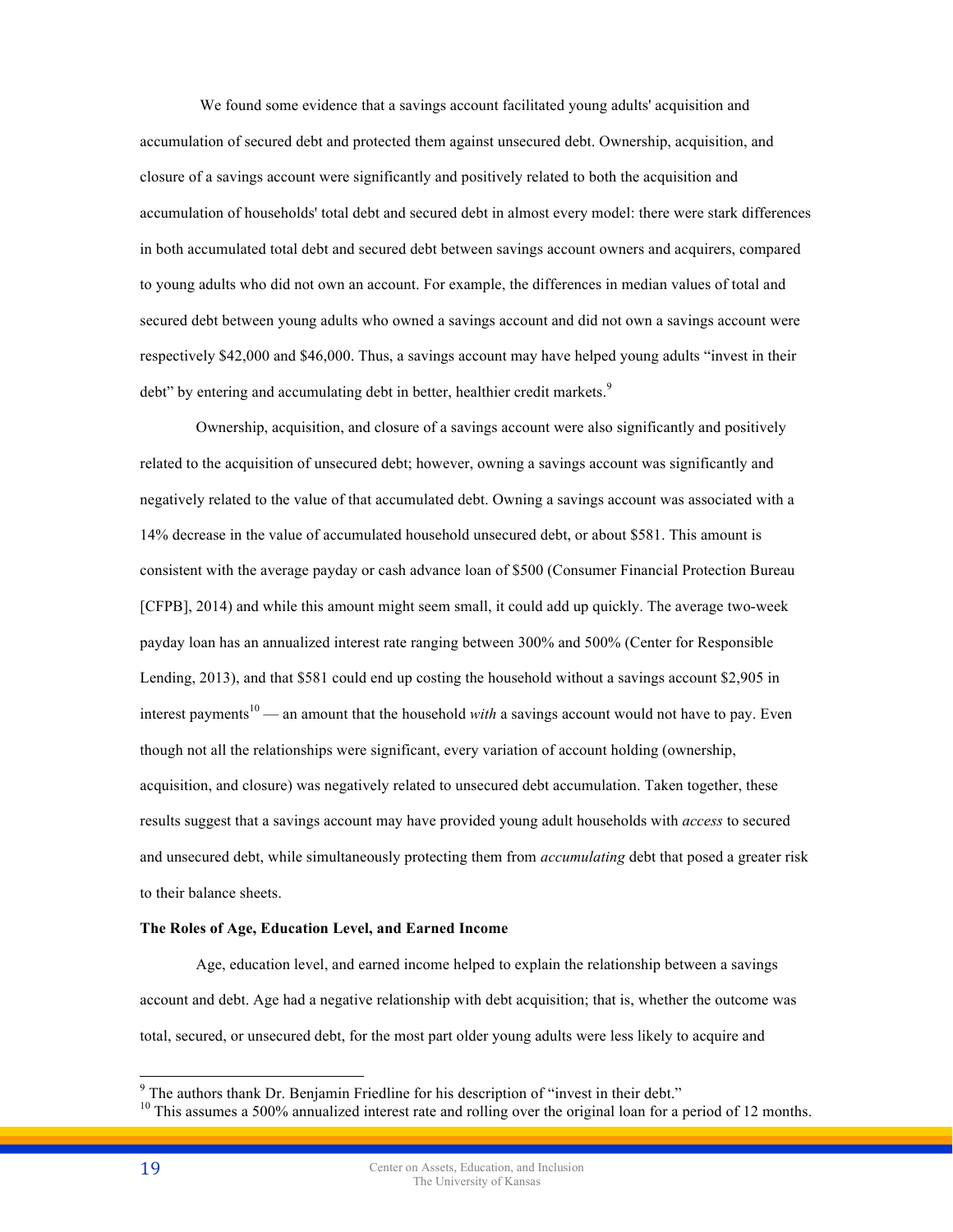accumulate debt. APEs confirmed this relationship, finding that young adults accumulated almost 2% less total debt and almost 3% less unsecured debt for each additional year of age. There was an exception with regard to secured debt that emerged in the descriptive findings. Young adults accumulated an additional \$37,000 in secured debt somewhere between the ages of 28 and 33, after which there was a plateau in accumulation. Since secured debt may be driven by home ownership, the increase in median household secured debt could be explained by home ownership rates that tend to peak in the early 30s (Chiuri  $\&$ Jappelli, 2003; National Association of Realtors, 2014).

Compared to having less than a high school degree, all levels of education were significantly and positively related to the acquisition and accumulation of all types of debt. Young adults acquired and accumulated more debt, and increasingly so, as they achieved higher levels of education. Young adults accumulated about 56% more total household debt, 34% more secured debt, and 53% more unsecured debt with each additional level of education achieved. College degree holders accumulated \$52,099 more in total debt compared to high school degree holders. They also accumulated \$53,000 more in secured debt and \$2,500 more in unsecured debt compared to high school degree holders. The debt that these collegeeducated young adults accumulated could be interpreted as burdensome given how much more debt they accumulated compared to those with lower levels of education; however, much of the debt accumulated by college degree holders was collateralized and potentially productive for their balance sheets. College degree holders, who often take on more debt to achieve higher levels of education (College Board, 2014), are also more likely to purchase homes (Mishel, Bivens, Gould, & Shierholz, 2012). Thus, the debt accumulated by these young adults could be considered advantageous, meaning that their educational standing afforded them the opportunity to enter better credit markets and to invest in homes that generated equity. This latter interpretation should be made with caution, though, based on recent evidence that young adults who emerge from college with higher debt burdens also experience greater losses in home equity (Hiltonsmith, 2013).

Young adult households increasingly acquired and accumulated all types of debt as they earned more income. Specifically, young adults accumulated about 25% more total household debt, 30% more secured debt, and 11% more unsecured debt with each additional \$1,000 in earned income. Even though earned income was related to all types of accumulation, its relationship to secured debt was strongest, which these households could have leveraged to improve their overall economic mobility. Large gains in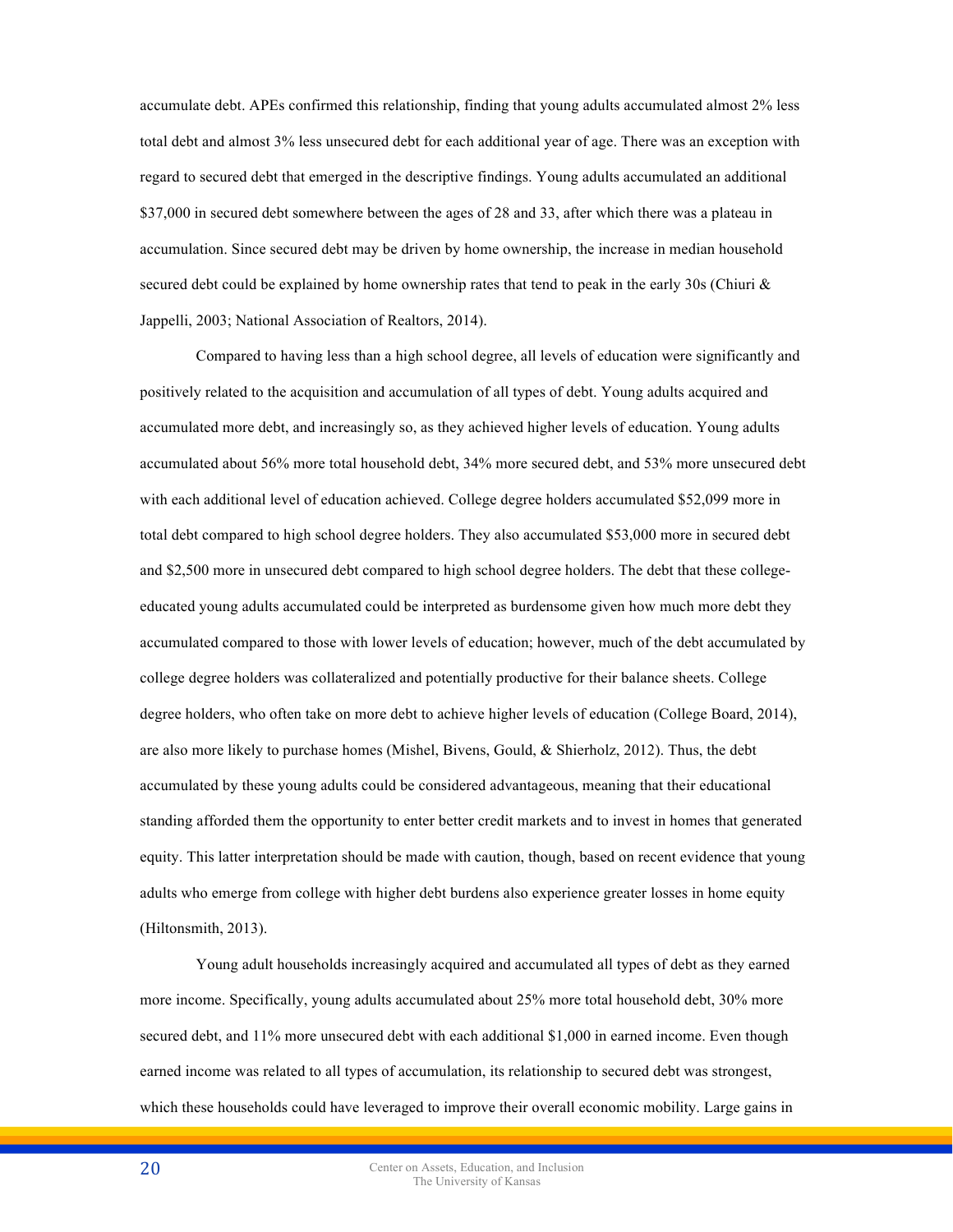accumulated secured debt were observed as households earned more income, while accumulated unsecured debt remained mostly flat. In other words, a greater share of debt among young adults who earned income in the  $25<sup>th</sup>$  to  $50<sup>th</sup>$  percentile —  $12\%$  — was unsecured. Unsecured debt was only 6% of total debt among young adults who earned income in the  $75<sup>th</sup>$  percentile or greater. This contrast indicates that there was a potential bifurcation in the borrowing system that steered higher-income young adults toward secured, productive debt and lower-income young adults toward unsecured, unproductive debt (Houle, 2014).

#### **The Roles of Other Life Milestones**

Findings also provide some evidence that young adults acquired and accumulated debt in tandem with other important life milestones, such as employment and home ownership. Young adults who were employed were more likely to acquire every type of debt; however, once their debt was acquired, employed young adults were no more likely to accumulate debt than unemployed young adults. It appeared that being employed may have helped connect young adults to credit markets and acquire debt (Fogel & Schneider, 2011). One exception was with unsecured debt; employed young adults accumulated significantly more unsecured debt than unemployed adults. Despite being employed, young adults might not have had sufficient finances to make ends meet and relied on risky and unproductive debt (Melzer, 2011). For example, if they were employed, young adults were eligible to earn a paycheck for which they could receive a cash advance.

The ownership, purchase, or selling of a home was positively related to the acquisition of almost every type of debt, which, as expected, indicated that owning a home was a driver of debt acquisition. Owning, purchasing, or selling a home were also significantly related to the amount of total and secured debt accumulated by young adult households; however, there was an exception with regard to the relationship to accumulated unsecured debt. Young adult households that owned their homes accumulated significantly less unsecured debt than those that never owned a home. It appeared that home ownership an important asset on young Americans' balance sheets — protected them from accumulating unsecured, risky debt. Following this logic, it is easy to imagine how a young adult home owner could leverage their equity to avoid carrying a balance on their credit card or receiving an advance on their paycheck if they needed money.

# **Limitations**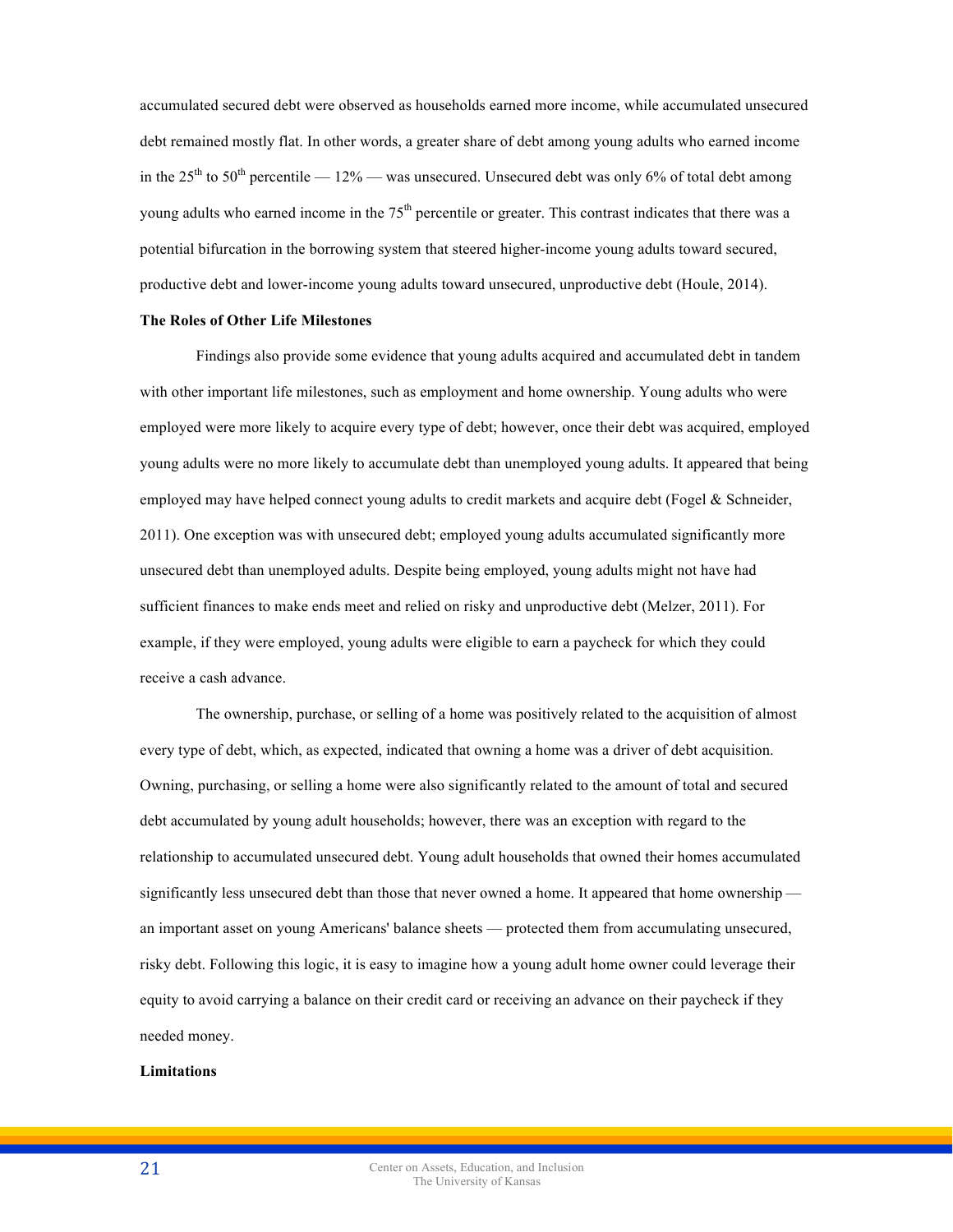Findings from this research should be considered in light of several limitations. The measures included in this research were limited to those available from the 1996 SIPP and many contextual factors with potential relevance to young adults' household debt were not incorporated into the analyses, such as family history of financial socialization, availability of banks within a community, US economic growth during the 1990s, or the banking mergers and closures that took place during the late 1980s and early 1990s preceding the 1996 SIPP data collection (FDIC, 1997; Serido, Shim, Mishra, & Tang, 2010). While this research cannot rule out the relationships between these contextual factors with young adults' household debt, measuring employment, education level, income, or household relationship provided some context. The 1996 SIPP data itself had some complexities, including the over-sampling of lower income young adults resulting in less-frequent ownership of a savings account and potentially less accumulated debt compared to other surveys (Czajka, Jacobson, & Cody, 2003). In addition, imprecise reporting of retrospective monthly or quarterly information may have resulted in excessive transitions between reference periods (also known as "seam bias"; Moore, Bates, Pascale, & Okon, 2009). While this research focused on the household debt of all young adults, those from lower-income backgrounds are arguably at greater risk for indebtedness and, thus, are an important subgroup of interest; this mitigates concerns about the 1996 SIPP's over-sampling. The concern about excessive transitions between reference periods — an artifact of the 1996 SIPP survey design — has been mitigated by using information from the fourth and last reference month of the quarter, a recommendation made by previous research (Ham, Li, & Shore-Sheppard, 2009; Moore, Bates, Pascale, & Okon, 2009). This meant using information from 12 quarters across the four-year panel (the last reference month in the quarter), as opposed to all 48 months. In other words, young adults appeared to more precisely report life events like the month that they were married, but their recollection at the monthly level was "fuzzier" about seemingly minor life events like opening a savings account until they were asked in person by the SIPP interviewers in the fourth reference month.

#### **Conclusion**

In this paper, we used data from the 1996 Survey of Income and Program Participation to assess the use of secured and unsecured debt by young adult Americans. We focused in particular on the role that a savings account might have in mitigating young people's reliance on unsecured debt, a form of debt that tends to cost more and place borrowers at greater financial risk than secured debt does. We undertook this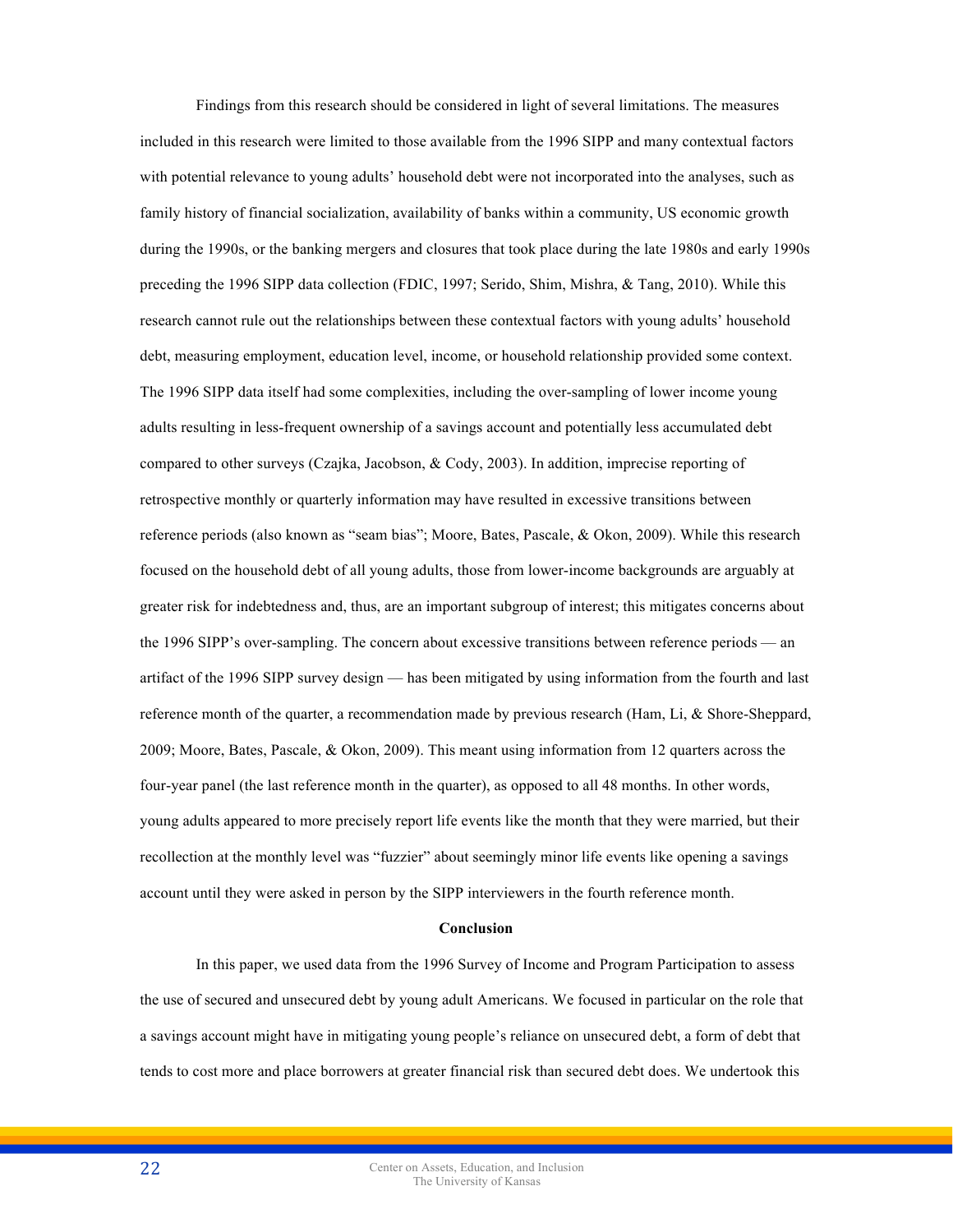project to assess whether a savings account might help protect young adult households from reliance on unsecured debt.

Our analysis revealed that while a savings account was related to more accumulated debt overall, the type of debt accumulated was less risky and potentially more productive for young adults' balance sheets. Compared to no account ownership, owning a savings account was associated with a 15% increase in the value of accumulated household secured debt and a 14% decrease in the value of accumulated household unsecured debt. We concluded that a savings account may help young adults "invest in their debt" by entering better, healthier credit markets, and that, in this way, it might protect them from riskier, more costly credit markets.

We see four specific implications of our research. First, our findings have implications concerning financial inclusion. Our findings on the link between a savings account and debt implies that a savings account is a financial tool that serves as a gateway to healthy balance sheets: young adults' balance sheets could have favorable debt-to-assets ratios and hold more productive debt if only better financial tools were available. This finding clearly carries implications for the financial industry. Half of young adult households in our sample closed or never owned a savings account, suggesting they were excluded from use of this financial tool and therefore lingered on the financial margins. The onus cannot solely be on young adults to seek out savings accounts from financial institutions; institutions themselves need a wider reach. The most obvious way for financial institutions to broaden their reach is through the provision of safe and affordable savings accounts. According to the Federal Deposit Insurance Corporation's (FDIC) survey of financial institutions' efforts to serve those on the financial margins, only about 40% of institutions report developing products and services for lower-income, financially marginalized populations and only 20% of financial institutions offer "second chance" accounts to consumers whose credit histories might otherwise exclude them from the financial mainstream. While not all young adults find themselves on the financial margins and in need of "second chance" products, these statistics suggest that financial institutions may not be in the business of inclusion. As one way to contribute to healthier household balance sheets and provide services to young adults (whose portfolios are likely to increase as they age and benefit financial institutions), these institutions need encouragement from regulators and legislators to be more inclusive.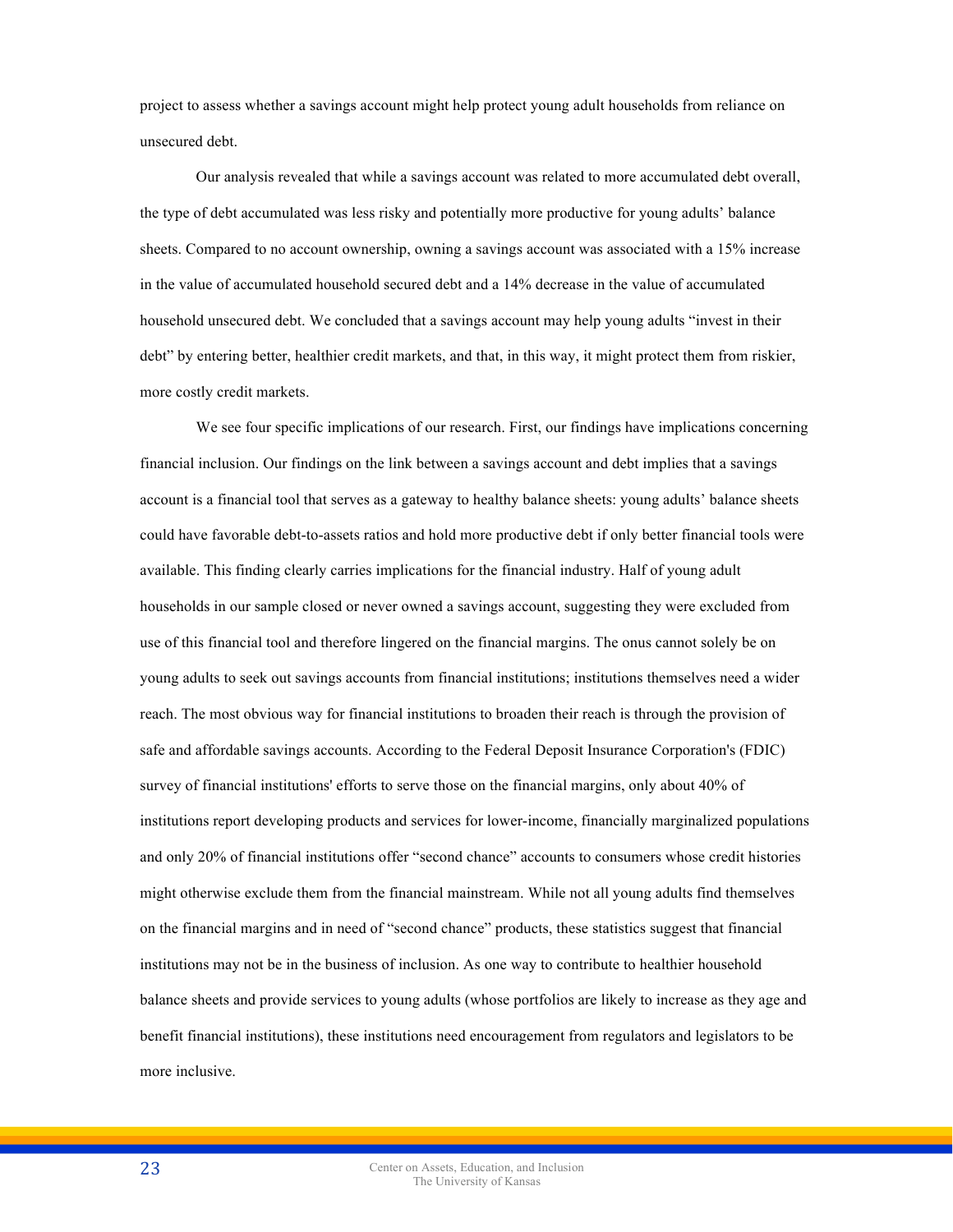Second, policies may be needed that assist young adult households in using debt productively.

The mounting debt held by young adults is of particular concern as their financial health is eroded by an unstable economy and as uncollateralized debt takes up an increasing share of their balance sheets relative to other types of debt (Houle, 2014; Ross, 2013). Historically, secured debt dominated young Americans' balance sheets: this had the benefits of providing collateral that could be leveraged to acquire other types of debt, generating equity over time, allowing for considerable tax breaks, and contributing to wealth accumulation. In fact, secured debt in the form of home ownership has long been the primary mechanism for wealth accumulation in the United States. However, many young adults are delaying or foregoing the purchase of a home, and this is partly due to rising debt generally and student loan debt in particular (Elliott, Grinstein-Weiss, & Nam, 2013). Minimizing unsecured, unproductive debt and burdensome student loan debt is an obvious policy intervention which would benefit young adults' balance sheets and allow them to begin building toward a strong financial future. Like the historic wealth transfers made available by the Homestead Act of 1862 (Williams Shanks, 2005), perhaps the equivalent policy intervention for the 21st century is one that invests in young adults' debt to stabilize their financial health and catalyze them toward economic mobility.

Third, in order for young adults to manage both sides of their balance sheets, financial education is invaluable. While financial education has a positive effect on adults' debt use generally (Fernandes, Lynch, & Netemeyer, 2014), these effects are particularly noteworthy for young adults (Brown et al., 2013, 2014). For example, Brown et al. (2014) revealed that young people who attended public school after the implementation of state mandated financial education in schools had slightly better credit scores and lower delinquency rates. A different study assessing the effect of young adults' financial training on their debt outcomes in early adulthood determined that financial education had an impact on the likelihood of young adults' having credit reports (Brown et al. 2013); however, the type of financial training young adults received also had an effect. Conditional on their having credit reports, young adults who received financial and math literacy education were less likely to be delinquent on their loan repayments and to have accounts in collection, while young adults who received economic education were more likely to carry debt, carry larger amounts of debt, have a higher risk of adverse credit outcomes, and ultimately end up with lower credit scores. While financial education cannot compensate for low- or stagnant-wages or un- or under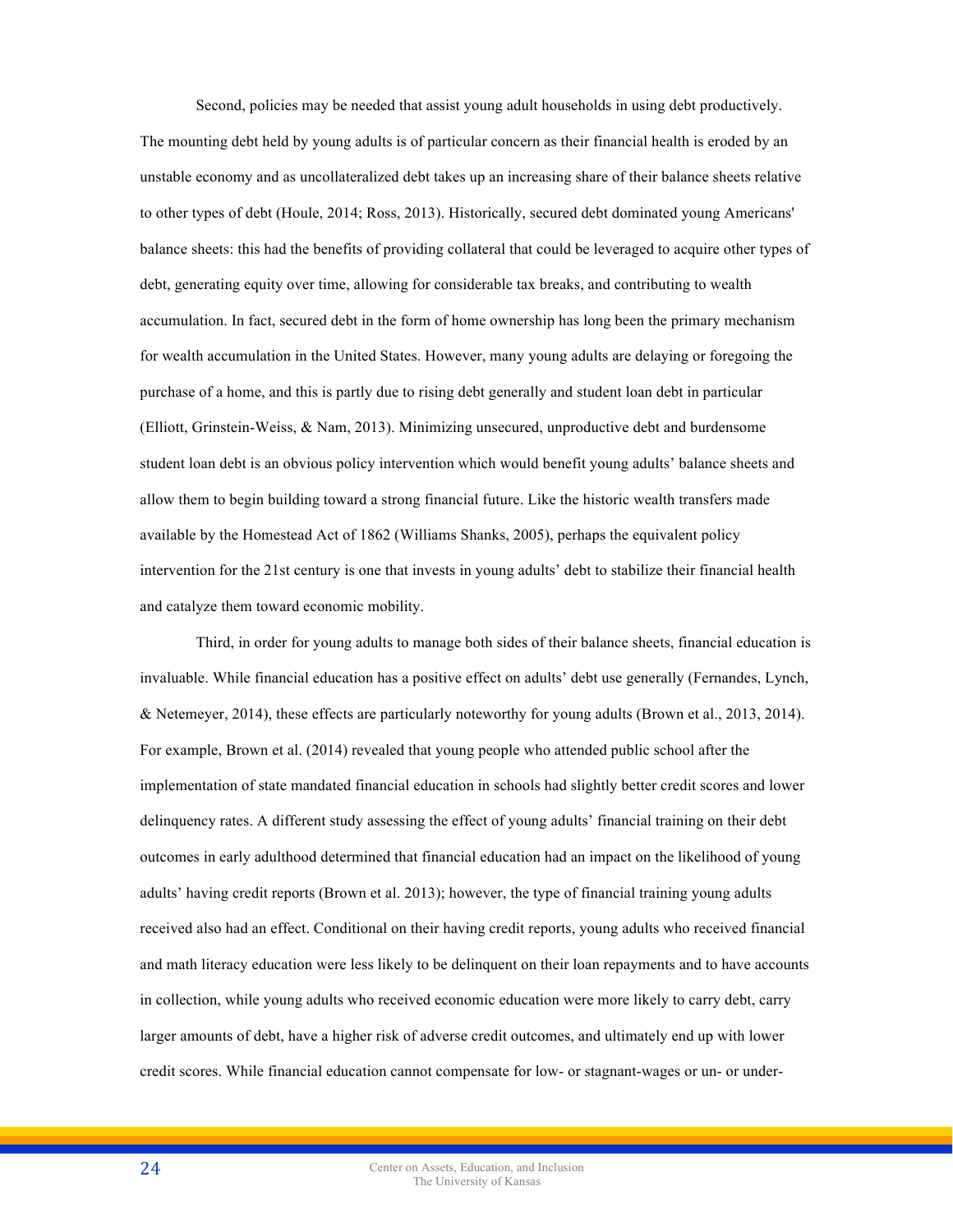employment, insofar as it can help all of us make better financial decisions, it should be promoted in our school systems.

Finally, one reason possession of a savings account relates to young adults' financial well-being — including their use and accumulation of debt, especially unsecured — is that the savings therein might be used to meet unexpected expenses or smooth disruptions in income. Research confirms the importance of savings in staving off financial difficulties. Brobeck (2008) determined that low- and moderate-income respondents with less than \$500 in emergency savings are more than twice as likely to report adverse financial experiences such as difficulty paying monthly bills, making mortgage or rent payments, bouncing checks, and, most important for the current topic, taking out high-cost loans. Mills and Amick (2010) found that lower-income households that hold liquid assets of \$1,999 or less (as opposed to no liquid assets at all) experienced a significantly lower incidence of most types of material hardship, including missing utility or housing payments, missing a doctor's visit, or experiencing food insecurity. Gjertson (in press) found that emergency savings can help buffer against financial shock, and that this is especially true for low-income households. Interestingly, Gjertson found that "saving for an emergency appears to have an effect on hardship *distinct from other types of saving*. Emergency savers may be better prepared to cope with economic shocks over time as they are able to use reserved liquid funds to meet expenses and reduce hardships" (p. 18, emphasis added). Programs that help lower-income people build emergency savings (New York City's Save USA, for example, which offers an incentive to save at tax time) should be promoted by advocates and supported by policy.

In the midst of public discussions about young adults' indebtedness and the problems it can create for building healthy balance sheets, our findings demonstrate that a savings account — a simple financial tool — can be a potentially powerful solution. Thus, a savings account may help young adults "invest in their debt," serving as a gateway to better, healthier credit markets and protecting them from riskier ones. With this, young Americans may begin their adulthood with balance sheets that catalyze them toward economic mobility rather than chip away at their financial well-being.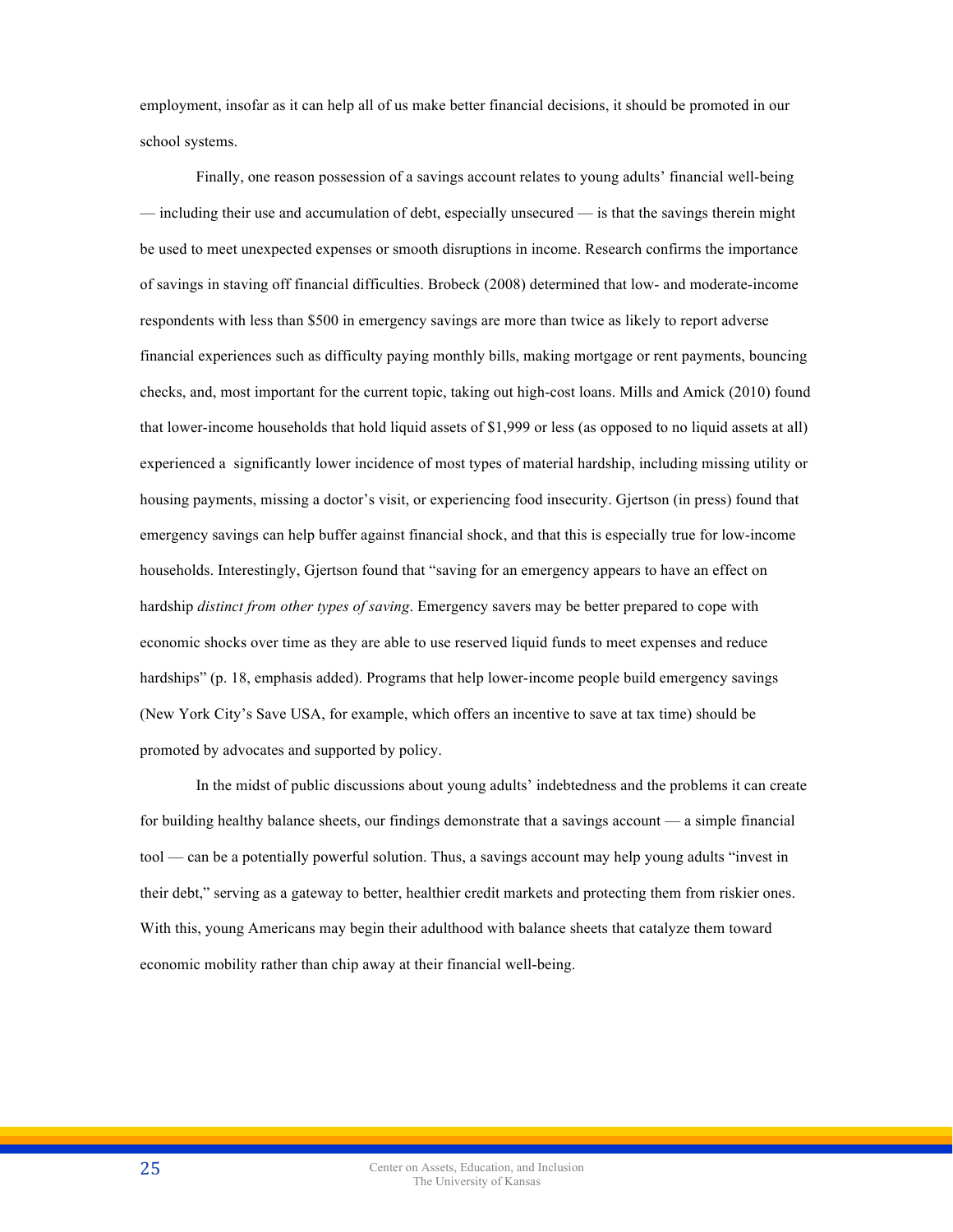# **References**

- Autio, M., T. Wilska, R. Kaartinen, & J. Lähteenmaa. (2009). The use of small instant loans among young adults–a gateway to a consumer insolvency. *International Journal of Consumer Studies* 33, no. 4: 407-415.
- Bell, D., & Blanchflower, D. (2011). Young people and the Great Recession. *Oxford Review of Economic Policy, 27*(2), 241-267. doi:10.1093/oxrep/grr011
- Belsky, E. (2013). *The dream lives on: The future of homeownership in America*. Cambridge, MA: Harvard University, Joint Center for Housing Studies.
- Bolton, P., & Rosenthal, H. (2005). *Credit markets for the poor*. New York, NY: Russell Sage Foundation.
- Boot, A., Thakor, A., & Udell, G. (1991). Secured lending and default risk: Equilibrium analysis, policy implications, and empirical results. *The Economic Journal, 101*(406), 458-472.
- Brobeck, S. (2008) *Understanding the emergency savings needs of low-and moderate-income households: A survey-based analysis of impacts, causes, and remedies*. Washington, DC: Consumer Federation of America.
- Brown, A., J. M. Collins, M. Schmeiser, & C. Urban. (n.d.) *State Mandated Financial Education and the Credit Behavior of the Young*. Downloaded on November 7, 2014 from: https://economics.columbian.gwu.edu/sites/economics.columbian.gwu.edu/files/downloads/Micro %20-%20StateFinancialEdMandates\_CU\_NBER.pdf
- Brown, M., W. Van der Klaauw, J. Wen, & B. Zafar. (2013) *Financial education and the debt behavior of the young*. No. 634. Staff Report, Federal Reserve Bank of New York.
- Brown, S., & Taylor, K. (2008). Household debt and financial assets: Evidence from Germany, Great Britain, and the USA. *Journal of the Royal Statistical Society: Series A, 171*(3), 615-643. doi: 10.1111/j.1467-985X.2007.00531.x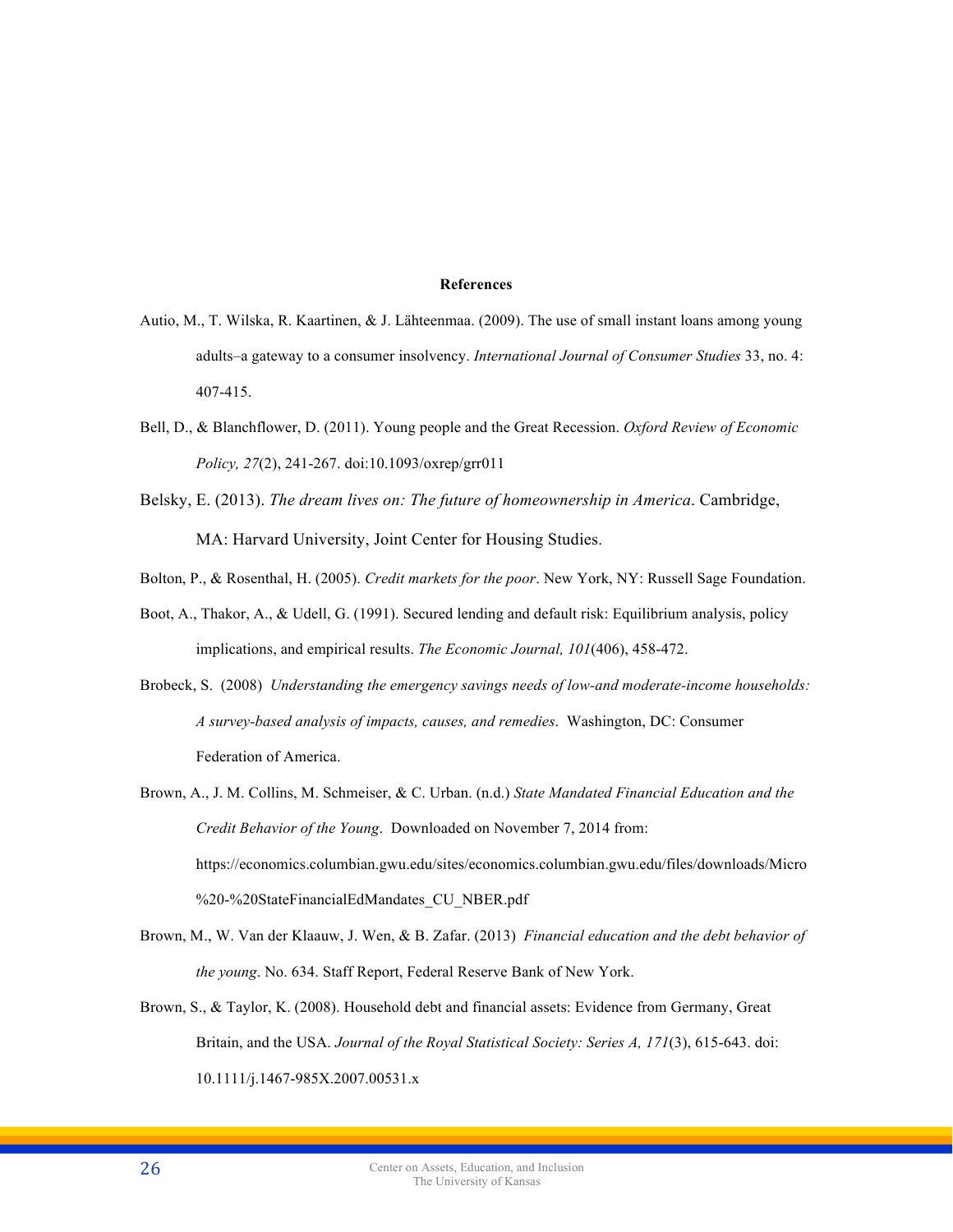- Burke, W. J. (2009). Fitting and interpreting Cragg's Tobit Alternative using Stata. *Stata Journal, 9*(4), 584-592.
- Campbell, J., & Hercowitz, Z. (2005). *The role of collateralized household debt in macroeconomic stabilization* (NBER Working Paper No. 11330). Cambridge, MA: National Bureau of Economic Research.
- Caskey, J.(2005). Fringe banking and the rise of payday lending. In P. Bolton & H. Rosenthal (Eds.), *Credit markets for the poor* (pp. 17-45). New York, NY: Russell Sage Foundation.

Caskey, J. (2001). Payday lending. *Journal of Financial Counseling and Planning, 12*(2), 1-14.

- Center for Responsible Lending. (2013). *Fast facts—Payday loans*. Durham, NC: Center for Responsible Lending. Retrieved from http://www.responsiblelending.org/payday-lending/tools-resources/fastfacts.html
- Chatterjee, S., Corbae, D., Nakajima, M., & Ríos-Rull, J. (2007). A quantitative theory of unsecured consumer credit with risk of default. *Econometrica, 75*(6), 1525-1589. doi:10.1111/j.1468- 0262.2007.00806.x
- Chiteji, N. (2007). To have and to hold: An analysis of young adult debt. In S. Danziger & C.E. Rouse (Eds.), *The price of independence: The economics of early adulthood* (p. 231-251). New York, NY: Russell Sage Foundation.
- Chiuri, M. C., & Jappelli, T. (2003). Financial market imperfections and home ownership: A comparative study. *European Economic Review, 47*(5), 857-875. doi:10.1016/S0014-2921(02)00273-8
- College Board. (2014). *Trends in student aid*. New York, NY: The College Board. Retrieved from https://secure-media.collegeboard.org/digitalServices/misc/trends/2014-trends-student-aid-reportfinal.pdf
- Consumer Financial Protection Bureau. (2014). *CFPB data point: Payday lending*. Washington, DC: The CFPB Office of Research. Retrieved from

http://files.consumerfinance.gov/f/201403 cfpb report payday-lending.pdf

Cox, N. (2006). *WINSOR: Stata module to Winsorize a variable*. Chestnut Hill, MA: Boston College, Department of Economics. Retrieved from

http://ideas.repec.org/c/boc/bocode/s361402.html#related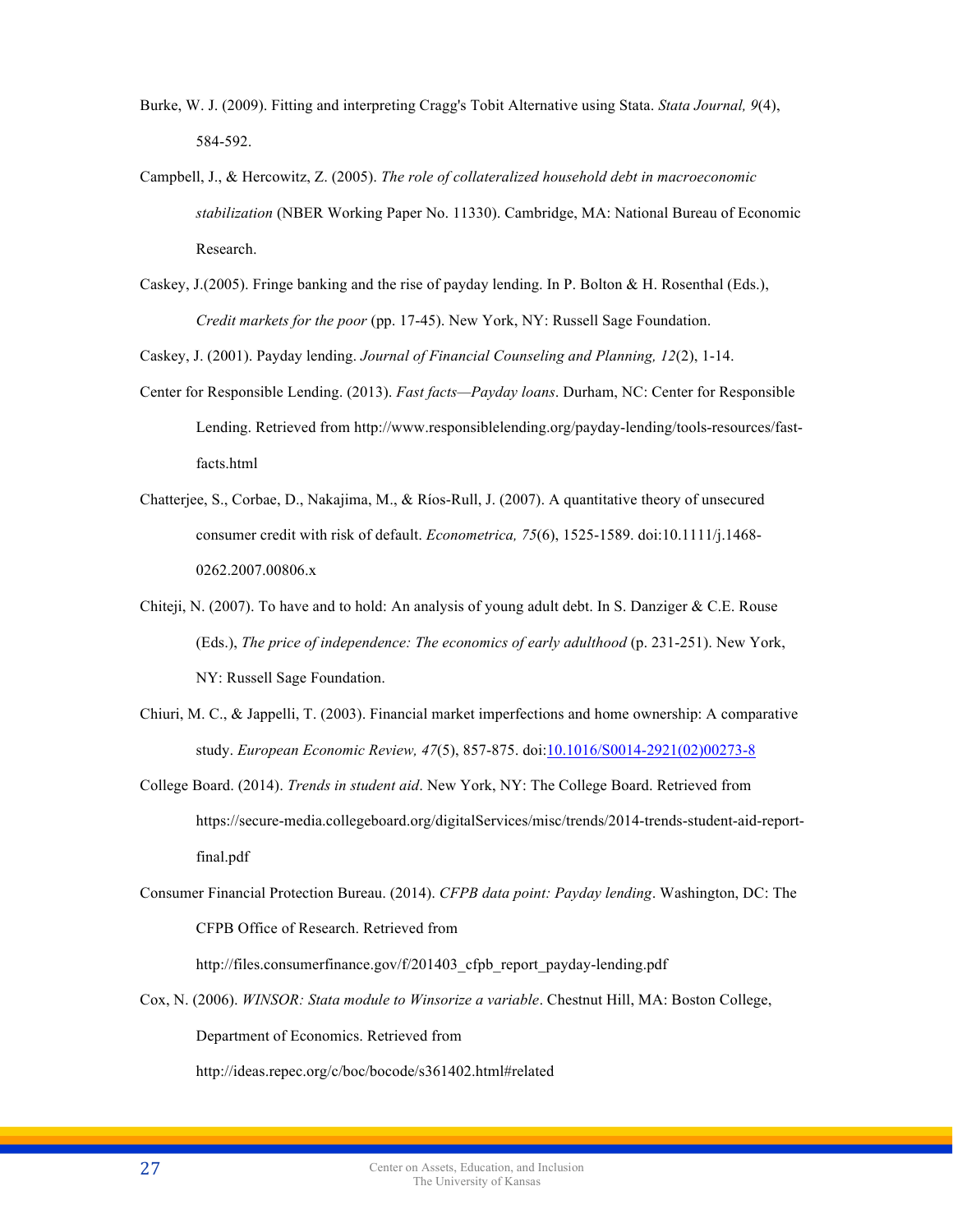- Cragg, J. G. (1971). Some statistical models for limited dependent variables with application to the demand for durable goods. *Econometrica, 39*(5), 829-844.
- Curtin, R., Juster, T., & Morgan, J. (1989). Survey estimates of wealth: An assessment of Quality. In R. Lipsey & H. Stone Tice (Eds.), *The measurement of saving, investing, and wealth* (pp. 473-552). Chicago, IL: University of Chicago Press.
- Czajka, J., Jacobson, J., & Cody, S. (2003). *Survey estimates of wealth: A comparative analysis and review of the Survey of Income and Program Participation*. Washington, DC: Mathematica Policy Research, Inc. Retrieved from http://communications.mathematicampr.com/publications/PDFs/estimateswealth.pdf
- Dwyer, R., McCloud, L., & Hodson, R. (2011). Youth debt, mastery, and self-esteem: Class-stratified effects of indebtedness on self-concept. *Social Science Research, 40*(3), 727-741. doi: 10.1016/j.ssresearch.2011.02.001
- Elliott, W., Grinstein-Weiss, M., & Nam, I. (2013). *Is student debt compromising homeownership as a wealth-building tool* (CSD Working Paper No. 13-33)? St. Louis, MO: Washington University, Center for Social Development.
- Federal Deposit Insurance Corporation (FDIC; 1997). *An examination of the banking crises of the 1980s and early 1990s*. Washington, DC: FDIC. Retrieved from https://www.fdic.gov/bank/historical/history/vol1.html
- Federal Deposit Insurance Corporation. (FDIC; 2012). *2011 FDIC national survey of unbanked and underbanked households*. Washington, DC: Federal Deposit Insurance Corporation. Retrieved from http://www.fdic.gov/householdsurvey/2012\_unbankedreport.pdf
- Federal Deposit Insurance Corporation. (2012). *2011 FDIC survey of banks' efforts to serve the unbanked and the underbanked*. Washington, DC: FDIC. Retrieved from https://www.fdic.gov/unbankedsurveys/2011survey/2011execsummary.pdf
- Fernandes, D., Lynch, J., & Netemeyer, R. (2014). Financial literacy, financial education, and downstream financial behaviors. *Management Science, 60*(8), 1861-1883. doi: 10.1287/mnsc.2013.1849
- Ferreira, F., Gyourko, J., & Tracy, J. (2010). Housing busts and household mobility. *Journal of Urban Economics, 68*(1), 34-45. doi:10.1016/j.jue.2009.10.007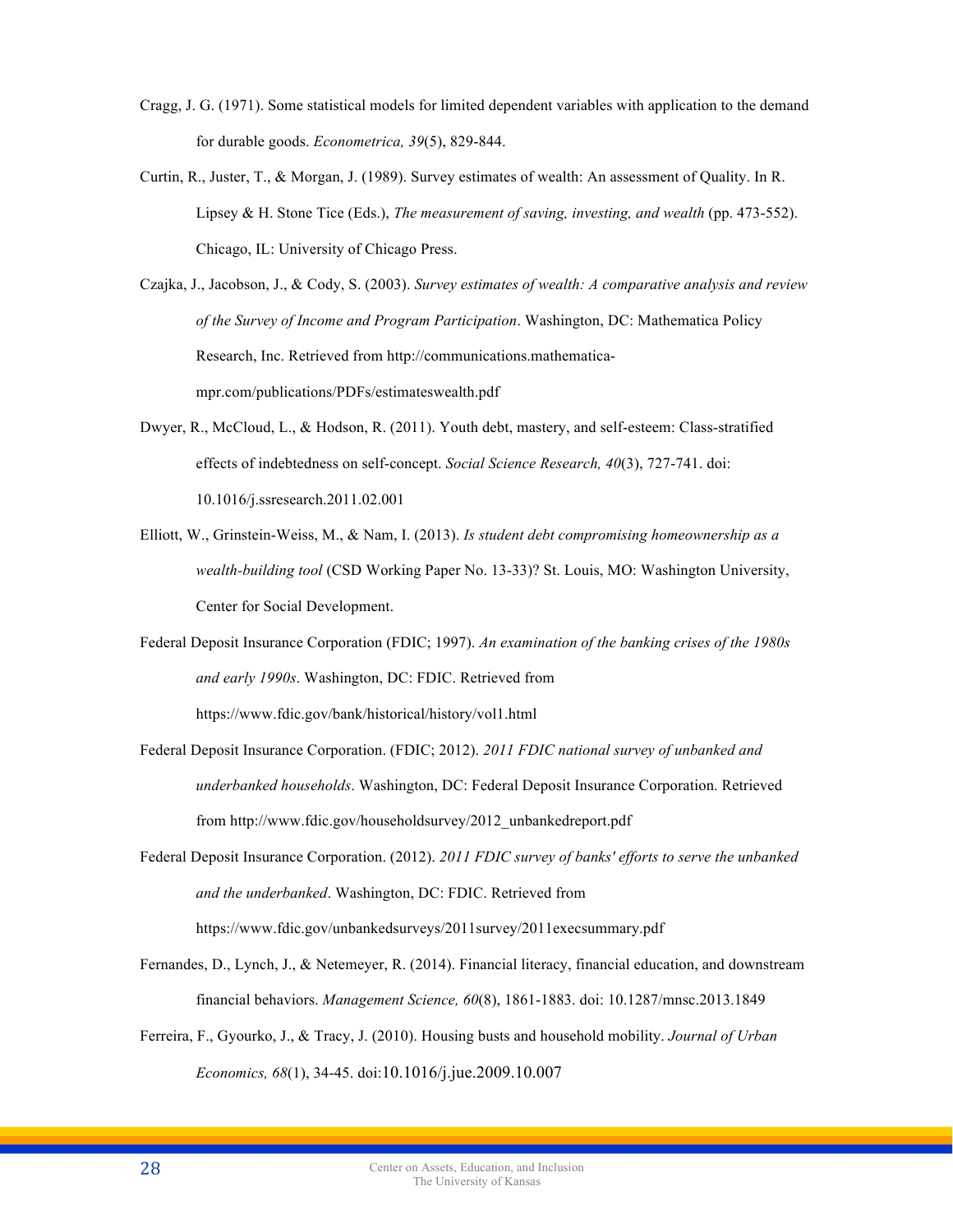- Fisher, J., & Gervais, M. (2011). Why has home ownership fallen among the young? *International Economic Review, 52*(3), 883-912. doi:10.1111/j.1468-2354.2011.00653.x
- Fogel, J., & Schneider, M. (2011). Credit card use: disposable income and employment status. *Young Consumers, 12*(1), 5-14.
- Friedline, T., Johnson, P., & Hughes, R. (2014). *Toward healthy balance sheets: Are savings accounts a gateway to young adults' asset diversification and accumulation*? St. Louis, MO: Federal Reserve Bank of St. Louis, Bulletin.
- Friedline, T., Masa, R., & Chowa, G. (2015). Transforming wealth: Using the inverse hyperbolic sine (IHS) and splines to predict youth's math achievement. *Social Science Research*, *49*, 264-287. doi: 10.1016/j.ssresearch.2014.08.018
- Friedline, T., Nam, I., & Loke, V. (2014). Households' net worth accumulation patterns and young adults' financial well-being: Ripple effects of the Great Recession? *Journal of Family and Economic Issues, 35*, 390-410. doi:10.1007/s10834-013-9379-7
- Friedline, T., & Rauktis, M. (2014). Young people are the front lines of financial inclusion: A review of 45 years of research. *Journal of Consumer Affairs*, *48*(3), 535-602. doi:10.1111/joca.12050
- Fry, R. (2014). *Young adults, student debt and economic well-being*. Washington, DC: Pew Charitable Trusts, Social & Demographic Trends. Retrieved from

http://www.pewsocialtrends.org/2014/05/14/young-adults-student-debt-and-economic-well-being/

- Fry, R. (2013). *Young adults after the recession: Fewer homes, fewer cars, less debt*. Washington, DC: Pew Research Center.
- Gjertson, L. M. (in press). Emergency saving and household hardship. *Journal of Family and Economic Issues*. Advance online publication. doi:10.1007/s10834-014-9434-z
- Ham, J., Li, X., & Shore-Sheppard, L. (2009). *Seam bias, multiple-state, multiple-spell duration models and the employment dynamics of disadvantaged women* (NBER Working Paper No. 15151). Cambridge, MA: National Bureau of Economic Research.
- Heckman, J. (1979). Sample selection bias as a specification error. *Econometrica*, *47*(1), 153-161.
- Hiltonsmith, R. (2013). *At what cost? How student debt reduces lifetime wealth*. New York, NY: Dēmos. Retrieved from

http://www.demos.org/sites/default/files/imce/AtWhatCostFinal.pdf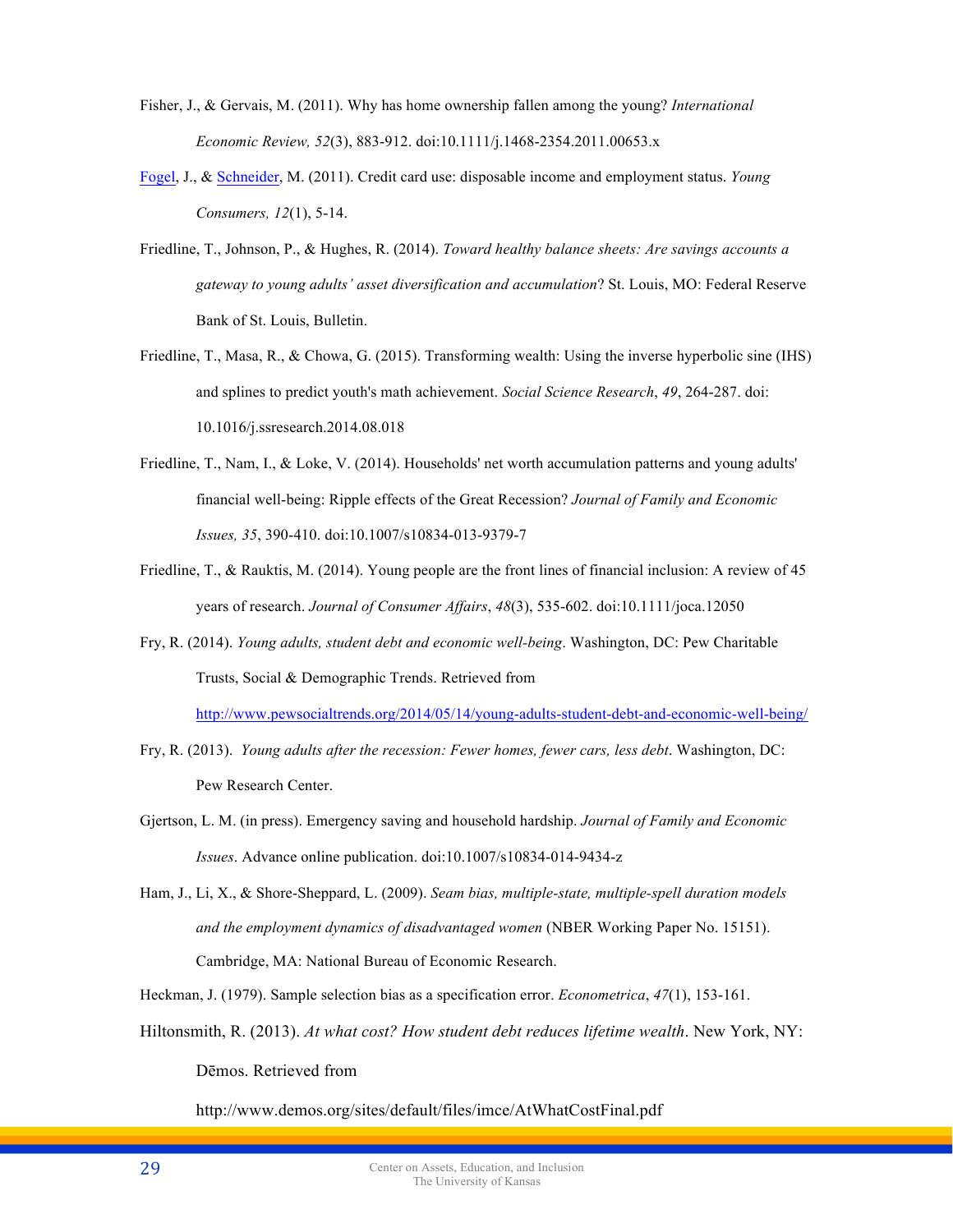Hodson, R., & Dwyer, R. (2014). *Financial behavior, debt, and early life transitions: Insights from the National Longitudinal Survey of Youth, 1997 Cohort*. Columbus, OH: The Ohio State University, Department of Sociology. Retrieved from http://www.nefe.org/Portals/0/WhatWeProvide/PrimaryResearch/PDF/Financial%20Beh avior%20Debt%20and%20Early%20Life%20Transitions-Final%20Report.pdf

- Houle, J. (2014). A generation indebted: Young adult debt across three cohorts. *Social Problems, 61*(3), 448-465.
- Houle, J., & Berger, L. (2014). *Is student loan debt discouraging home buying among young adults*? Hanover, NH: Dartmouth College. Retrieved from http://www.appam.org/assets/1/7/Is\_Student\_Loan\_Debt\_Discouraging\_Home\_Buying\_Among Young Adults.pdf
- Jorgenson, D., Ho, M., & Stiroh, K. (2008). A retrospective look at the US productivity growth resurgence. *Journal of Economic Perspectives*, *22*(1), 3-24.
- Lusardi, A., D. J. Schneider, & P. Tufano. (2011). *Financially fragile households: Evidence and implications*. No. w17072. National Bureau of Economic Research.
- Mazumder, B. (2012). *Upward intergenerational economic mobility in the United States*. Washington, DC: The Pew Charitable Trusts Economic Mobility Project. Retrieved from http://www.pewtrusts.org/~/media/Imported-and-Legacy/uploadedfiles/pcs\_assets/2012/EMPReportsUpward20Intergen20Mobility 2008530pdf.pdf
- McKernan, S., C. Ratcliffe, & K. Vinopal. (2009). *Do Assets Help Families Cope with Adverse Events?*  Washington, DC: Urban Institute.
- Melzer, B. (2011). The real costs of credit access: Evidence from the payday lending market. The *Quarterly Journal of Economics, 126*(1), 517-555. doi:10.1093/qje/qjq009
- Mills, G., and J. Amick. (2010) *Can Savings Help Overcome Income Instability?* Washington, DC: The Urban Institute.
- Mishel, L., Bivens, J., Gould, E., & Shierholz, H. (2012). *The state of working America* (12<sup>th</sup> Ed). Ithaca, NY: Cornell University Press.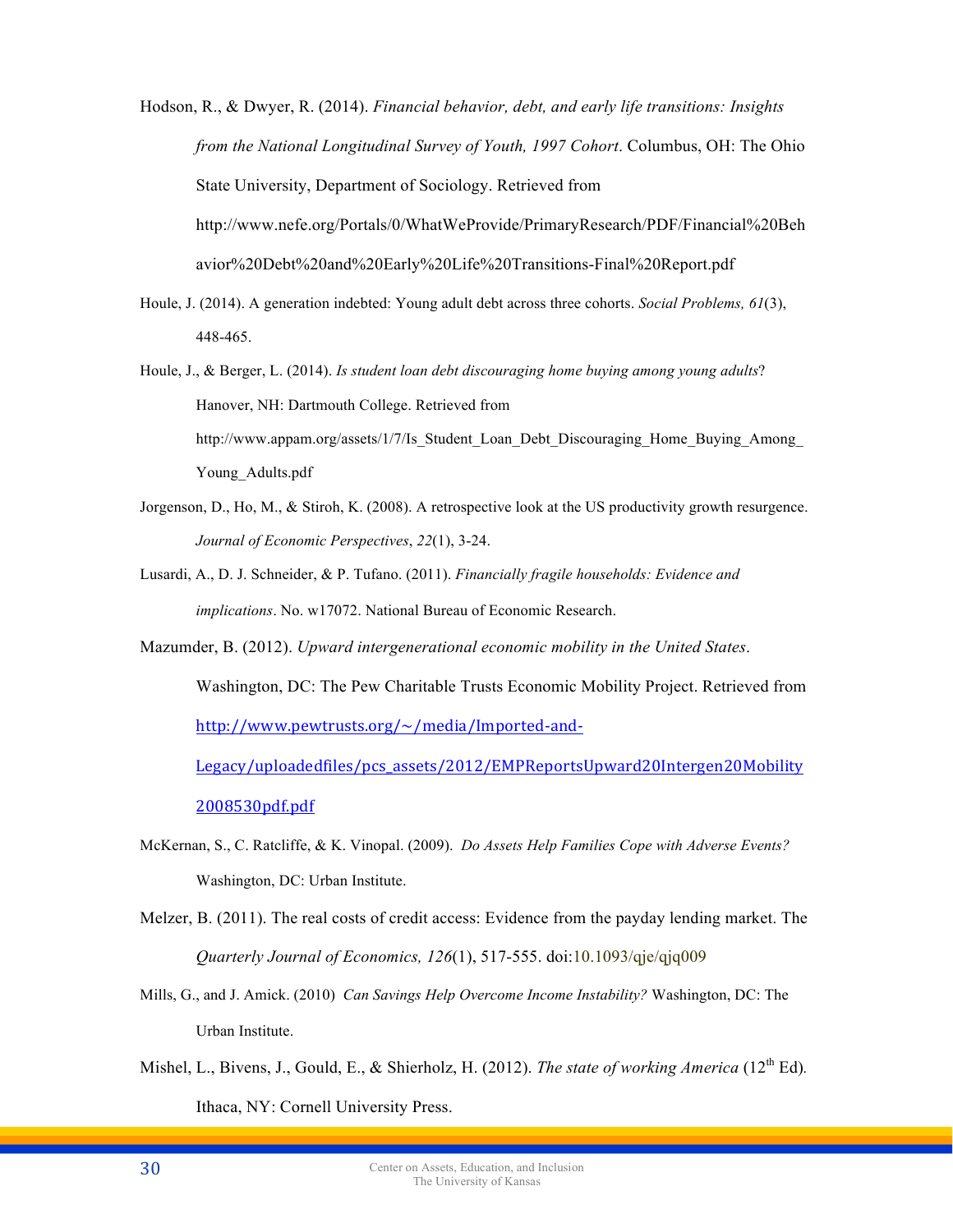- Moore, J., Bates, N., Pascale, J., & Okon, A. (2009). Tackling seam bias through questionnaire design. In P. Lynn (Ed.), *Methodology of longitudinal surveys* (pp. 73-92). West Sussex, United Kingdom: John Wiley & Sons, Ltd.
- Morse, A. (2011). Payday lenders: Heroes or villains? *Journal of Financial Economics, 102*(1), 28-44. doi:10.1016/j.jfineco.2011.03.022

National Association of Realtors. (2014). *Home buyer and seller generational trends*. Chicago, IL: National Association of Realtors. Retrieved from http://www.realtor.org/sites/default/files/reports/2014/2014-home-buyer-and-seller-generationaltrends-report-full.pdf

- Norvilitis, J. M., M. M. Merwin, T. M. Osberg, P. V. Roehling, P. Young, & M. M. Kamas. (2006)\_ Personality factors, money attitudes, financial knowledge, and credit-card debt in college students. *Journal of Applied Social Psychology* 36, no. 6: 1395-1413.
- Pence, K. (2006). The role of wealth transformations: An application to estimating the effect of tax incentives on saving. *Contributions to Economic Analysis & Policy, 5*(1), 1-24.
- Pew Charitable Trusts. (2013). *Moving on up: Why do some Americans leave the bottom of the economic ladder, but not others*? Washington, DC: Pew Charitable Trusts, Economic Mobility Project. Retrieved from http://www.pewtrusts.org/en/research-and-analysis/reports/0001/01/01/movingon-up
- Rank, M., & Hirschl, T. (2010). *Estimating the life course dynamics of asset poverty* (CSD Working Paper No. 10-25). St. Louis, MO: Washington University, Center for Social Development.
- Ricker-Gilbert, J., Jayne, T., & Chirwa, E. (2011). Subsidies and crowding out: A double-hurdle model of fertilizer demand in Malawi. *American Journal of Agriculture and Applied Economics, 93*(1), 26- 42. doi:10.1093/ajae/aaq122
- Ross, A. (2013). Mortgaging the future: Student debt in the age of austerity. *New Labor Forum, 22*(1), 23- 28.
- Serido, J., Shim, S., Mishra, A., & Tang, C. (2010). Financial parenting, financial coping behaviors, and well-being of emerging adults. *Family Relations, 59*, 453-464.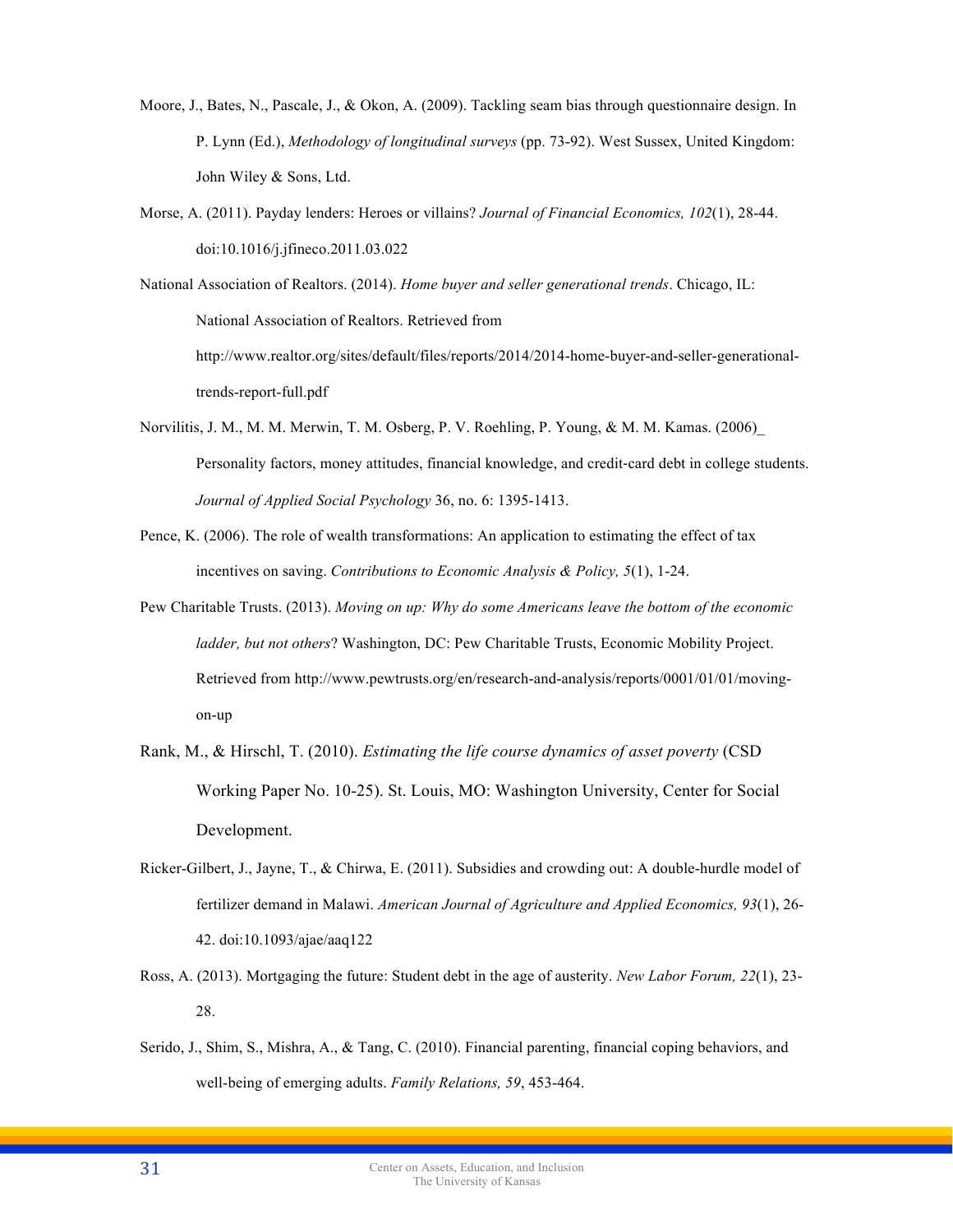StataCorp (2011). *Stata statistical software: Release 12*. College Station, TX: StataCorp LP.

- Sullivan, J. (2008). Borrowing during unemployment: Unsecured debt as a safety net. *The Journal of Human Resources, 43*(2), 383-412. doi:10.3368/jhr.43.2.383
- The Demand Institute (2014). *Millennials and their homes: Still seeking the American dream*. New York, NY: The Demand Institute. Retrieved from

http://www.demandinstitute.org/sites/default/files/blog-uploads/millennials-and-their-homesfinal.pdf

- U.S. Census Bureau. (2011). *SIPP users guide*. Washington, DC: U.S. Census Bureau, Survey of Income and Program Participation. Retrieved from http://www.census.gov/sipp/usrguide.html
- Williams Shanks, T. (2005). The Homestead Act: A major asset-building policy in American history. In M. Sherraden (Ed.), *Inclusion in the American dream: Assets, poverty, and public policy* (pp. 20-41). New York, NY: Oxford University Press.
- Wolff, E. (1999). Recent trends in the size distribution of household wealth. *Journal of Economic Perspectives, 12*(3), 131-150.

Wooldridge, J. M. (2002). *Economic analysis of cross section and panel data*. Cambridge, MA: MIT Press.

Yen, S., & Jones, A. (1997). Household consumption of cheese: An inverse hyperbolic sine double-hurdle model with dependent errors. *American Journal of Agricultural Economics, 79*(February), 246- 251. doi:10.2307/1243958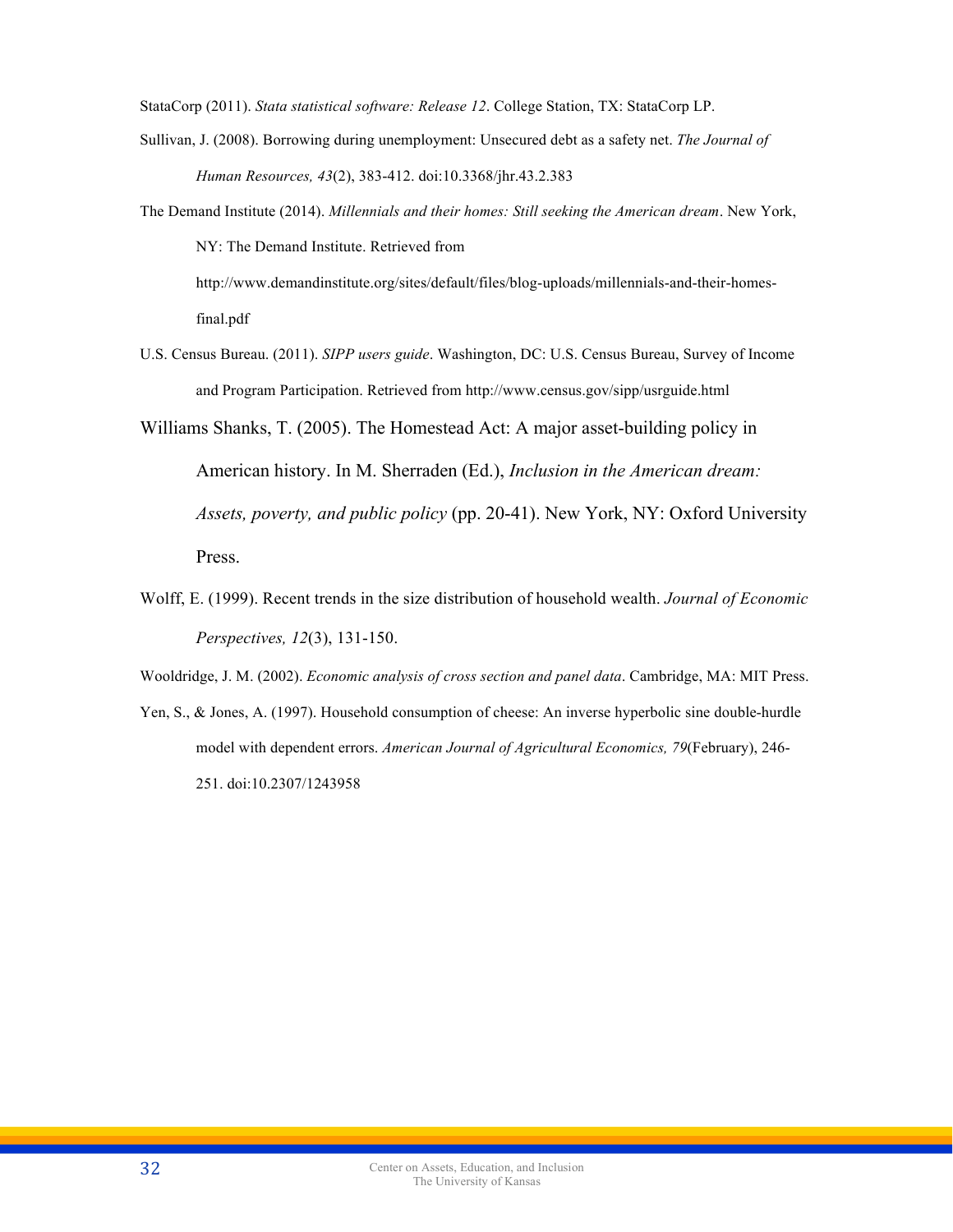# **Appendix A: Descriptions of Control Variables**

*Age*. Young adults' age was a continuous variable ranging from 18 to 40 (TAGE).

*Gender*. Young adults' gender was measured based on their reports of being male or female (ESEX; male = 1; female =  $0$  [reference]).

*Race*. Young adults' race included those who were white, black, Asian / Pacific Islander), and Native American / First Peoples (ERACE). Given the low percentage in the sample who were Native American / First Peoples and Asian / Pacific Islander and their very similar estimates in the models when compared to blacks, Native American / First Peoples and Asian / Pacific Islanders were combined with blacks and identified as non white (white  $= 1$ ; non white  $= 0$  [reference]).

*Marital status*. Marital status (EMS) was measured by asking young adults to report monthly whether they were married, widowed, divorced, separated, or never married. Young adults' responses were collapsed into married or not married categories (married  $= 1$ ; not married  $= 0$  [reference]).

*Family household type*. Each quarter, young adults were asked their relationship to the household reference person (ERRP) — the person for the household whose name appeared on the lease or mortgage and who was identified by the 1996 SIPP as being the household head or person of reference. The 1996 SIPP recorded a range of relationship statuses, from a spouse or relative of the reference person to a housemate or other non-relative. The range of relationships were categorized into young adults who were listed as the reference person, child of the reference person, relative, or non-relative. Forty-three percent of young adults were listed as the reference person, potentially indicating that they were responsible for households of their own. Twenty-two percent of young adults reported that they were the child of the reference person, potentially indicating that they continued to reside with their families of origin. The remaining 35% reported that they were relatives or non-relatives of the household reference person. These responses were categorized as family or non-family for the purposes of analyses (family = 1; non-family = 0 [reference]).

*New head of household*. The change in household relationship status tracked young adults quarterly and retrospectively over one previous calendar year, identifying whether young adults changed from being listed as a child, relative, or non-relative to a household reference. Approximately 3% of the sample reported becoming a new reference person at some point during the panel. This change in household relationship status served as a proxy for young adults who became heads of households during the course of the panel (new head of household "yes" = 1; not a new head of household "no" = 0 [reference]).

*Education level*. Young adults were asked to report the highest grade completed or degree received each month, ranging from less than first grade to doctorate degree (EEDUCATE). Responses were collapsed to indicate having received primary school education through grade eight, some high school education through grade 12, a high school degree, some college, or a four-year college degree or more (college degree or more  $= 3$ ; some college  $= 2$ ; high school degree  $= 1$ ; some high school or less  $= 0$  [reference]).

*College enrollment*. Young adults' college enrollment status (RENROLL) was measured by asking whether or not they were enrolled in school in the previous quarter. Young adults who were enrolled full- or parttime during the quarter were considered to have been enrolled in college, whereas those who were not enrolled in the quarter were considered to have not been enrolled (enrolled in college  $= 1$ ; not enrolled  $= 0$ [reference]).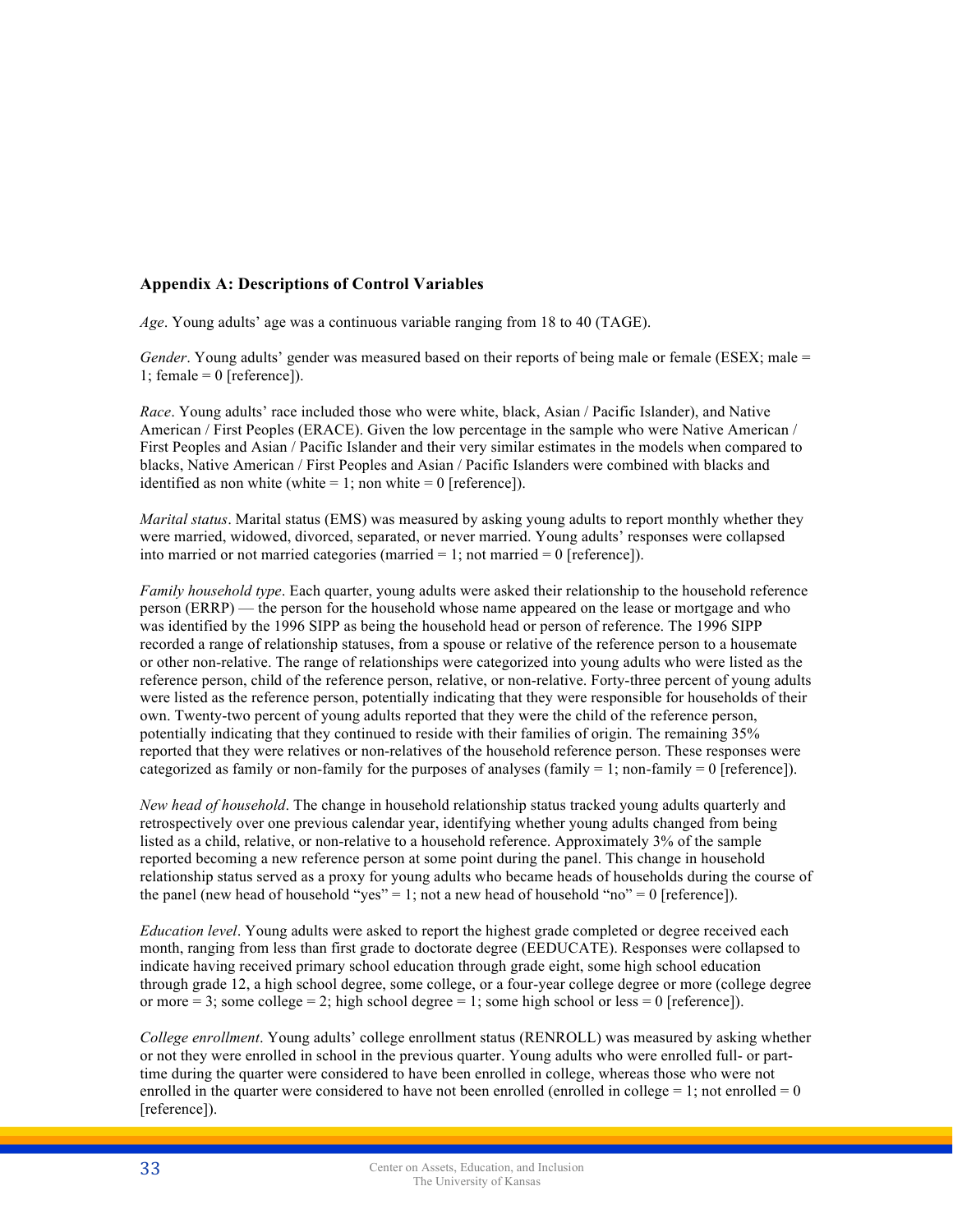*Employment status*. Young adults were asked whether or not they were employed during the month (RMESR). Those who responded that they were with a job for the entire month were coded as employed. Young adults who reported being with a job for part of the month were coded as being partially employed. Those who were without a job, including being absent without pay, laid off, or looking for work, were coded as unemployed (employed  $= 1$ ; not employed  $= 0$  [reference]).

*Quarterly mean income*. Young adults' total earned income was available for a given month (TPEARN), which was averaged across the months leading up to the fourth reference month in the quarter, winsorized (Cox, 2006), and transformed using the natural log to account for skewness. In the analyses predicting liquid assets, quarterly mean income was divided by 1,000.

*Home ownership*. Young adults were asked whether they lived in a home being bought or currently owned or whether they rented or otherwise occupied the residence in which they were living (ETENURE; home owner  $= 1$ ; not a home owner  $= 0$ ). Their responses were measured monthly. These monthly responses were used to track changes in home ownership between one quarter and the next. A young adult who originally said they owned a home and then did not was considered to have sold their home (owned a home "yes-yes"  $= 3$ ; purchased a home "no-yes" = 2; sold a home "yes-no" = 1; and never owned a home "no-no" = 0 [reference]).

*Geographic region*. The 1996 SIPP asked young adults whether they lived in a metropolitan region or rural or suburban region (TMETRO; metropolitan  $= 1$ ; rural or suburban  $= 0$ ). Young adults were also asked in which state their household resided (TFIPSST). States were re-coded into geographical regions (west  $= 3$ ; north central  $= 2$ ; south  $= 1$ ; north east  $= 0$  [reference]). Southern states included Alabama, Arkansas, Delaware, Washington DC, Florida, Georgia, Kentucky, Louisiana, Maryland, Mississippi, North Carolina, Oklahoma, South Carolina, Tennessee, Texas, Virginia, and West Virginia. North central states included Illinois, Indiana, Iowa, Kansas, Michigan, Minnesota, Missouri, Nebraska, Ohio, North Dakota, South Dakota, Wisconsin, and Wyoming. Western states included Alaska, Arizona, California, Colorado, Hawaii, Idaho, Montana, Nevada, New Mexico, Oregon, Utah, and Washington. North eastern states included Connecticut, Maine, Vermont, Massachusetts, New Hampshire, New Jersey, New York, Pennsylvania, and Rhode Island.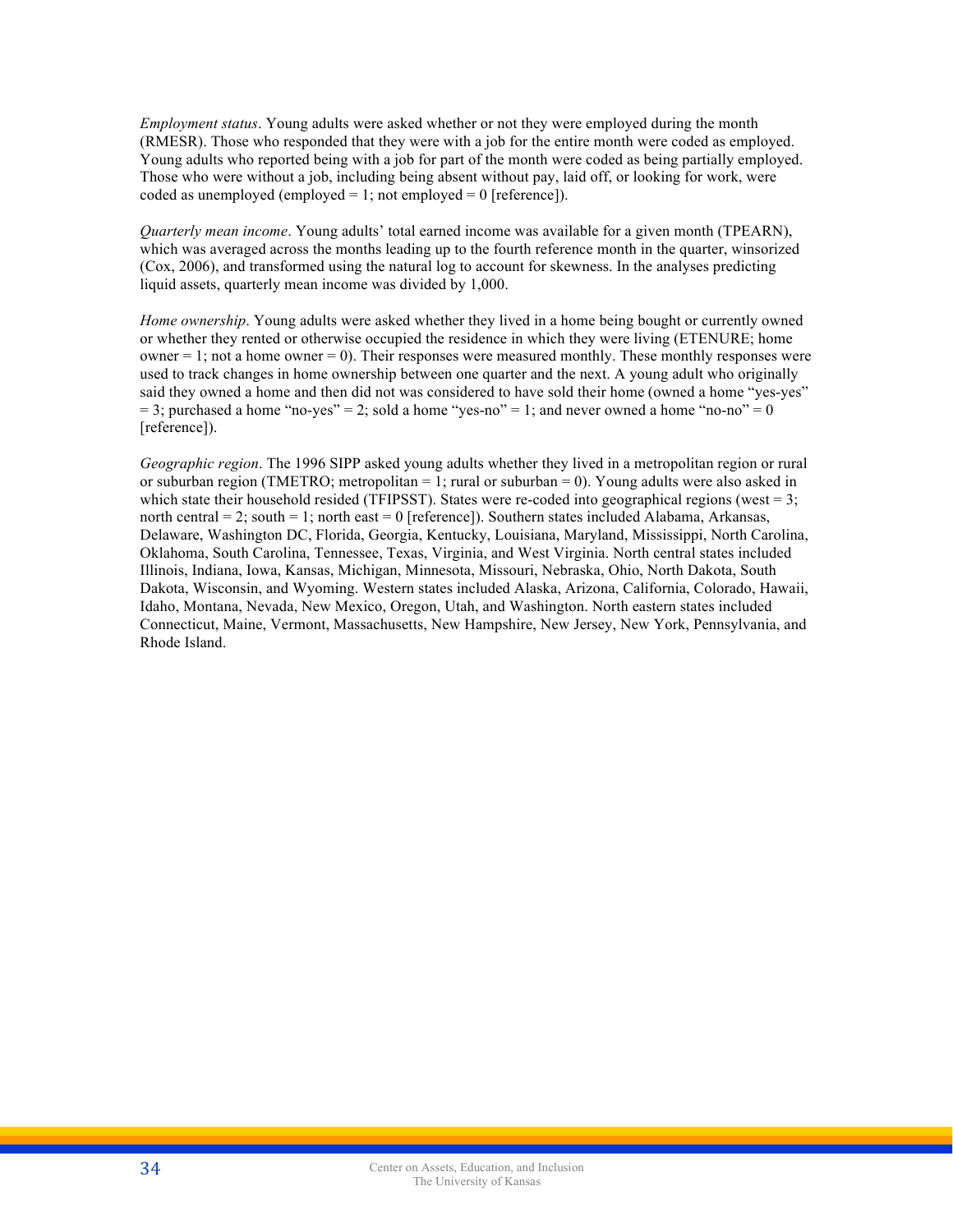|                                    |                              | <b>Total Household</b><br>Household<br><b>Debt</b> |                               | <b>Secured Debt</b>          |                               | Household<br><b>Unsecured Debt</b> |
|------------------------------------|------------------------------|----------------------------------------------------|-------------------------------|------------------------------|-------------------------------|------------------------------------|
|                                    | $debt = $0$<br>$(n = 7,801)$ | debt > \$0<br>$(n = 35,654)$                       | $debt = $0$<br>$(n = 15,011)$ | debt > \$0<br>$(n = 28,444)$ | $debt = $0$<br>$(n = 15,212)$ | debt > \$0<br>$(n = 28,243)$       |
| Covariates                         |                              | % or Mean                                          |                               | % or Mean                    |                               | % or Mean                          |
|                                    |                              |                                                    |                               |                              |                               |                                    |
| Age                                | 31.349                       | 32.596                                             | 31.180                        | 33.002                       | 32.234                        | 32.447                             |
| Sex                                |                              |                                                    |                               |                              |                               |                                    |
| Male<br>Female                     | 43<br>57                     | 56<br>44                                           | 46<br>54                      | 58<br>42                     | 50<br>50                      | 56<br>44                           |
| Race                               |                              |                                                    |                               |                              |                               |                                    |
| White                              | 70                           | 86                                                 | 75                            | 87                           | 76                            | 87                                 |
| Non White                          | 30                           | 14                                                 | 25                            | 13                           | 24                            | 13                                 |
| <b>Marital Status</b>              |                              |                                                    |                               |                              |                               |                                    |
| Married                            | 26                           | 61                                                 | 33                            | 67                           | 41                            | 62                                 |
| Not married                        | 74                           | 39                                                 | 66                            | 34                           | 59                            | 38                                 |
| Family Household Type              |                              |                                                    |                               |                              |                               |                                    |
| Family                             | 65                           | 76                                                 | 64                            | 80                           | 71                            | 76                                 |
| Non Family                         | 35                           | 24                                                 | 36                            | 20                           | 29                            | 24                                 |
| New Head of Household <sup>b</sup> |                              |                                                    |                               |                              |                               |                                    |
| Yes                                | 10                           | 7                                                  | 10                            | 6                            | 9                             | 7                                  |
| N <sub>o</sub>                     | 90                           | 93                                                 | 90                            | 94                           | 91                            | 93                                 |
| <b>Education Level</b>             |                              |                                                    |                               |                              |                               |                                    |
| College Degree or More             | 12                           | 29                                                 | 18                            | 30                           | 20                            | 29                                 |
| Some College                       | 24                           | 34                                                 | 29                            | 34                           | 26                            | 35                                 |
| High School Degree                 | 36                           | 29                                                 | 33                            | 29                           | 34                            | 29                                 |
| Some High School or Less           | 28                           | 8                                                  | 20                            | 7                            | 20                            | $\tau$                             |
| <b>College Enrollment Status</b>   |                              |                                                    |                               |                              |                               |                                    |
| Enrolled in College                | 10                           | 10                                                 | 13                            | $\,8\,$                      | $\,8\,$                       | 11                                 |
| Not Enrolled in College            | 90                           | 90                                                 | 87                            | 92                           | 92                            | 89                                 |
| <b>Employment Status</b>           |                              |                                                    |                               |                              |                               |                                    |
| Employed                           | 69                           | 89                                                 | 76                            | 91                           | 78                            | 90                                 |
| Not Employed                       | 31                           | 11                                                 | 24                            | 9                            | 22                            | 10                                 |
| Household Quarterly Earned         | \$1,404                      | \$3,850                                            | \$1,891                       | \$4,213                      | \$2,599                       | \$3,848                            |
| Income                             |                              |                                                    |                               |                              |                               |                                    |
| Home Ownership<br>Owned a Home     | 12                           | 53                                                 | 13                            |                              | 37                            | 51                                 |
| Purchased a Home                   | $\mathbf{1}$                 | 5                                                  | $\mathbf{1}$                  | 64<br>6                      | $\overline{\mathbf{3}}$       | 5                                  |
| Sold a Home                        |                              | 4                                                  | $\,8\,$                       | 3                            | $\boldsymbol{6}$              | 5                                  |
| Never Owned a Home                 | 79                           | 37                                                 | 78                            | 27                           | 54                            | 40                                 |
| Geographic Region                  |                              |                                                    |                               |                              |                               |                                    |
| Metropolitan                       | 83                           | 82                                                 | 84                            | 82                           | 82                            | 83                                 |
| Rural or Suburban                  | 17                           | 18                                                 | 16                            | 18                           | 18                            | 17                                 |
| North East                         | 18                           | 17                                                 | 19                            | 16                           | 17                            | 17                                 |
| West                               | 22                           | 22                                                 | 24                            | 21                           | 21                            | 22                                 |
| North Central                      | 22                           | 26                                                 | 23                            | 27                           | 25                            | 26                                 |
| South                              | 38                           | 35                                                 | 34                            | 36                           | 38                            | 34                                 |
|                                    |                              |                                                    |                               |                              |                               |                                    |

*Source*: Data from the 1996 Survey of Income and Program Participation (SIPP).

*Notes*. Sample characteristics are provided by whether or not households held debt. Debt = \$0 indicates that households did not report owning debt, whereas debt > \$0 indicates that households reported owning debt greater than \$0. Means are reported for continuous variables and percentages are reported for categorical variables. <sup>a</sup> The sample characteristics reported from this table are drawn from reference month data and topical module data (*N* =  $43,455$  individuals). <sup>b</sup> Young adults in the topical module data were limited to reference persons because annual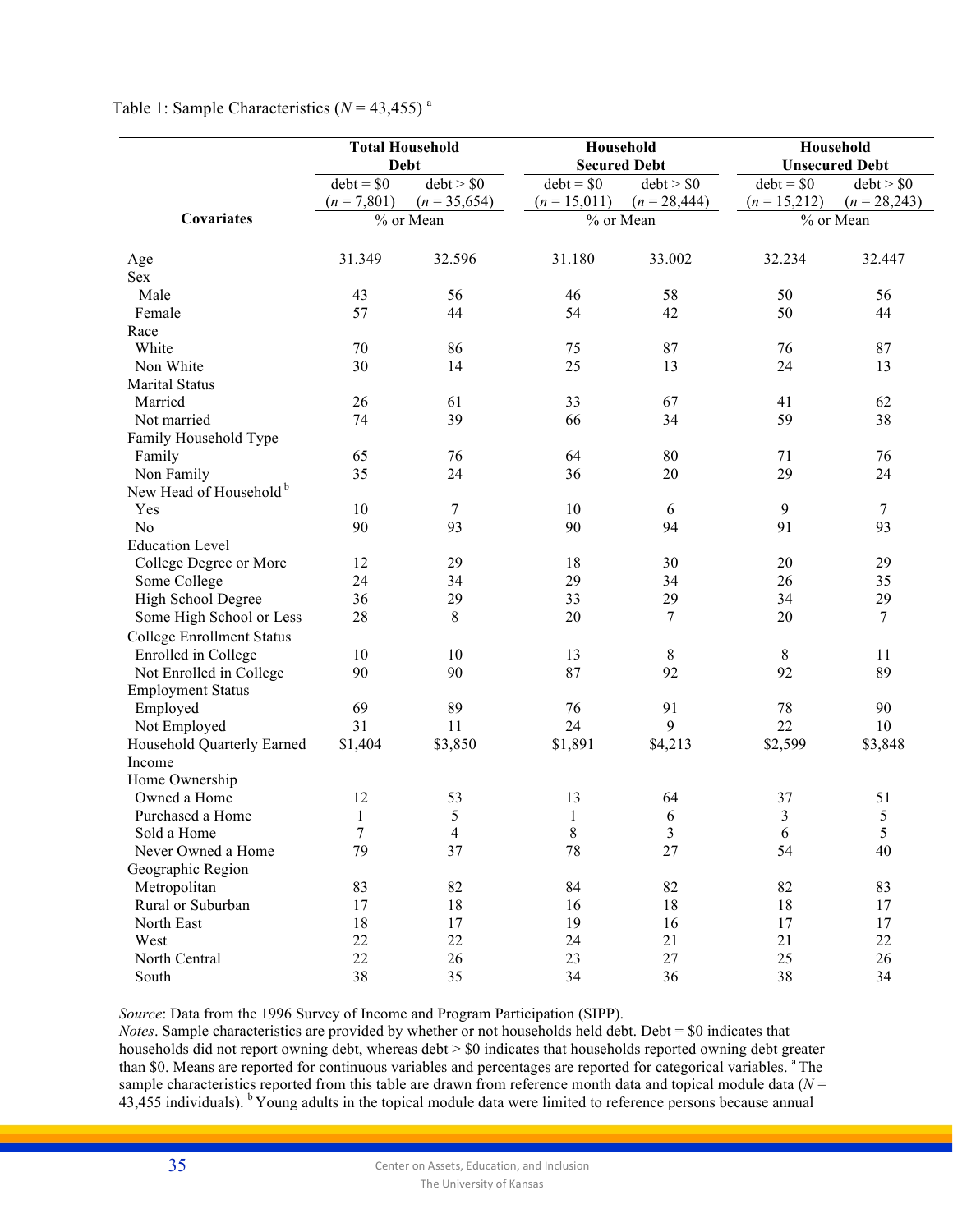debt data was only available at the household level. This avoided, for example, having a young adult in the data who was age 18 and still living with their families of origin. In this case, the young adult met sampling criteria based on their age; however, the debt that would have been captured would have more accurately represented their parents' households' debt, rather than young adults' own households' debt. However, whether or not young adults became a new reference person or head of household within the sampling frame was measured as an indicator of their tenure as head of household.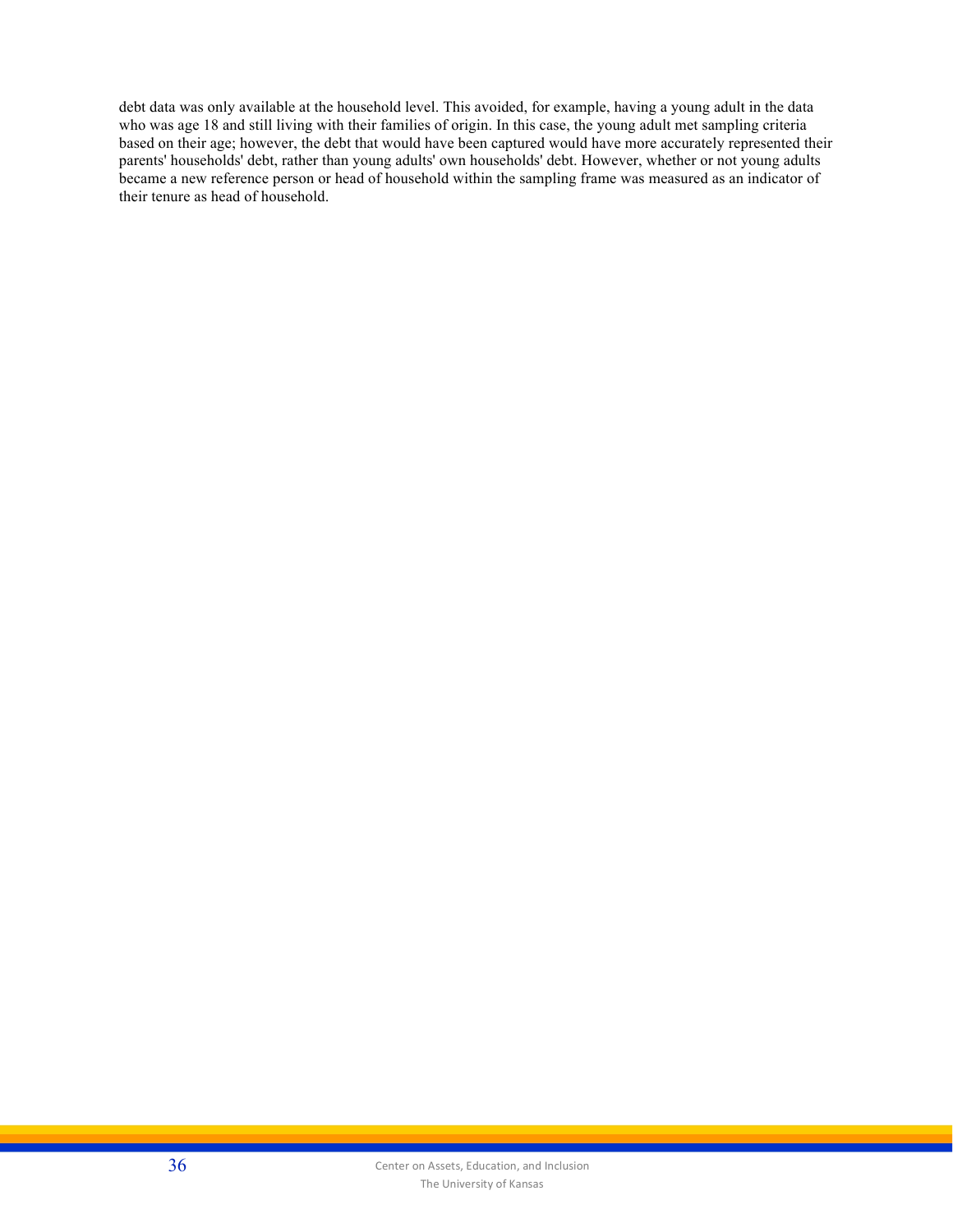Table 2: Savings Account and Accumulated Value of Household Debt ( $N = 43,455$ )<sup>a</sup>

| Savings Account <sup>b</sup>                     |                                                                     | Percent       |                                                                                                                |         |  |  |
|--------------------------------------------------|---------------------------------------------------------------------|---------------|----------------------------------------------------------------------------------------------------------------|---------|--|--|
| Savings Account Ownership                        | 46                                                                  |               |                                                                                                                |         |  |  |
| Savings Account Acquisition                      | 4                                                                   |               |                                                                                                                |         |  |  |
| Savings Account Closure                          | 5                                                                   |               |                                                                                                                |         |  |  |
| No Savings Account Ownership                     | 45                                                                  |               |                                                                                                                |         |  |  |
| Accumulated Value of Household Debt <sup>c</sup> | Non-Transformed Value<br>Median (SD)<br>$(w/\text{ debt} = $0)^{d}$ |               | Log-Transformed Value<br>Mean $(SD)$<br>$(\text{debt} > $0)^e$ $(w/\text{debt} = $0)^d$ $(\text{debt} > $0)^e$ |         |  |  |
| Total Household Debt                             | \$18,000                                                            | \$33,800      | 8.264                                                                                                          | 10.075  |  |  |
|                                                  | $(\$64,925)$                                                        | $(\$66,957)$  | (4.175)                                                                                                        | (1.733) |  |  |
| Household Secured Debt                           | \$10,000                                                            | \$50,000      | 6.766                                                                                                          | 10.338  |  |  |
|                                                  | $(\$62,189)$                                                        | $($ \$66,245) | (5.072)                                                                                                        | (1.543) |  |  |
| Household Unsecured Debt                         | \$1,200                                                             | \$4,150       | 5.326                                                                                                          | 8.200   |  |  |
|                                                  | (\$10,707)                                                          | \$12,240      | (4.092)                                                                                                        | (1.489) |  |  |

*Source*: Data from the 1996 Survey of Income and Program Participation (SIPP).

*Notes*. Percentages are reported for categorical variables and means or medians and standard deviations are reported for continuous variables. <sup>a</sup> The characteristics reported from this table are drawn from the topical module sample ( $N =$ 43,455 individuals). <sup>b</sup> Percentages for savings account are presented for young adults who ever reported owning these account types during the course of the panel using lagged quarterly level information. <sup>c</sup> Accumulated values of household debt are presented for young adults based on annual level information. The accumulated median and mean values are reported after winsorizing household debt at 99 percent.  $d$  W/ debt = \$0 indicates the median and mean values of debt including households that did not report owning debt, or otherwise had debt of \$0. In other words, the median and mean are calculated by including households that did not have debt.  $e^{\epsilon}$  Debt  $>$  \$0 indicates the median and mean values of debt excluding households that had debt of \$0 and including only households who reported owning debt > \$0. In other words, the median and mean are calculated only for households that reported having debt.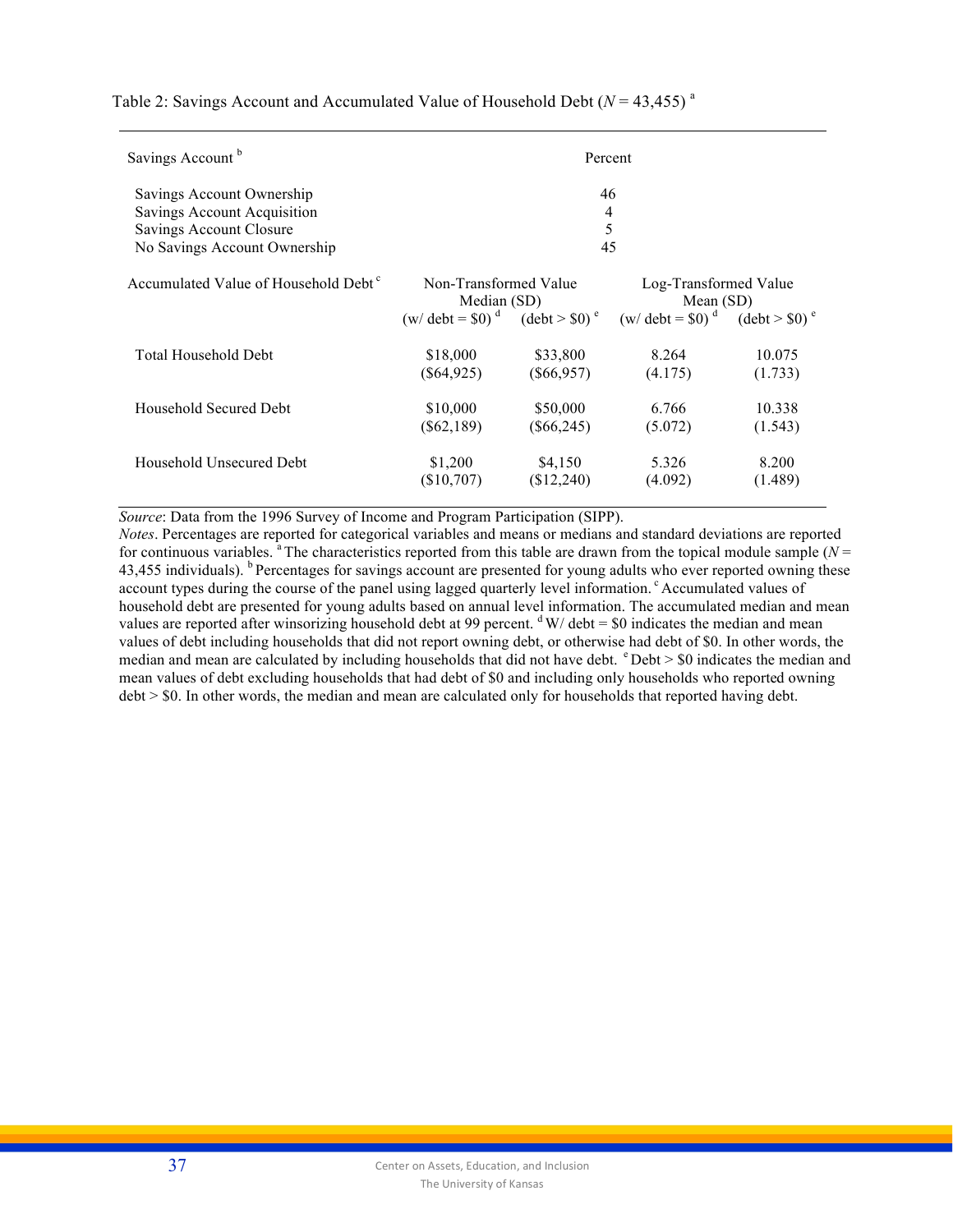|                             | <b>Savings Account</b>   |                                              |                                                         |                          |  |  |  |
|-----------------------------|--------------------------|----------------------------------------------|---------------------------------------------------------|--------------------------|--|--|--|
|                             | <b>No Ownership</b>      | <b>Closure</b>                               | <b>Acquisition</b>                                      | Ownership                |  |  |  |
|                             | $(No-No)$                | $(Yes-No)$                                   | $(No-Yes)$                                              | $(Yes-Yes)$              |  |  |  |
| <b>Total Household Debt</b> | \$17,000                 | \$25,600                                     | \$24,400                                                | \$59,000                 |  |  |  |
|                             | $(\$57,622)$             | $(\$64,487)$                                 | $(\$63,469)$                                            | $(\$70,731)$             |  |  |  |
|                             |                          |                                              |                                                         |                          |  |  |  |
| Household Secured Debt      | \$22,000                 | \$40,000                                     | \$33,000                                                | \$68,200                 |  |  |  |
|                             | $(\$58,596)$             | $(\$65,089)$                                 | $(\$64,368)$                                            | $(\$68,476)$             |  |  |  |
|                             |                          |                                              |                                                         |                          |  |  |  |
| Household Unsecured Debt    | \$4,000<br>(\$12,419)    | \$4,200<br>(\$11,368)                        | \$4,775<br>(\$12,604)                                   | \$4,400<br>(\$12,150)    |  |  |  |
|                             |                          |                                              |                                                         |                          |  |  |  |
|                             |                          | <b>Percentiles of Age</b>                    |                                                         |                          |  |  |  |
|                             | < 25th                   | 25th to $<$ 50th                             | 50th to $<$ 75th                                        | $\geq$ 75th              |  |  |  |
|                             | $(<$ Age 28)             | (Age 28 to                                   | (Age 33 to                                              | $(\geq$ Age 37)          |  |  |  |
|                             |                          | $<$ Age 33)                                  | $<$ Age 37)                                             |                          |  |  |  |
| <b>Total Household Debt</b> | \$14,000                 | \$33,000                                     | \$52,000                                                | \$56,385                 |  |  |  |
|                             | $(\$43,603)$             | $(\$65,420)$                                 | $(\$71,173)$                                            | $(\$73,237)$             |  |  |  |
|                             |                          |                                              |                                                         |                          |  |  |  |
| Household Secured Debt      | \$13,000                 | \$50,000                                     | \$64,000                                                | \$66,050                 |  |  |  |
|                             | (\$44,215)               | $(\$63,989)$                                 | $(\$68,895)$                                            | $(\$70,934)$             |  |  |  |
| Household Unsecured Debt    | \$4,200                  | \$4,700                                      | \$4,000                                                 | \$4,000                  |  |  |  |
|                             | (\$13,034)               | (\$12,961)                                   | (\$11,719)                                              | (\$11,116)               |  |  |  |
|                             |                          |                                              |                                                         |                          |  |  |  |
|                             |                          | <b>Education Level</b><br><b>High School</b> | <b>Some</b>                                             |                          |  |  |  |
|                             | <b>Some High</b>         | College                                      |                                                         |                          |  |  |  |
|                             |                          |                                              |                                                         |                          |  |  |  |
|                             | <b>School or</b>         | <b>Degree</b>                                | College                                                 | Degree or                |  |  |  |
|                             | Less                     |                                              |                                                         | More                     |  |  |  |
| <b>Total Household Debt</b> | \$10,675                 | \$22,501                                     | \$31,000                                                | \$74,600                 |  |  |  |
|                             | $(\$46,385)$             | $(\$55,898)$                                 | $(\$60,981)$                                            | $(\$78,864)$             |  |  |  |
|                             |                          |                                              |                                                         |                          |  |  |  |
| Household Secured Debt      | \$18,412                 | \$32,000                                     | \$47,001                                                | \$85,000                 |  |  |  |
|                             | $(\$48,421)$             | (\$55,421)                                   | (\$59,808)                                              | $(\$77,121)$             |  |  |  |
| Household Unsecured Debt    | \$2,100                  | \$3,500                                      | \$4,300                                                 | \$6,000                  |  |  |  |
|                             | (\$8,297)                | (\$9,402)                                    | (\$10,774)                                              | (\$15,862)               |  |  |  |
|                             |                          |                                              |                                                         |                          |  |  |  |
|                             |                          |                                              | <b>Percentiles of Household Quarterly Earned Income</b> |                          |  |  |  |
|                             | < 25th<br>$\$0$ to <     | 25th to $<$ 50th<br>$$1,641$ to <            | 50th to $<$ 75th                                        | $\geq$ 75th              |  |  |  |
|                             | \$1,641)                 | \$3,002)                                     | (\$3,002 to <<br>\$4,848)                               | (≥ \$4,848)              |  |  |  |
|                             |                          |                                              |                                                         |                          |  |  |  |
| Total Household Debt        | \$8,000                  | \$16,260                                     | \$45,000                                                | \$96,400                 |  |  |  |
|                             | $(\$41,645)$             | (\$45,949)                                   | $(\$58,021)$                                            | $(\$78,476)$             |  |  |  |
| Household Secured Debt      |                          | \$19,000                                     | \$53,000                                                |                          |  |  |  |
|                             | \$11,000<br>$(\$62,189)$ | $(\$46,116)$                                 | $(\$56,264)$                                            | \$97,850<br>$(\$74,907)$ |  |  |  |
|                             |                          |                                              |                                                         |                          |  |  |  |
| Household Unsecured Debt    | \$3,000                  | \$3,500                                      | \$4,801                                                 | \$5,500                  |  |  |  |

Table 3: Accumulated Median Value of Household Debt by Savings Account and Age, Education, and Household Quarterly Earned Income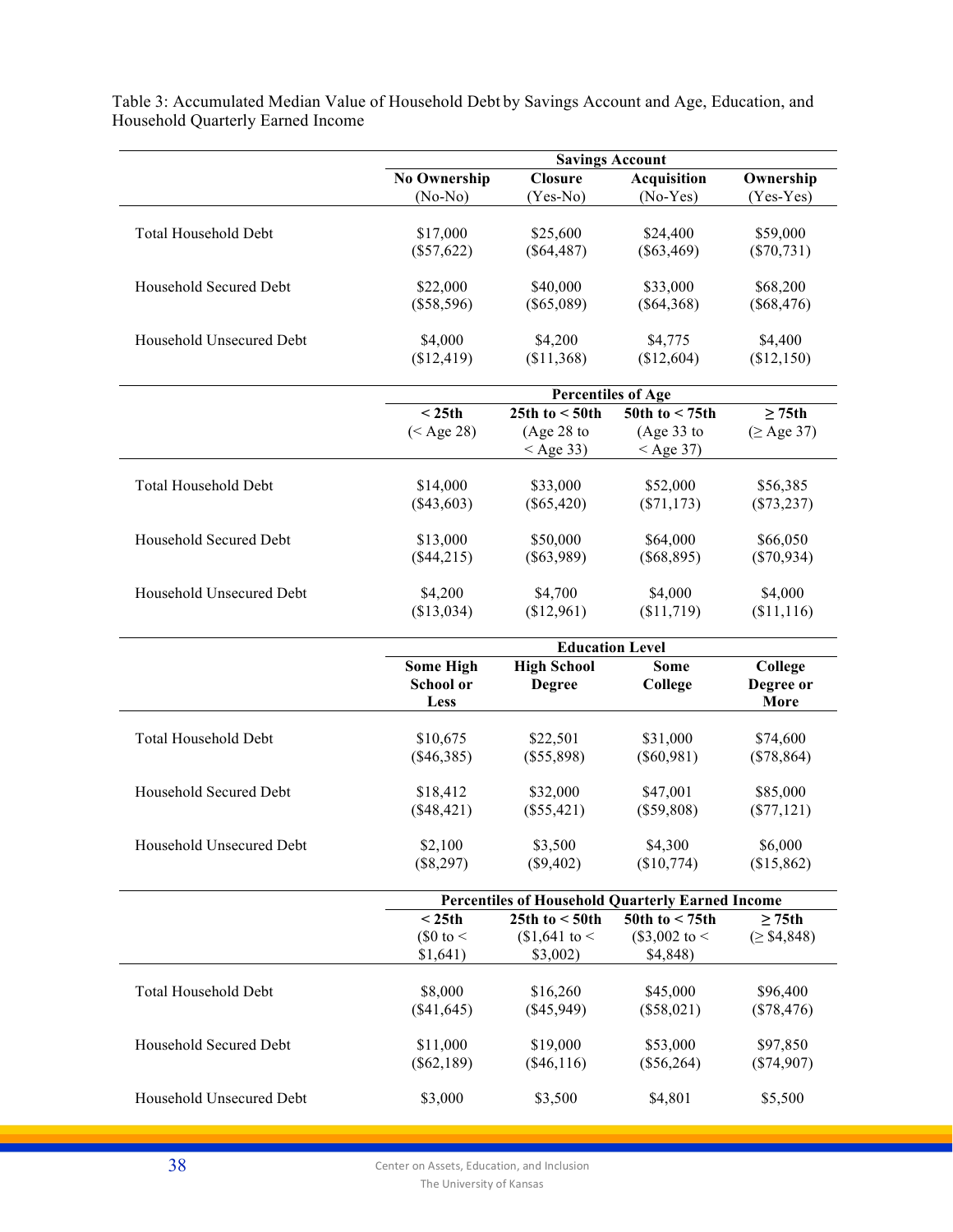(\$11,815) (\$10,905) (\$11,449) (\$13,962)

*Source*: Data from the 1996 Survey of Income and Program Participation (SIPP).

*Notes*. Medians and standard deviations are reported for values of household debt and are drawn from the topical module sample ( $N = 43,455$  individuals). The accumulated median values are reported for households with debt  $> 0$ and after the values were winsorized at 99 percent.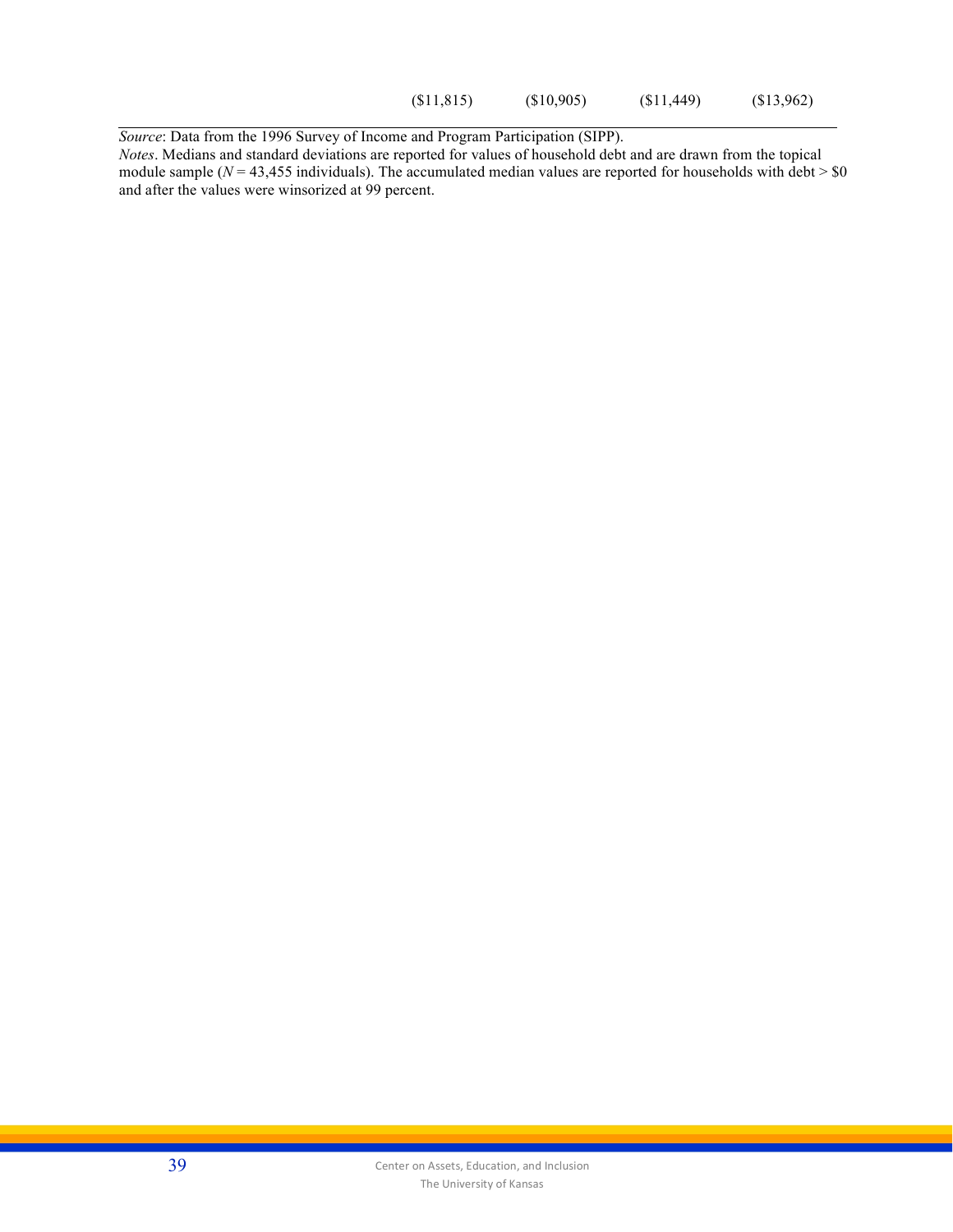|                                                                                   | Model 1                       |                          |                             |                  |
|-----------------------------------------------------------------------------------|-------------------------------|--------------------------|-----------------------------|------------------|
|                                                                                   |                               | Hurdle 1                 |                             | Hurdle 2         |
|                                                                                   |                               | Probability of Acquiring | Value of Accumulated        |                  |
|                                                                                   | <b>Total Household Debt</b>   |                          | <b>Total Household Debt</b> |                  |
|                                                                                   | ß                             | (SE)                     | ß                           | (SE)             |
|                                                                                   |                               |                          |                             |                  |
| Age                                                                               | $-.010***$                    | (.002)                   | $.004*$                     | (.002)           |
| Female                                                                            | .043                          | (.022)                   | $-.041*$                    | (.019)           |
| White                                                                             | $.267***$                     | (.025)                   | $.131***$                   | (.026)           |
| Married                                                                           | $-.460***$                    | (.026)                   | $-.318***$                  | (.027)           |
| Family Household                                                                  | $-.028$                       | (.028)                   | $.077**$                    | (.030)           |
| New Head of Household                                                             | $-.024$                       | (.032)                   | $-.035$                     | (.032)           |
| College Degree or More                                                            | .583***                       | (.038)                   | $.855***$                   | (.040)           |
| Some College                                                                      | $.614***$                     | (.032)                   | $.553***$                   | (.039)           |
| High School Degree                                                                | .354***                       | (.030)                   | $.336***$                   | (.040)           |
| Enrolled in College                                                               | $.176***$                     | (.032)                   | $.096***$                   | (.027)           |
| Employed                                                                          | .388***                       | (.027)                   | $.105***$                   | (.031)           |
| Household Quarterly Earned Income / 1000                                          | .098***                       | (.006)                   | $.101***$                   | (.009)           |
| Owned a Home                                                                      | $.854***$                     | (.026)                   | $1.860***$                  | (.022)           |
| Purchased a Home                                                                  | .938***                       | (.055)                   | 1.964***                    | (.032)           |
| Sold a Home                                                                       | $.093*$                       | (.037)                   | $.136**$                    | (.040)           |
| Metropolitan Region                                                               | $-.043$                       | (.025)                   | $-.296***$                  | (.025)           |
| West Geographic Region                                                            | $.117***$                     | (.034)                   | $.163***$                   | (.028)           |
| North Central Geographic Region                                                   | $.113**$                      | (.033)                   | .013                        | (.028)           |
| South Geographic Region                                                           | $.078*$                       | (.031)                   | $-.039$                     | (.027)           |
| Savings Account (Reference: No Account<br>Ownership)<br>Savings Account Ownership | $.296***$                     | (.023)                   | $.104***$                   | (.019)           |
| <b>Savings Account Acquisition</b>                                                | $.318***$                     | (.044)                   | .040                        | (.037)           |
| <b>Savings Account Closure</b>                                                    | $.321***$                     | (.043)                   | $.098**$                    | (.033)           |
|                                                                                   |                               |                          |                             |                  |
| $R^2$<br>Model Constant<br>Sigma Constant                                         | .172<br>$-.141$<br>$1.256***$ | (.110)<br>(.010)         | $8.316***$<br>$1.256***$    | (.113)<br>(.010) |
|                                                                                   |                               |                          |                             |                  |

Table 4: Cragg's Double-Hurdle Models Predicting Total Household Debt (Log Transformed; *N* = 43,455)

*Source*: Data from the 1996 Survey of Income and Program Participation (SIPP), accounting for individual-level clustering.

*Notes*. There were 7,801 young adult households that did not accumulate any debt and 35,654 that accumulated debt greater than \$0.  $\beta$  = regression coefficient; SE = Robust standard error.

\*\*\**p* < 0.001, \*\**p* < 0.01, \**p* < 0.05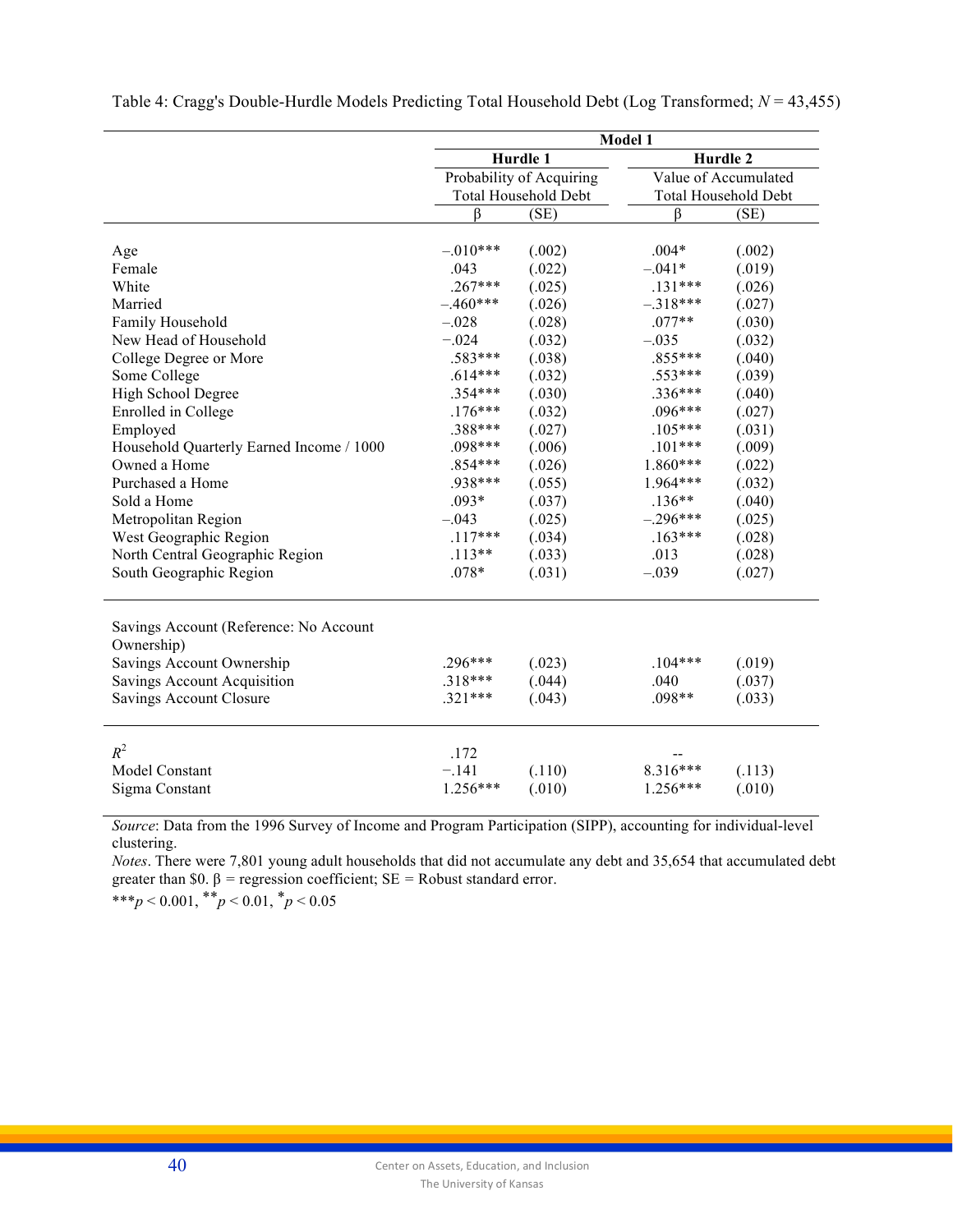Table 5: Average Partial Effects (APE) of Age, Education Level, and Household Quarterly Earned Income on Total Household Debt (*N* = 43,455)

|                   |                  | Age                                                                |                                                |                                                               | <b>Education Level</b>                         |                                                               | Household<br>Quarterly<br><b>Earned Income</b> |
|-------------------|------------------|--------------------------------------------------------------------|------------------------------------------------|---------------------------------------------------------------|------------------------------------------------|---------------------------------------------------------------|------------------------------------------------|
|                   |                  | APE of<br>Age                                                      |                                                |                                                               | APE of<br><b>Education Level</b>               |                                                               | APE of<br>Income                               |
|                   | Percentiles      |                                                                    | (SE)                                           |                                                               | (SE)                                           |                                                               | (SE)                                           |
| Lowest<br>Highest | 2<br>3<br>4<br>5 | $-.019***$<br>$-.014***$<br>$-.013***$<br>$-.012***$<br>$-.012***$ | (.003)<br>(.003)<br>(.003)<br>(.003)<br>(.003) | $.685***$<br>$.673***$<br>$.610***$<br>$.555***$<br>$.452***$ | (.024)<br>(.023)<br>(.019)<br>(.016)<br>(.011) | $.331***$<br>$.297***$<br>$.256***$<br>$.209***$<br>$.157***$ | (.012)<br>(.012)<br>(.009)<br>(.006)<br>(.003) |

*Source*: Data from the 1996 Survey of Income and Program Participation (SIPP), accounting for individual-level clustering.

*Notes*. Median total household debt is reported for young adult households that report accumulating debt  $>$  \$0. Among households that accumulated debt, the median total household debt for the entire sample was \$33,800. Percentiles for age in ascending order include < 28, 28 to < 33, 33 to < 37, 37 to 39, and  $\geq$  3. The mean APE of age for the entire sample was –.014. Education levels in ascending order include less than high school, some high school, high school degree, some college, and a college degree or more. The mean APE of education level for the entire sample was .559. Percentiles for household quarterly earned income in ascending order include \$0 to < \$1,641, \$1,641 to < \$3,002, \$3,002 to < \$4,848, \$4,848 to < \$7,083, and  $\geq$  \$7,083. The mean APE of income for the entire sample was .251. Results were calculated using bootstrapping at 250 replications. β *=* regression coefficient;  $SE =$  Robust standard error.\*\*\* $p < 0.001$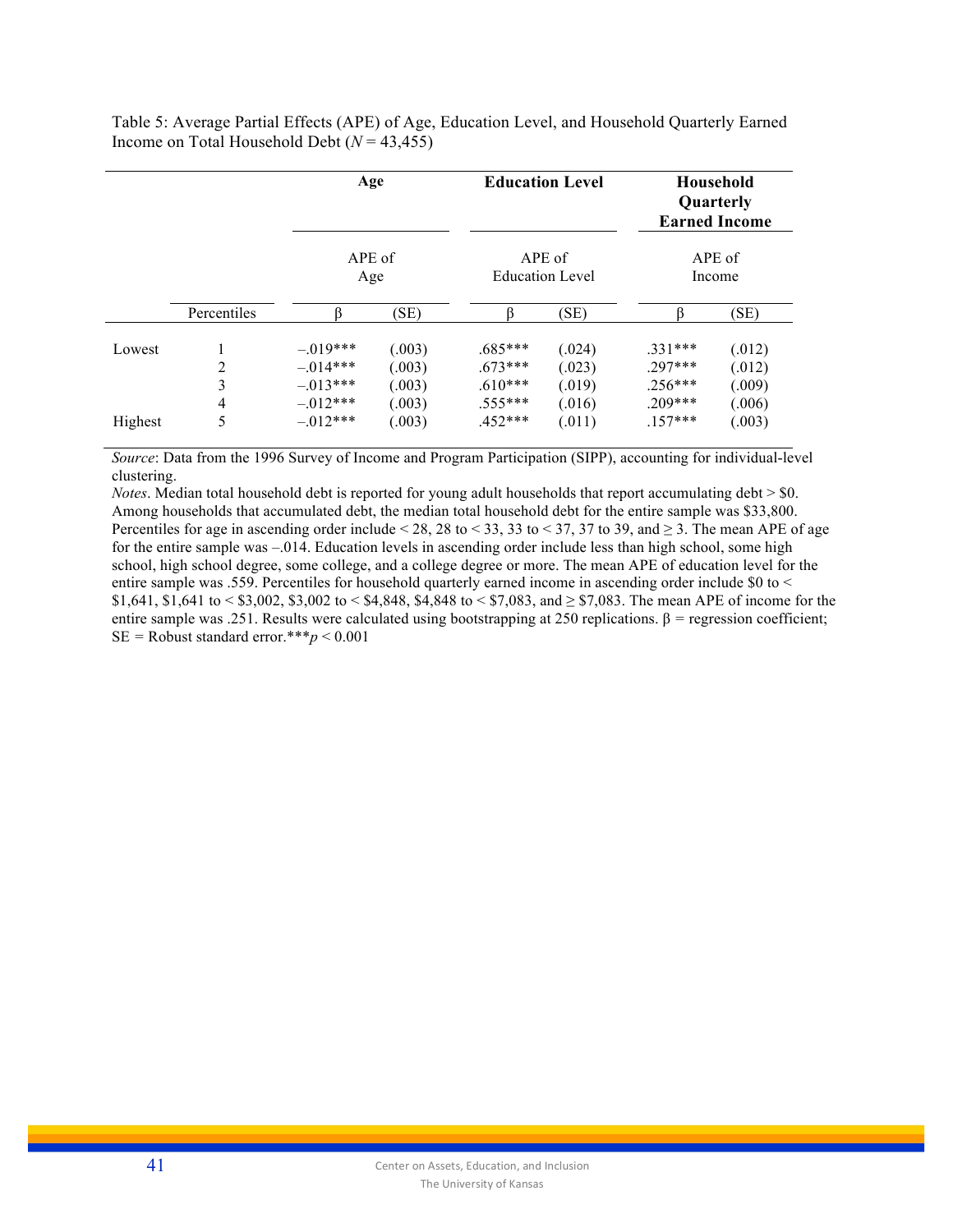|                                                                                                                                                                                  | <b>Model 1 w/Interactions</b>      |                            |                                     |                            |  |
|----------------------------------------------------------------------------------------------------------------------------------------------------------------------------------|------------------------------------|----------------------------|-------------------------------------|----------------------------|--|
|                                                                                                                                                                                  |                                    | Hurdle 1                   |                                     | Hurdle 2                   |  |
|                                                                                                                                                                                  |                                    | Probability of Acquiring   |                                     | Value of Accumulated       |  |
|                                                                                                                                                                                  |                                    | Total Household Debt       |                                     | Total Household Debt       |  |
|                                                                                                                                                                                  |                                    |                            |                                     |                            |  |
|                                                                                                                                                                                  | ß                                  | (SE)                       | ß                                   | (SE)                       |  |
| Interactions of Savings Account with Age<br>(Reference: No Account Ownership)                                                                                                    |                                    |                            |                                     |                            |  |
| Savings Account Ownership                                                                                                                                                        | $.009***$                          | (.001)                     | $.004***$                           | (.001)                     |  |
| Savings Account Acquisition                                                                                                                                                      | $.010***$                          | (.001)                     | .002                                | (.001)                     |  |
| Savings Account Closure                                                                                                                                                          | $.010***$                          | (.001)                     | $.004***$                           | (.001)                     |  |
|                                                                                                                                                                                  |                                    |                            |                                     |                            |  |
| Interactions of Savings Account with Education Level<br>(Reference: No Account Ownership)<br>Savings Account Ownership<br>Savings Account Acquisition<br>Savings Account Closure | $.094***$<br>$.105***$<br>$104***$ | (.006)<br>(.012)<br>(.012) | $.067***$<br>$.048***$<br>$.061***$ | (.004)<br>(.009)<br>(.008) |  |
| Interactions of Savings Account with Household<br>Quarterly Earned Income / 1000 (Reference: No<br>Account Ownership)                                                            |                                    |                            |                                     |                            |  |
| Savings Account Ownership                                                                                                                                                        | $.077***$                          | (.006)                     | $.065***$                           | (.003)                     |  |
| Savings Account Acquisition                                                                                                                                                      | $.106***$                          | (.015)                     | $.062***$                           | (.006)                     |  |
| Savings Account Closure                                                                                                                                                          | $.110***$                          | (.017)                     | $.070***$                           | (.007)                     |  |
|                                                                                                                                                                                  |                                    |                            |                                     |                            |  |

Table 6: Cragg's Double-Hurdle Models Predicting Total Household Debt (Log Transformed; *N* = 43,455), with Age, Education Level, and Household Quarterly Earned Income Interactions

*Source*: Data from the 1996 Survey of Income and Program Participation (SIPP), accounting for individual-level clustering.

*Notes*. There were 7,801 young adult households that did not accumulate any debt and 35,654 that accumulated debt greater than \$0. Given consistency of the results in Table 4, only interaction results are presented here in order to conserve space. β *=* regression coefficient; SE *=* Robust standard error.

\*\*\**p* < 0.001, \*\**p* < 0.01, \**p* < 0.05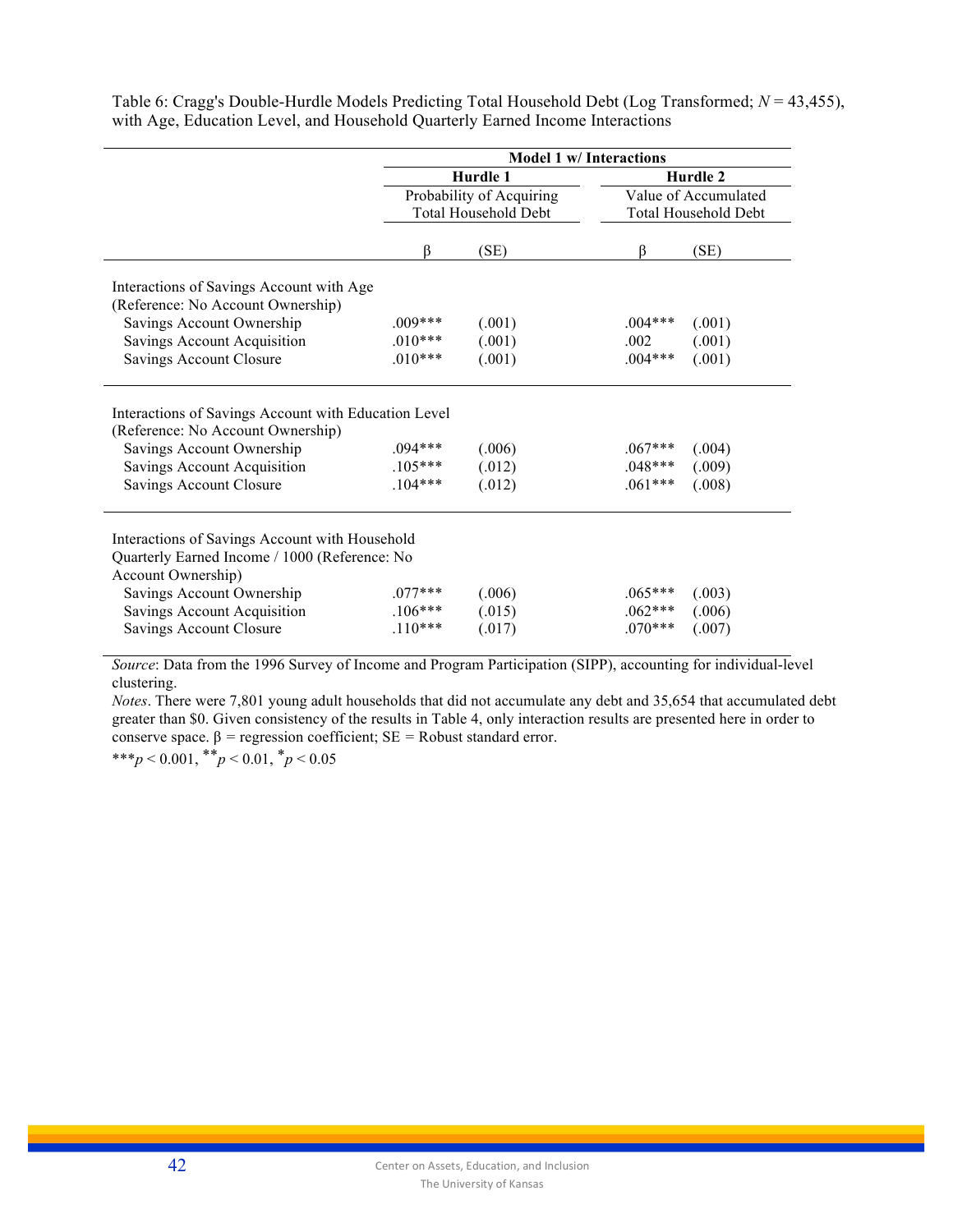|                                                                                   | <b>Model 2</b>         |                          |                        |        |  |
|-----------------------------------------------------------------------------------|------------------------|--------------------------|------------------------|--------|--|
|                                                                                   |                        | Hurdle 1                 | Hurdle 2               |        |  |
|                                                                                   |                        | Probability of Acquiring | Value of Accumulated   |        |  |
|                                                                                   | Household Secured Debt |                          | Household Secured Debt |        |  |
|                                                                                   | ß                      | (SE)                     | ß                      | (SE)   |  |
|                                                                                   |                        |                          |                        |        |  |
| Age                                                                               | $-.008***$             | (.002)                   | $.007***$              | (.002) |  |
| Female                                                                            | $-.008$                | (.020)                   | $-.010$                | (.017) |  |
| White                                                                             | $.171***$              | (.024)                   | $.065**$               | (.024) |  |
| Married                                                                           | $-.278***$             | (.025)                   | $-.251***$             | (.025) |  |
| Family Household                                                                  | $-.080**$              | (.028)                   | $.090**$               | (.028) |  |
| New Head of Household                                                             | .003                   | (.029)                   | $-.009$                | (.030) |  |
| College Degree or More                                                            | $.319***$              | (.035)                   | $.506***$              | (.039) |  |
| Some College                                                                      | .401 ***               | (.032)                   | .309***                | (.038) |  |
| High School Degree                                                                | $.265***$              | (.032)                   | $.152***$              | (.039) |  |
| Enrolled in College                                                               | $-.066*$               | (.032)                   | $-.030***$             | (.024) |  |
| Employed                                                                          | $.347***$              | (.028)                   | .016                   | (.029) |  |
| Household Quarterly Earned Income / 1000                                          | $.098***$              | (.008)                   | $.087***$              | (.010) |  |
| Owned a Home                                                                      | $1.291***$             | (.021)                   | 1.988***               | (.021) |  |
| Purchased a Home                                                                  | $1.331***$             | (.043)                   | 2.099***               | (.029) |  |
| Sold a Home                                                                       | $.105**$               | (.034)                   | $.194***$              | (.042) |  |
| Metropolitan Region                                                               | $-.057*$               | (.027)                   | $-.364***$             | (.024) |  |
| West Geographic Region                                                            | $.171***$              | (.029)                   | $.184***$              | (.027) |  |
| North Central Geographic Region                                                   | .229***                | (.030)                   | $-.038$                | (.025) |  |
| South Geographic Region                                                           | $.228***$              | (.028)                   | $-.061*$               | (.025) |  |
| Savings Account (Reference: No Account<br>Ownership)<br>Savings Account Ownership | $.236***$              | (.021)                   | $.150***$              | (.018) |  |
| <b>Savings Account Acquisition</b>                                                | $.160***$              | (.037)                   | .037                   | (.035) |  |
| <b>Savings Account Closure</b>                                                    | $.216***$              | (.036)                   | $.106**$               | (.034) |  |
| $R^2$                                                                             | .200                   |                          |                        |        |  |
| Model Constant                                                                    | $-.919***$             | (.105)                   | $8.519***$             | (.105) |  |
| Sigma Constant                                                                    | $1.053***$             | (.010)                   | $1.053***$             | (.010) |  |
|                                                                                   |                        |                          |                        |        |  |

Table 7: Cragg's Double-Hurdle Models Predicting Household Secured Debt (Log Transformed; *N* = 43,455)

*Source*: Data from the 1996 Survey of Income and Program Participation (SIPP), accounting for individual-level clustering.

*Notes*. There were 15,011 young adult households that did not accumulate any secured debt and 28,444 that accumulated secured greater than \$0. β *=* regression coefficient; SE *=* Robust standard error. \*\*\**p* < 0.001, \*\**p* < 0.01, \**p* < 0.05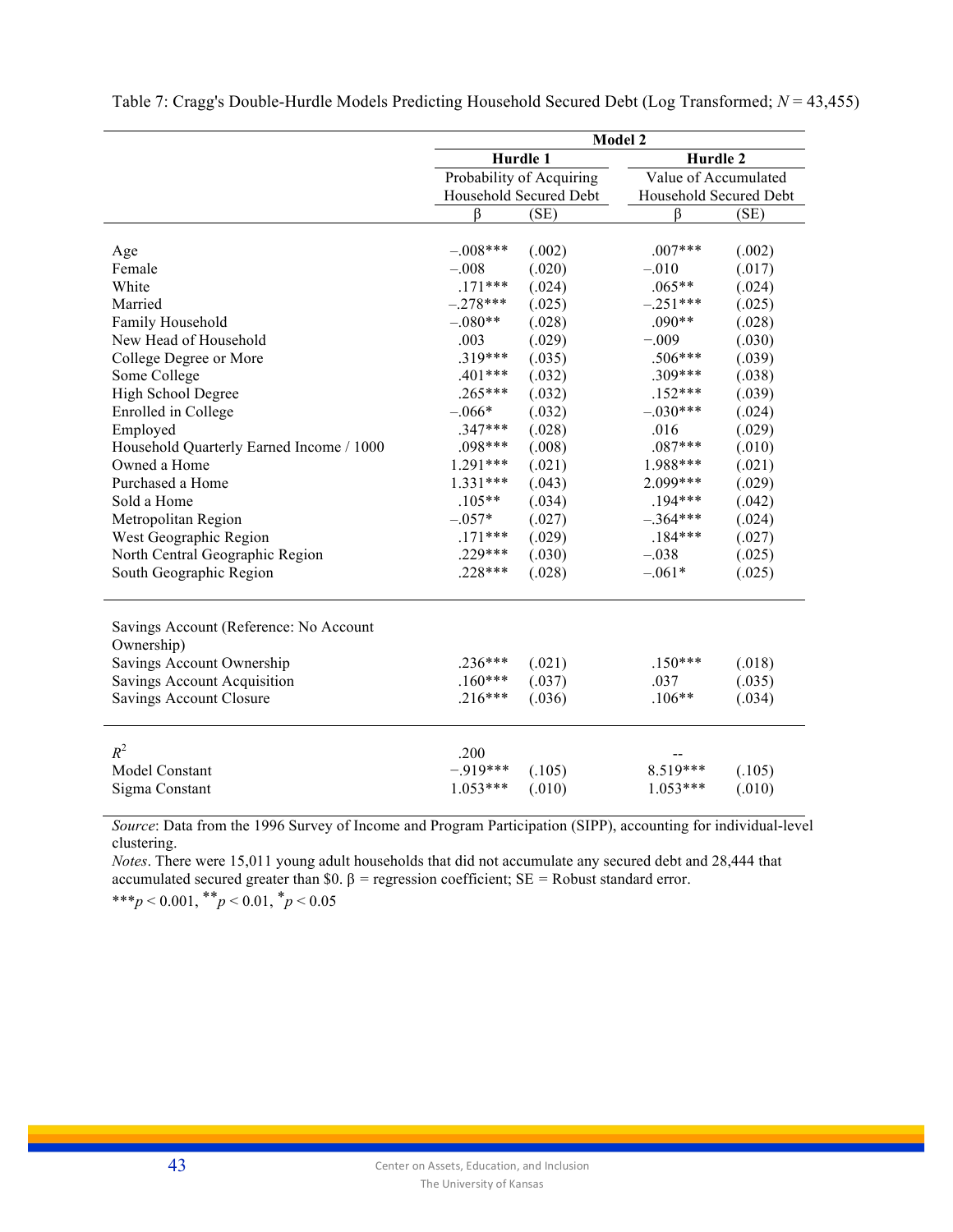Table 8: Average Partial Effects (APE) of Age, Education Level, and Household Quarterly Earned Income on Household Secured Debt (*N* = 43,455)

|         |                                       |                                                      | Age                                  | <b>Education Level</b>                           |                                      |                                                  | Household<br>Quarterly<br><b>Earned Income</b> |
|---------|---------------------------------------|------------------------------------------------------|--------------------------------------|--------------------------------------------------|--------------------------------------|--------------------------------------------------|------------------------------------------------|
|         |                                       |                                                      | APE of<br>Age                        | APE of<br><b>Education Level</b>                 |                                      |                                                  | APE of<br>Income                               |
|         | Percentiles                           |                                                      | (SE)                                 | ß                                                | (SE)                                 |                                                  | (SE)                                           |
| Lowest  | $\overline{2}$<br>3<br>$\overline{4}$ | $-.020***$<br>$-.016***$<br>$-.014***$<br>$-.012***$ | (.004)<br>(.003)<br>(.004)<br>(.003) | $.331***$<br>$.333***$<br>$.350***$<br>$.352***$ | (.019)<br>(.019)<br>(.019)<br>(.019) | $.294***$<br>$.329***$<br>$.313***$<br>$.280***$ | (.011)<br>(.012)<br>(.011)<br>(.009)           |
| Highest | 5                                     | $-.013***$                                           | (.003)                               | $.331***$                                        | (.016)                               | $.216***$                                        | (.006)                                         |

*Source*: Data from the 1996 Survey of Income and Program Participation (SIPP), accounting for individual-level clustering.

*Notes*. Median secured household debt is reported for young adult households that report accumulating secured debt > \$0. Among households that accumulated secured debt, the median secured household debt for the entire sample was \$50,000. Percentiles for age in ascending order include < 28, 28 to < 33, 33 to < 37, 37 to 39, and  $\geq$  3. The mean APE of age for the entire sample was -.016. Education levels in ascending order include less than high school, some high school, high school degree, some college, and a college degree or more. The mean APE of education level for the entire sample was .343. Percentiles for household quarterly earned income in ascending order include \$0 to < \$1,641, \$1,641 to < \$3,002, \$3,002 to < \$4,848, \$4,848 to < \$7,083, and  $\geq$  \$7,083. The mean APE of income for the entire sample was .302. Results were calculated using bootstrapping at 250 replications. β *=* regression coefficient;  $SE =$  Robust standard error.\*\*\* $p < 0.001$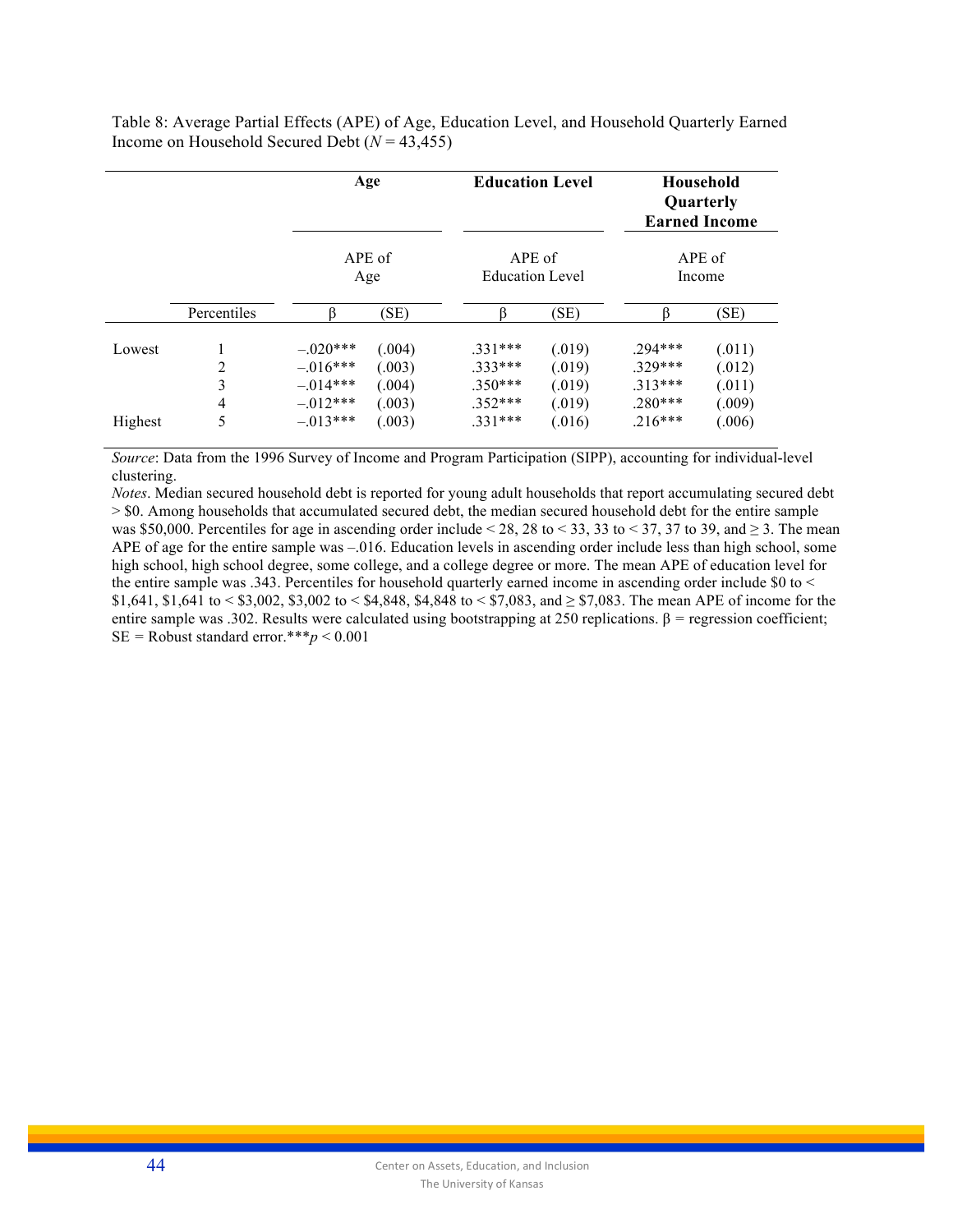|                                                                                                                                                                                  | <b>Model 2 w/ Interactions</b>      |                            |                                     |                            |  |
|----------------------------------------------------------------------------------------------------------------------------------------------------------------------------------|-------------------------------------|----------------------------|-------------------------------------|----------------------------|--|
|                                                                                                                                                                                  |                                     | Hurdle 1                   |                                     | Hurdle 2                   |  |
|                                                                                                                                                                                  |                                     | Probability of Acquiring   | Value of Accumulated                |                            |  |
|                                                                                                                                                                                  |                                     | Secured Household Debt     |                                     | Secured Household Debt     |  |
|                                                                                                                                                                                  |                                     |                            |                                     |                            |  |
|                                                                                                                                                                                  | ß                                   | (SE)                       | ß                                   | (SE)                       |  |
| Interactions of Savings Account with Age<br>(Reference: No Account Ownership)                                                                                                    |                                     |                            |                                     |                            |  |
| Savings Account Ownership                                                                                                                                                        | $.007***$                           | (.001)                     | $.005***$                           | (.001)                     |  |
| Savings Account Acquisition                                                                                                                                                      | $.005***$                           | (.001)                     | .002                                | (.001)                     |  |
| Savings Account Closure                                                                                                                                                          | $.007***$                           | (.001)                     | $.004***$                           | (.001)                     |  |
| Interactions of Savings Account with Education Level<br>(Reference: No Account Ownership)<br>Savings Account Ownership<br>Savings Account Acquisition<br>Savings Account Closure | $.065***$<br>$.048***$<br>$.063***$ | (.005)<br>(.010)<br>(.010) | $.063***$<br>$.034***$<br>$.048***$ | (.004)<br>(.009)<br>(.008) |  |
| Interactions of Savings Account with Household<br>Quarterly Earned Income / 1000 (Reference: No<br>Account Ownership)                                                            |                                     |                            |                                     |                            |  |
| Savings Account Ownership                                                                                                                                                        | $.075***$                           | (.005)                     | $.063***$                           | (.002)                     |  |
| Savings Account Acquisition                                                                                                                                                      | $.073***$                           | (.010)                     | $.049***$                           | (.006)                     |  |
| Savings Account Closure                                                                                                                                                          | $.083***$                           | (.011)                     | $.057***$                           | (.007)                     |  |
|                                                                                                                                                                                  |                                     |                            |                                     |                            |  |

Table 9: Cragg's Double-Hurdle Models Predicting Household Secured Debt (Log Transformed; *N* = 43,455), with Age, Education Level, and Household Quarterly Earned Income Interactions

*Source*: Data from the 1996 Survey of Income and Program Participation (SIPP), accounting for individual-level clustering.

*Notes*. There were 15,011 young adult households that did not accumulate any secured debt and 28,444 that accumulated secured greater than \$0. Given consistency of the results in Table 7, only interaction results are presented here in order to conserve space.  $β$  = regression coefficient;  $SE$  = Robust standard error.

\*\*\**p* < 0.001,  $*$ <sup>\*</sup>*p* < 0.01,  $*$ *p* < 0.05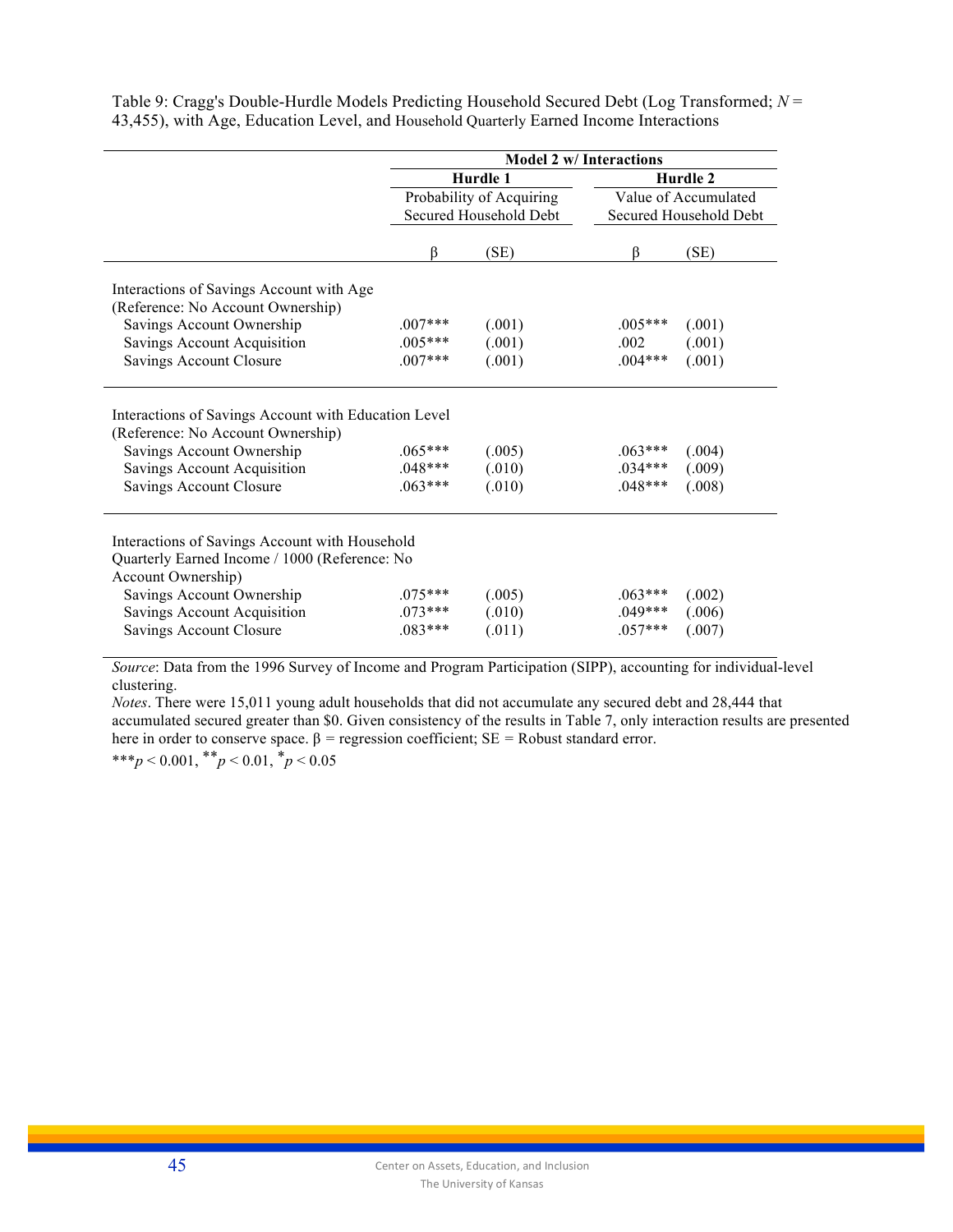|                                                      | Model 3    |                            |            |                          |  |
|------------------------------------------------------|------------|----------------------------|------------|--------------------------|--|
|                                                      |            | Hurdle 1                   |            | Hurdle 2                 |  |
|                                                      |            | Probability of Acquiring   |            | Value of Accumulated     |  |
|                                                      |            | <b>Unsecured Household</b> |            | Unsecured Household Debt |  |
|                                                      |            | Debt ( $n = 15,212$ )      |            | $(n = 28,243)$           |  |
|                                                      | ß          | (SE)                       | $\beta$    | (SE)                     |  |
|                                                      |            |                            |            |                          |  |
| Age                                                  | $-.009***$ | (.002)                     | $-.003$    | (.002)                   |  |
| Female                                               | $.055**$   | (.018)                     | $-.035$    | (.024)                   |  |
| White                                                | $.261***$  | (.022)                     | .098**     | (.033)                   |  |
| Married                                              | $-.448***$ | (.022)                     | $-.204***$ | (.031)                   |  |
| Family Household                                     | $.076**$   | (.025)                     | $.074*$    | (.036)                   |  |
| New Head of Household                                | $-.074**$  | (.029)                     | $-.054$    | (.036)                   |  |
| College Degree or More                               | $.445***$  | (.032)                     | .828***    | (.045)                   |  |
| Some College                                         | $.567***$  | (.028)                     | .530***    | (.042)                   |  |
| High School Degree                                   | $.362***$  | (.027)                     | .358***    | (.042)                   |  |
| Enrolled in College                                  | $.227***$  | (.026)                     | $.311***$  | (.033)                   |  |
| Employed                                             | $.341***$  | (.024)                     | $.096**$   | (.038)                   |  |
| Household Quarterly Earned Income / 1000             | $.028***$  | (.006)                     | $.049***$  | (.010)                   |  |
| Owned a Home                                         | $.083***$  | (.020)                     | $-.077**$  | (.025)                   |  |
| Purchased a Home                                     | $.146***$  | (.034)                     | .059       | (.043)                   |  |
| Sold a Home                                          | .030       | (.033)                     | $-.018$    | (.047)                   |  |
| Metropolitan Region                                  | $-.032$    | (.022)                     | $-.033$    | (.029)                   |  |
| West Geographic Region                               | .032       | (.028)                     | $-.011$    | (.036)                   |  |
| North Central Geographic Region                      | $-.021$    | (.027)                     | $-.116**$  | (.035)                   |  |
| South Geographic Region                              | $-.026$    | (.026)                     | $-.117***$ | (.033)                   |  |
| Savings Account (Reference: No Account<br>Ownership) |            |                            |            |                          |  |
| Savings Account Ownership                            | $.211***$  | (.018)                     | $-.136***$ | (.024)                   |  |
| Savings Account Acquisition                          | $.295***$  | (.034)                     | $-.028$    | (.044)                   |  |
| <b>Savings Account Closure</b>                       | $.240***$  | (.033)                     | $-.015$    | (.041)                   |  |
| $R^2$                                                | .059       |                            |            |                          |  |
| Model Constant                                       | $-.246**$  | (.094)                     | 7.805***   | (.137)                   |  |
| Sigma Constant                                       | $1.461***$ | (.008)                     | $1.461***$ | (.008)                   |  |
|                                                      |            |                            |            |                          |  |

Table 10: Cragg's Double-Hurdle Models Predicting Household Unsecured Debt (Log Transformed; *N* = 43,455)

*Source*: Data from the 1996 Survey of Income and Program Participation (SIPP), accounting for individual-level clustering.

*Notes*. There were 15,212 young adult households that did not accumulate any unsecured debt and 28,243 that accumulated unsecured greater than \$0. β *=* regression coefficient; SE *=* Robust standard error. \*\*\**p* < 0.001, \*\**p* < 0.01, \**p* < 0.05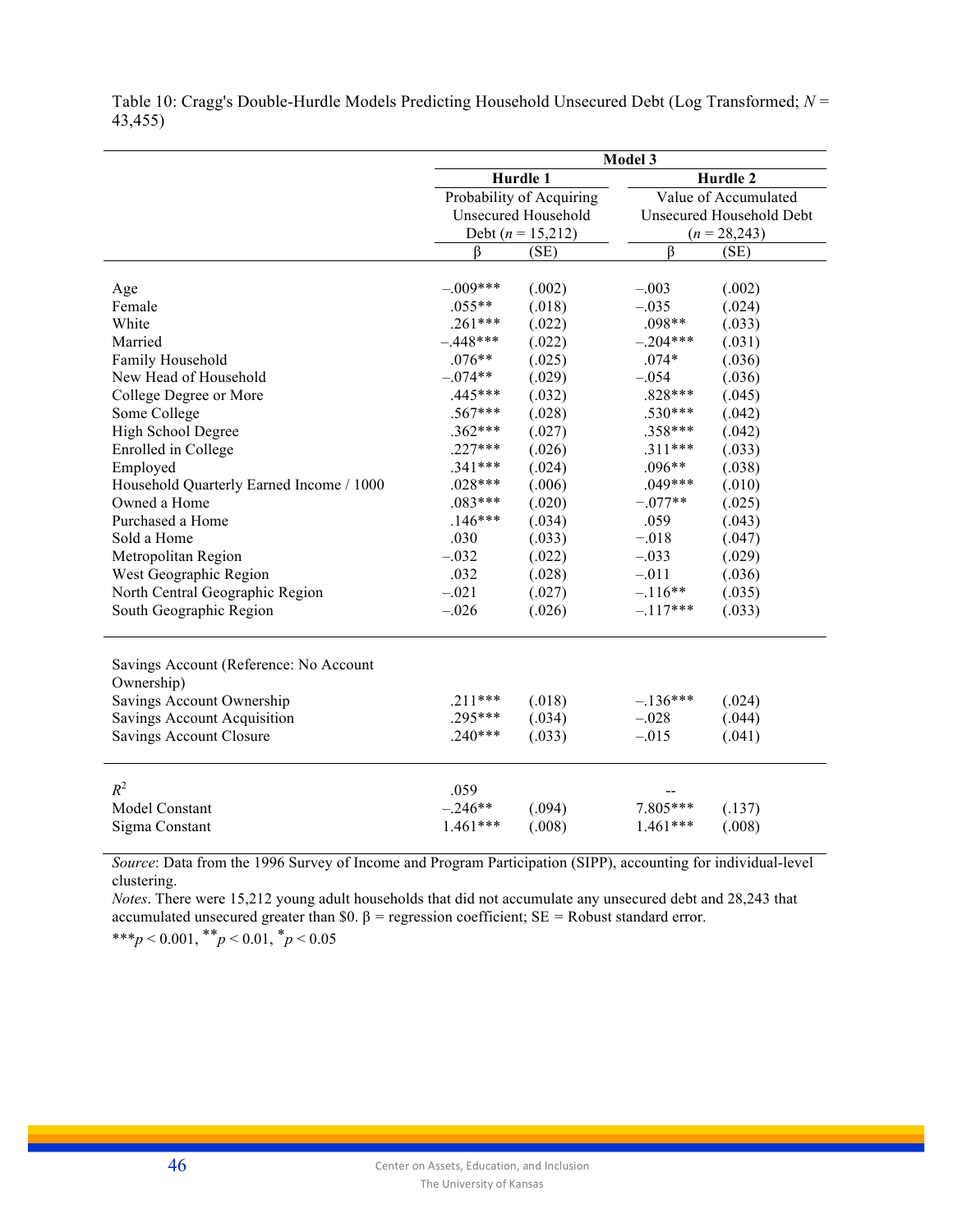# YOUNG ADULTS' HOUSEHOLD DEBT

Table 11: Average Partial Effects (APE) of Age, Education Level, and Household Quarterly Earned Income on Household Unsecured Debt (*N* = 43,455)

|         |             | Age<br>APE of<br>Age                 |                            |                                     | <b>Education Level</b>     |                                   | Household<br>Quarterly<br><b>Earned Income</b> |
|---------|-------------|--------------------------------------|----------------------------|-------------------------------------|----------------------------|-----------------------------------|------------------------------------------------|
|         |             |                                      |                            | APE of<br><b>Education Level</b>    |                            | APE of<br>Income                  |                                                |
|         | Percentiles |                                      | (SE)                       |                                     | (SE)                       |                                   | (SE)                                           |
| Lowest  | 2<br>3      | $-.027***$<br>$-027***$<br>$-027***$ | (.004)<br>(.004)           | $.480***$<br>$.494***$<br>$.528***$ | (.017)<br>(.018)           | $105***$<br>$111***$<br>$.111***$ | (.008)<br>(.008)                               |
| Highest | 4<br>5      | $-027***$<br>$-.027***$              | (.004)<br>(.004)<br>(.004) | $.536***$<br>$.523***$              | (.020)<br>(.019)<br>(.017) | $109***$<br>$.107***$             | (.008)<br>(.008)<br>(.007)                     |

*Source*: Data from the 1996 Survey of Income and Program Participation (SIPP), accounting for individual-level clustering.

*Notes*. Median unsecured household debt is reported for young adult households that report accumulating unsecured debt > \$0. Among households that accumulated unsecured debt, the median unsecured household debt for the entire sample was \$4,150. Percentiles for age in ascending order include < 28, 28 to < 33, 33 to < 37, 37 to 39, and  $\geq$  3. The mean APE of age for the entire sample was  $-.027$ . Education levels in ascending order include less than high school, some high school, high school degree, some college, and a college degree or more. The mean APE of education level for the entire sample was .525. Percentiles for household quarterly earned income in ascending order include \$0 to < \$1,641, \$1,641 to < \$3,002, \$3,002 to < \$4,848, \$4,848 to < \$7,083, and  $\geq$  \$7,083. The mean APE of income for the entire sample was .108. Results were calculated using bootstrapping at 250 replications. β *=*  regression coefficient;  $SE =$  Robust standard error.\*\*\* $p \le 0.001$